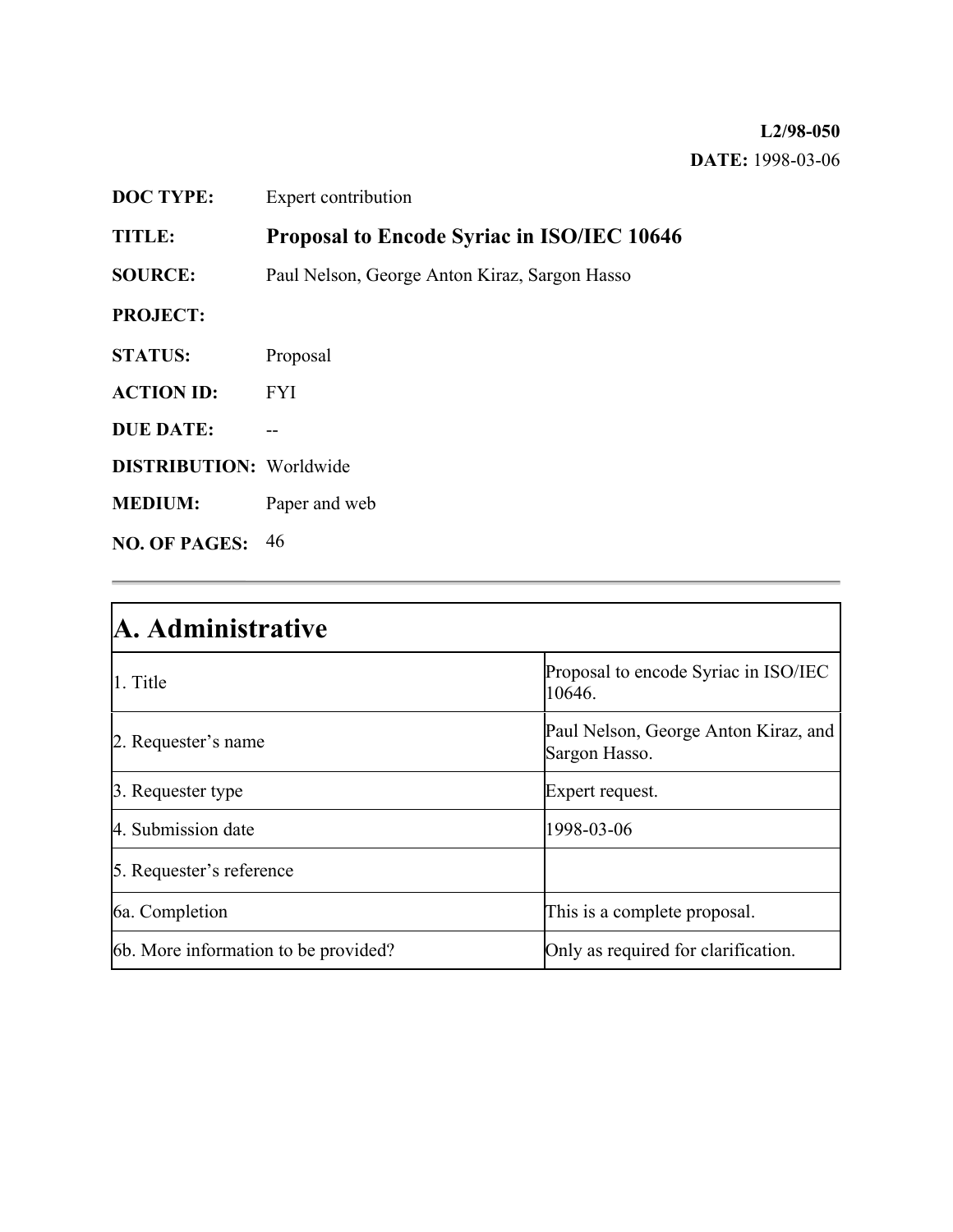| <b>B. Technical -- General</b>                                                                                                          |                                                                                                                   |
|-----------------------------------------------------------------------------------------------------------------------------------------|-------------------------------------------------------------------------------------------------------------------|
| 1a. New script? Name?                                                                                                                   | Yes. Syriac.                                                                                                      |
| 1b. Addition of characters to existing block?<br>Name?                                                                                  | No.                                                                                                               |
| 2. Number of characters                                                                                                                 | 75.                                                                                                               |
| 3. Proposed category                                                                                                                    | A.                                                                                                                |
| 4. Proposed level of implementation and<br>rationale                                                                                    | Level 3, because of combining marks used.                                                                         |
| 5a. Character names included in proposal?                                                                                               | Yes.                                                                                                              |
| 5b. Character names in accordance with<br>guidelines?                                                                                   | Yes.                                                                                                              |
| 5c. Character shapes reviewable?                                                                                                        | Yes.                                                                                                              |
| 6a. Who will provide computerized font?                                                                                                 | George Anton Kiraz (Syriac Computing<br>Institute) and Paul Nelson.                                               |
| 6b. Font currently available?                                                                                                           | George Anton Kiraz and Paul Nelson.                                                                               |
| 6c. Font format?                                                                                                                        | TrueType.                                                                                                         |
| 7a. Are references (to other character sets,<br>dictionaries, descriptive texts, etc.) provided?                                        | Yes.                                                                                                              |
| 7b. Are published examples (such as samples<br>from newspapers, magazines, or other sources)<br>of use of proposed characters attached? | Yes.                                                                                                              |
| 8. Does the proposal address other aspects of<br>character data processing?                                                             | Yes. It covers Syriac bidirectional behavior and<br>gives normative rules required for rendering the<br>language. |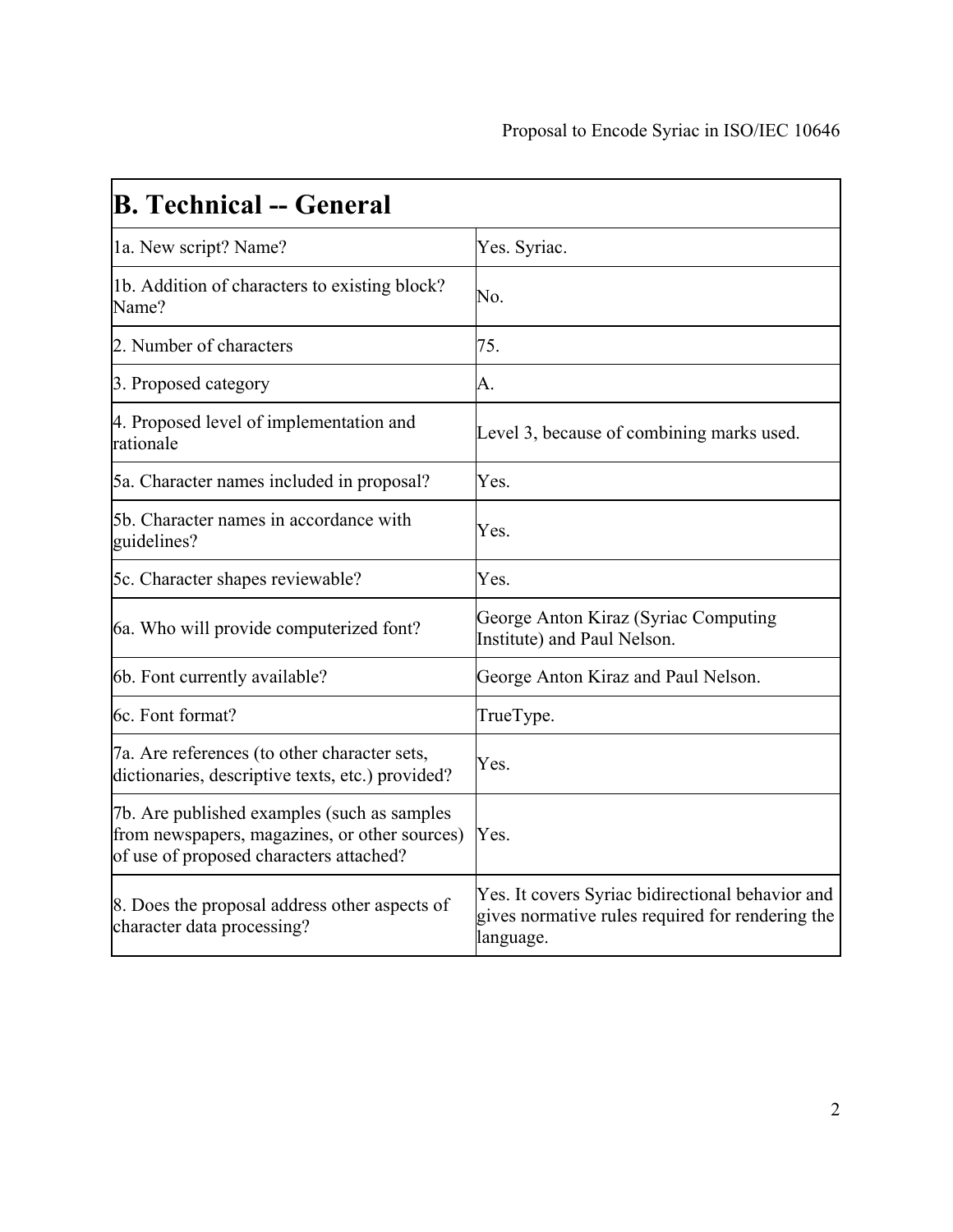| C. Technical -- Justification                                                                                         |                                                                                                                             |
|-----------------------------------------------------------------------------------------------------------------------|-----------------------------------------------------------------------------------------------------------------------------|
| 1. Contact with the user community?                                                                                   | Yes. George Anton Kiraz and Sargon Hasso.                                                                                   |
| 2. Information on the user community?                                                                                 | Native, scholarly and ecclesiastical community.                                                                             |
| 3a. The context of use for the proposed<br>characters?                                                                | Used to write Syriac and other Aramaic<br>languages.                                                                        |
| 3b. Reference                                                                                                         |                                                                                                                             |
| 4a. Proposed characters in current use?                                                                               | Yes.                                                                                                                        |
| 4b. Where?                                                                                                            | Native speakers in Middle East and Southeast<br>India, and scholars and churchmen worldwide.                                |
| 5a. Characters should be encoded entirely in<br>BMP?                                                                  | Yes.                                                                                                                        |
| 5b. Rationale                                                                                                         | It is an active language used in several parts of<br>the world. Allocation in the BMP is in<br>accordance with the Roadmap. |
| 6. Should characters be kept in a continuous<br>range?                                                                | Yes.                                                                                                                        |
| 7a. Can the characters be considered a<br>presentation form of an existing character or<br>character sequence?        | No. Syriac is a unique alphabetic writing<br>system.                                                                        |
| 7b. Where?                                                                                                            |                                                                                                                             |
| 7c. Reference                                                                                                         |                                                                                                                             |
| 8a. Can any of the characters be considered to<br>be similar (in appearance or function) to an<br>existing character? | No.                                                                                                                         |
| 8b. Where?                                                                                                            |                                                                                                                             |
| 8c. Reference                                                                                                         |                                                                                                                             |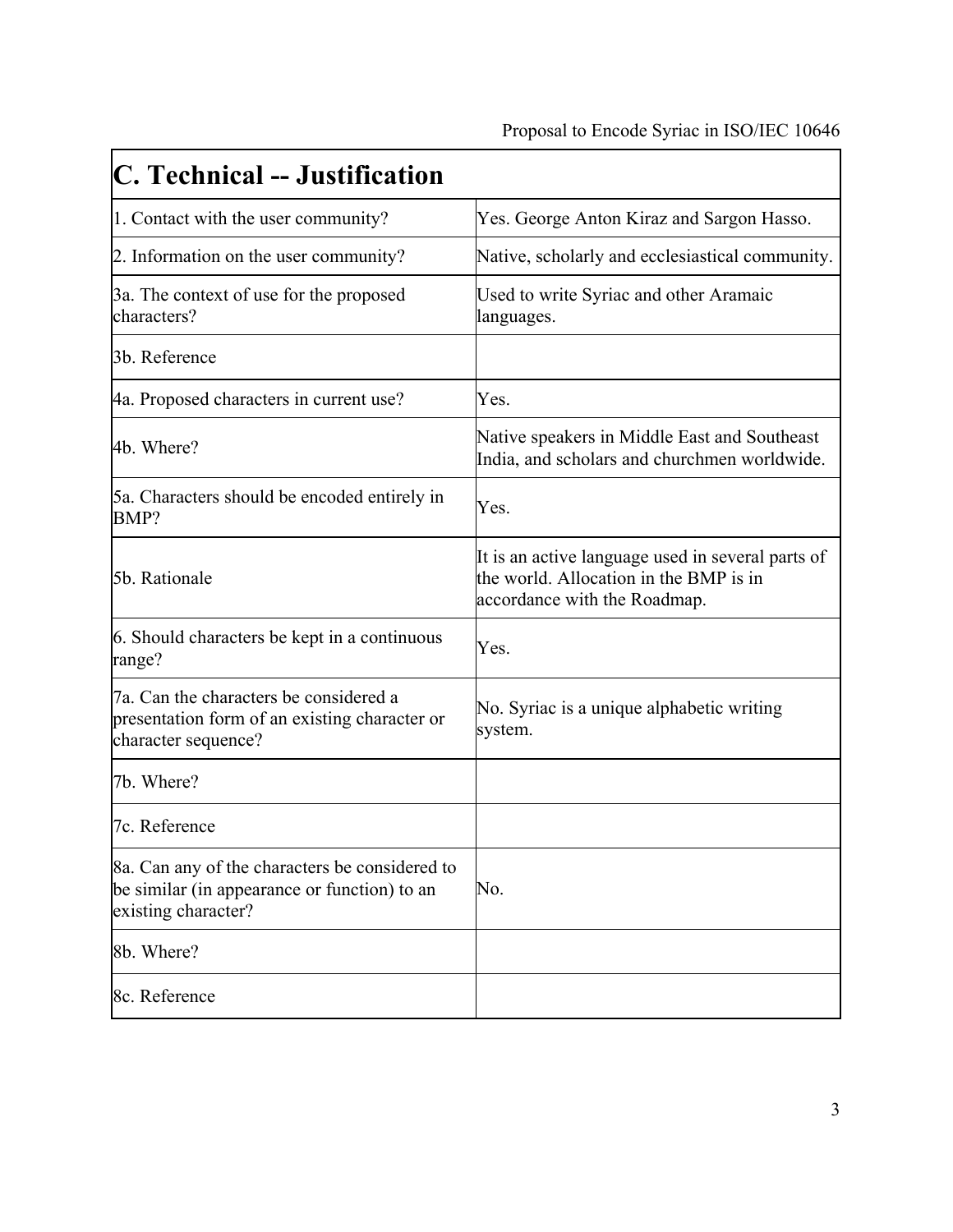| 9a. Combining characters or use of composite<br>sequences included?                    | Yes. Where possible, existing Combining<br>Diacritics have been used in place of creating a<br>new character. However, additional combining<br>diacritic marks unique to Syriac are included. |  |  |
|----------------------------------------------------------------------------------------|-----------------------------------------------------------------------------------------------------------------------------------------------------------------------------------------------|--|--|
| 9b. List of composite sequences and their<br>corresponding glyph images provided?      | Yes. Ligatures and their forms, both manditory<br>and optional, are provided.                                                                                                                 |  |  |
| 10. Characters with any special properties such<br>as control function, etc. included? | <b>Yes. The SYRIAC ABBREVIATION MARK</b><br>is used to indicate the beginning of an<br>abbreviation line. See explanation provided<br>with proposal.                                          |  |  |

| D. SC2/WG2 Administrative                                                     |  |  |  |
|-------------------------------------------------------------------------------|--|--|--|
| To be completed by SC2/WG2                                                    |  |  |  |
| 1. Relevant SC 2/WG 2 document numbers:                                       |  |  |  |
| 2. Status (list of meeting number and<br>corresponding action or disposition) |  |  |  |
| 3. Additional contact to user communities,<br>liaison organizations etc.      |  |  |  |
| 4. Assigned category and assigned priority/time<br>frame                      |  |  |  |
| <b>Other Comments</b>                                                         |  |  |  |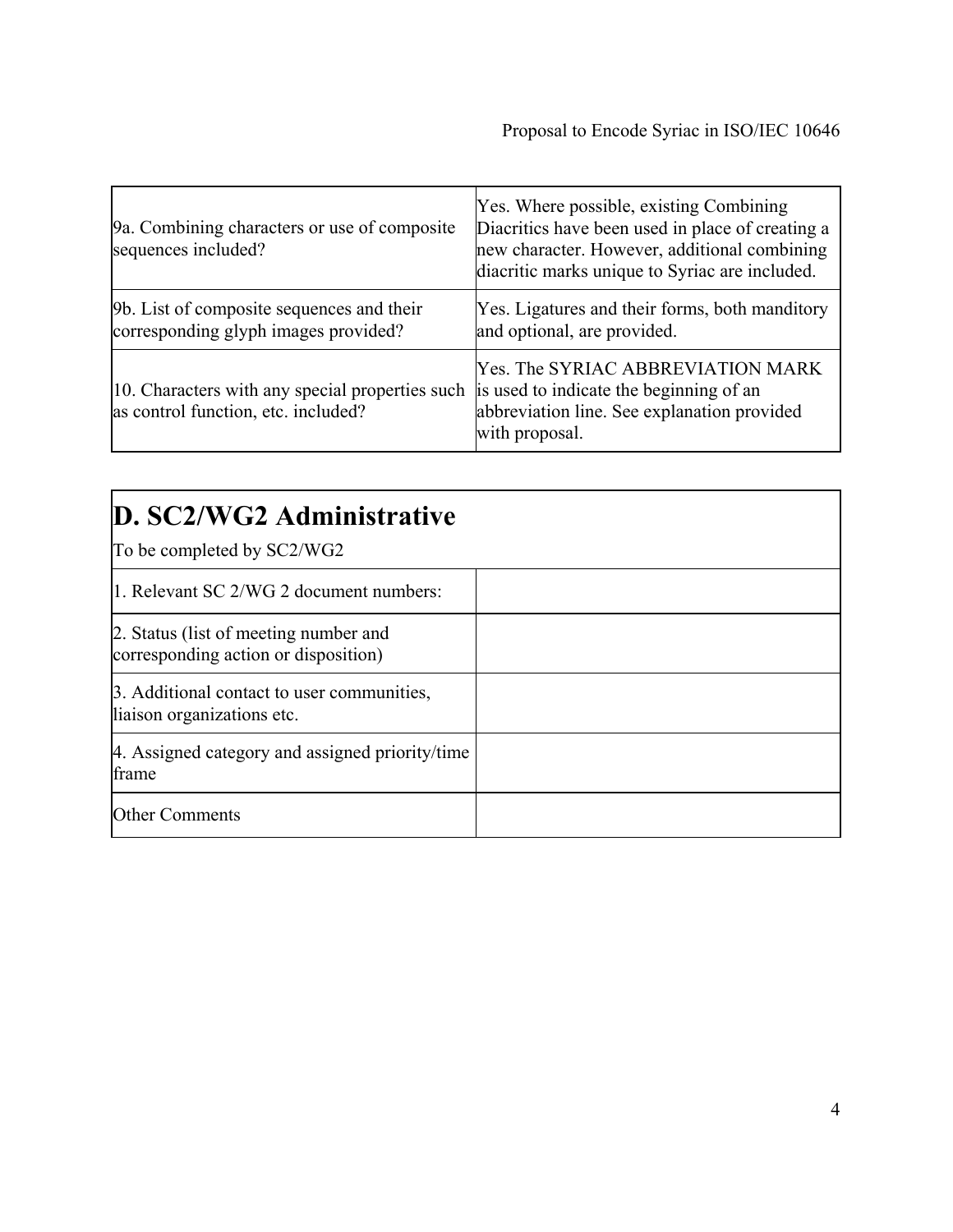### **Proposal for Syriac Block**

This is a proposed assignment for Syriac characters created by merging a previous proposal worked on by Sargon Hasso, Rick McGowan, and Michael Everson with a proposal created by George Anton Kiraz and Paul Nelson. The proposal of characters to use has been derived from characters currently used in writing the Syriac language and characters commonly found in a broad range of manuscripts used for study. The desire is to be able to not only provide a standard method for writing current Syriac, but also a common means for the electronic storage of manuscript data.

The Unicode Consortium published an Exploratory Proposal for Syriac in 1992. That proposal was incomplete and stated that "the vowel signs at least must be added to complete the Syriac proposal." Since 1995, Sargon Hasso has spent many hours trying to validate which diacritic marks are required. We would like to put forward this proposal in order to complete the process of adding Syriac to ISO/IEC 10646. We believe that the Exploratory Proposal in UTR-#3 can be enhanced in the following areas:

- 1. Vowel, overstrike, and punctuation marks need to be added to allow for the proper writing of languages which employ the Syriac type styles.
- 2. Additional characters need to be added to allow for the writing of non-Syriac languages that employ Syriac type styles, e.g. Christian Palestinian Aramaic (also known as Palestinian Syriac), Garshuni (Arabic written in Syriac type styles) and various modern Neo-Aramaic dialects.
- 3. Joining rules. Letters need to be classified into joining classes (e.g., which letters connect to their neighboring letters and in which manner). Special joining rules for the *Alaph* need to be indicated.
- 4. Ligature rules need to be added to show how Syriac should handle the combining of letters into ligatures.
- 5. Abbreviation rules need to be stated to show how the Syriac abbreviation is implemented.

The Exploratory Proposal also questioned whether Mandaean should be included in the Syriac block. We believe that Mandaean should have its own block since its shaping mechanism differs from that of Syriac. The Mandaean letters (we shall use Syriac names here) *Dalath*, *He*, *Waw*, *Sadhe*, *Rish* and *Taw* connect to the following letter within the same word, while their counterparts in Syriac do not; vice versa, the Mandaean letters *Yudh* and *Shin* do not connect to the following letter, while their Syriac counterparts do (Daniels 1996, p. 511). Therefore, Mandaean does not fall within the scope of this proposal. (Michael Everson is in contact with some Mandaeans in Australia and is preparing a proposal for that script with them.)

## **Brief History of the Syriac Language**

The Syriac language belongs to the Aramaic family of languages. The earliest datable Syriac writing is in the form of inscriptions from Birecik, dating A.D. 6 (Maricq 1962, Pirenne 1963). Three legal documents from the third century (dated 28 Dec 240, 1 Sept 242 and 243,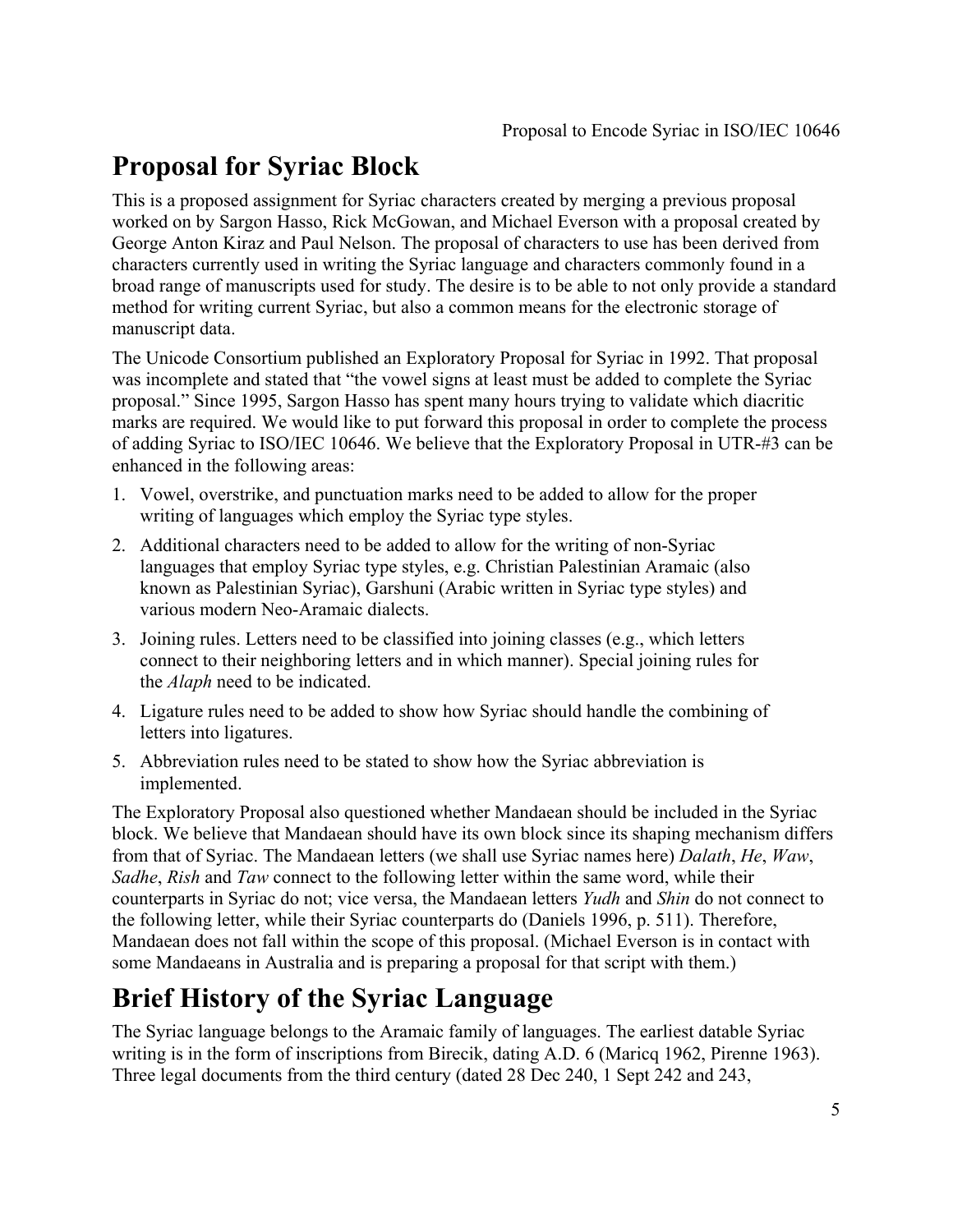respectively) were discovered in the Euphrates valley (Brock 1991, Drijvers 1972). The earliest literary Syriac manuscript is dated November A.D. 411 (Hatch, 1946) with an unbroken tradition of writing till the modern time.

Today, Syriac is the active liturgical language of many communities in the Middle East (Syrian Orthodox, Assyrian, Maronite, Syrian Catholic and Chaldaean) and Southeast India (Syro-Malabar and Syro-Malankara). It is also (in various dialectical forms written using the Syriac type styles) the native language of a million or two (although no reliable statistics can be found). Syriac is widely used among its natives in their native lands, as well as the diaspora in Europe, the Americas and Australia. Additionally, Syriac is the subject of study for many Western scholars who publish texts in the Syriac type styles, e.g., the monumental *ca.* 230-volume *Scriptores Syri* of the CSCO series. Healey (1990) notes, "Books, magazines and newspapers are still produced in the Syriac type styles." Recently, Syriac Web pages have started to emerge, albeit in a graphical form due to the lack of a standard.

### **Syriac Languages**

Syriac is divided into two dialects. West Syriac is used by the Syrian Orthodox, Maronites and Syrian Catholics. East Syriac is used by the Assyrians (i.e., Ancient Church of the East) and Chaldaeans. The two dialects are very similar (almost no difference) in grammar and vocabulary. They differ, however, in phonology (i.e., pronunciation) which has no impact on this work. However, each of the two dialects has its own script, each script with its own idiosyncrasies.

There are a number of other languages and dialects that employ the Syriac type styles in the modern time in one form or another. These are:

- 1. **Literary Syriac.** The primary usage of Syriac type styles.
- 2. **Neo-Aramaic dialects.** "Modern Aramaic languages," Hobermann notes "have been written with the Syriac, Hebrew, Cyrillic, and Roman scripts, but only the Syriac type styles has gained widespread use." (Hobermann, 1996, p. 504). To this category of languages belong a number of Eastern Modern Aramaic dialects known as **Swadaya** (also called 'vernacular Syriac', 'modern Syriac', 'modern Assyrian' etc., spoken mostly by the Assyrians and Chaldaeans of Iraq, Turkey and Iran), and the Central Aramaic dialect of **Turoyo** (spoken mostly by the Syrian Orthodox of the Tur Abdin region in Southeast Turkey). These formerly "spoken" dialects have become literary in the past hundred years or so (see Murre-van den Berg, 1994). They employ the Syriac type styles in addition to overstrike marks to indicate sounds not found in, but similar to, Syriac ones (Maclean 1971).
- 3. **Garshuni**, i.e., Arabic written in the Syriac type styles. This mode of writing is currently used for writing Arabic liturgical texts amongst the Syriac-speaking Christians. A large corpus of manuscripts ranging from the 8th century till the modern day exists in Garshuni (Mingana 1933). Garshuni employs two additional letters and the Arabic set of vowels and overstrike marks.
- 4. **Christian Palestinian Aramaic** (known also as Palestinian Syriac) employs the Syriac type styles with one additional letter, the reversed *Pe* (Schulthess, 1979). This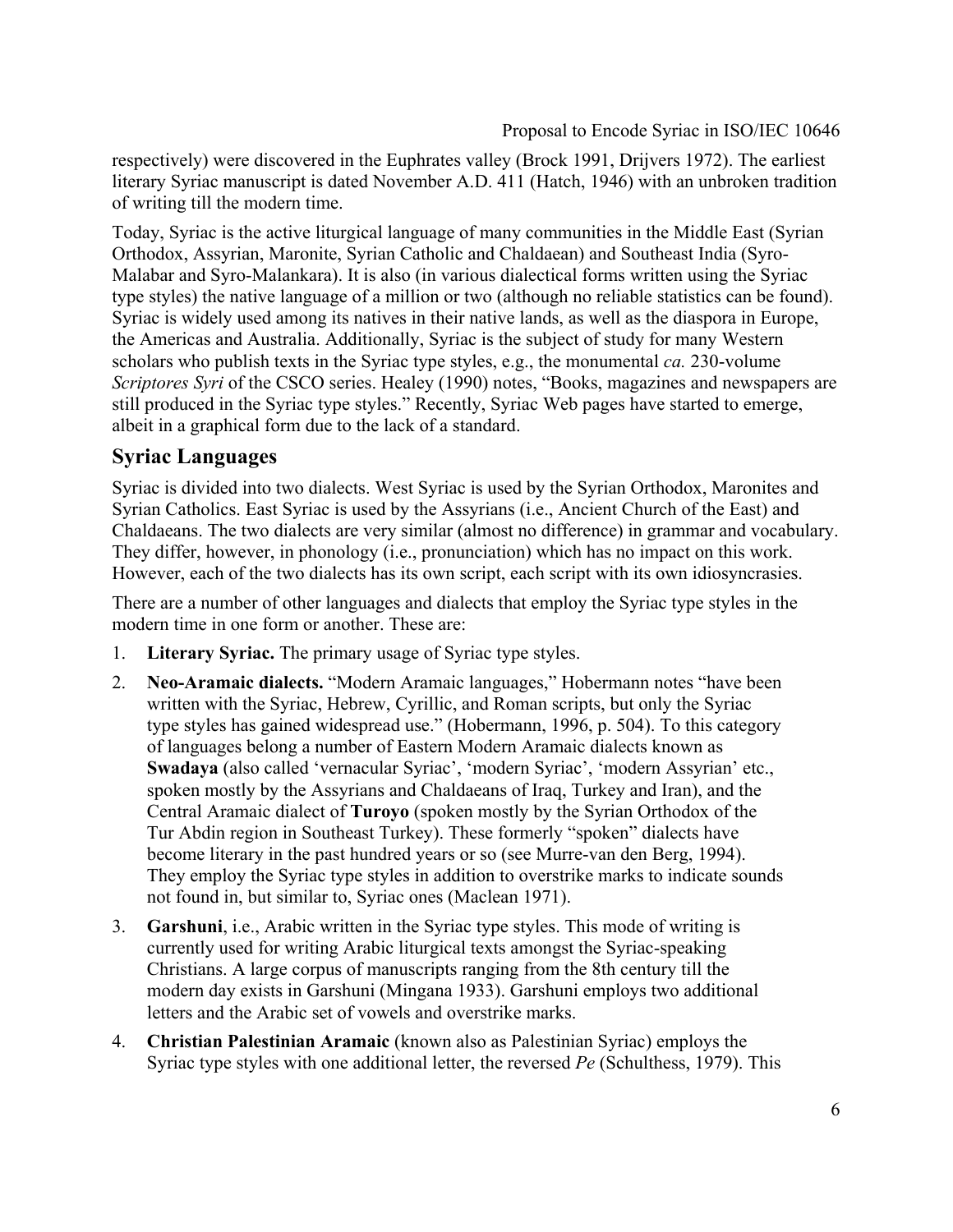dialect is no longer spoken, but there has been recent scholarly interest in publishing its texts, e.g. (Müller-Kessler and Sokoloff, 1996 and 1997).

5. **Other languages.** The Syriac type styles were used at various historical periods for writing Armenian and some Persian dialects. Syriac-speakers employed them for writing Arabic, Ottoman Turkish, and Malayalam. Manuscripts written in this manner survive and are the subject of study by Western scholars. Syriac-speaking peoples wrote Ottoman Turkish in the Syriac type styles as late as the beginning of this century (e.g., *Al-Intibah* newspaper published in New York by immigrants in the 1900s-1920s). They continue to write Arabic in this manner (see under Garshuni above).

### **Syriac type styles**

Syriac texts employs three scripts.

- 1. **Estrangela script.** Estrangela (a word derived from Greek *strongulos* meaning 'rounded') is the oldest script. Ancient manuscripts use this writing style exclusively. Estrangela has seen a revival in the twentieth century (it has seen an earlier revival in the 10th century whence it has been defunct for a hundred years, as we are told by the historian Bar Ebroyo, Hatch (1946), p. 26). Estrangela is used today in West and East Syriac texts for writing headers, titles and subtitles. It is also used in cards, engravings, etc. Most importantly, this script is the current standard in writing Syriac texts amongst Western scholarship, almost exclusively.
- 2. **Serto or West Syriac type styles** (also misnamed "Jacobite"). This script is the most cursive of all. It emerged around the 8th century (Healey 1990) and is used today in West Syriac texts, as well as Turoyo (Central Neo-Aramaic) and Garshuni.
- 3. **East Syriac type styles** (also misnamed "Nestorian"). Its early features appear as early as the sixth century; it developed into its own script by the 12th or 13th centuries (Healey 1990). It is used today for writing East Syriac texts, as well as Swadaya (Eastern Neo-Aramaic). It is also used today in West Syriac texts for headers, titles and subtitles alongside the Estrangela script.
- 4. **Christian Palestinian Aramaic**. Manuscripts of this dialect employ a script that is akin to Estrangela. Indeed, it can be considered a sub-category of Estrangela.

*Note. The nickname terms "Jacobite" and "Nestorian" were originally used opprobriously by opposing theological schools. They are considered offensive labels by the Syrian Orthodox Church and the Assyrian Church of the East, respectively, and indeed they have dubious historical bases (see Brock 1995). It is highly recommended that these terms be avoided in naming scripts, fonts and other products.*

This proposal provides for usage of the scripts mentioned above. Additionally, it provides for letters and diacritics used in Neo-Aramaic languages, Christian Palestinian Aramaic, and Garshuni languages.

# **The Syriac Language**

Like most Semitic languages, Syriac is written from right to left. The Syriac type styles is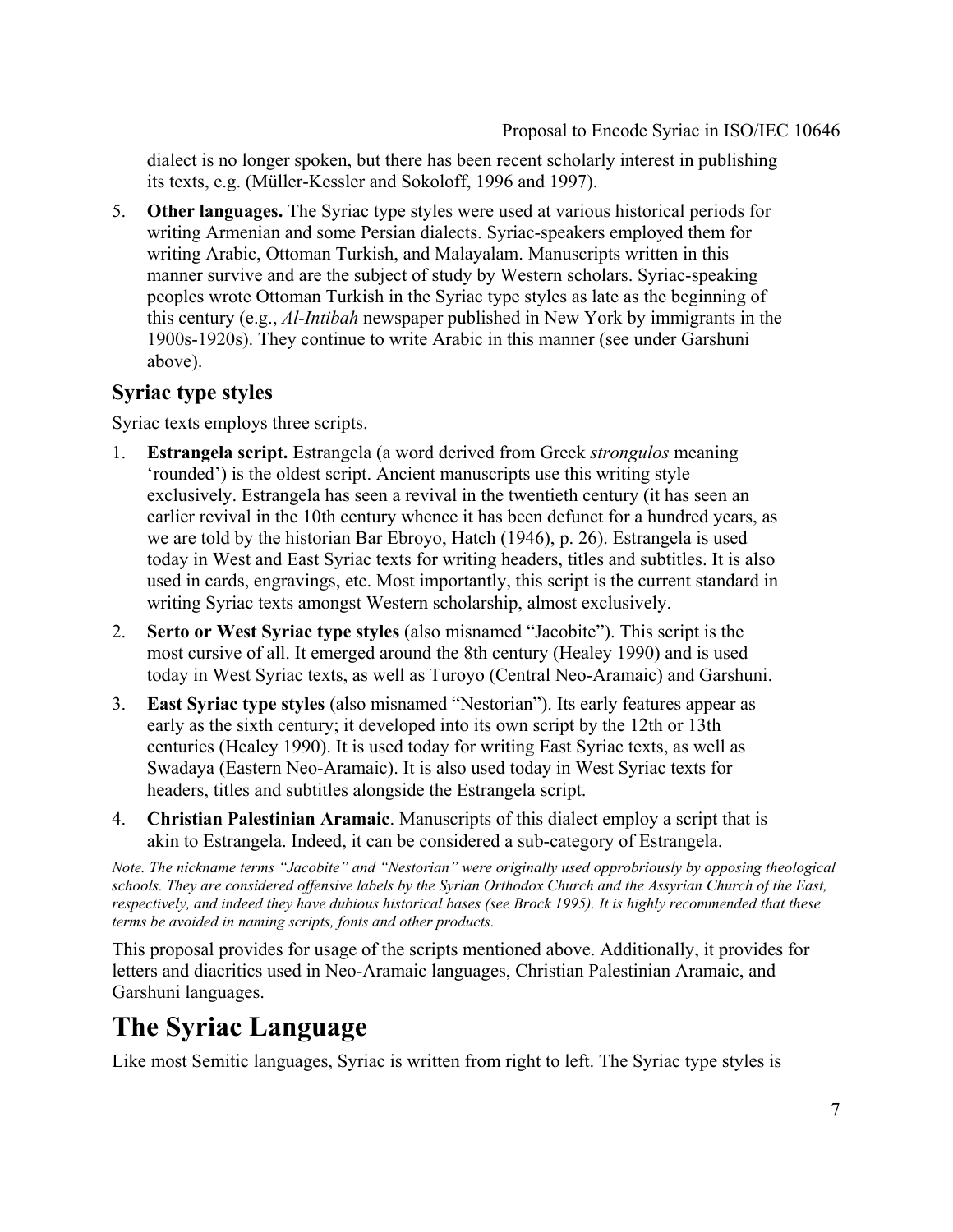cursive, is read from right-to-left, and has shaping rules that are very similar to Arabic. Presentation forms are not included in this proposal.

*Unicode Bidirectional Algorithm.* Syriac can be implemented using the rules of the Unicode Bidirectional Algorithm as they apply to Arabic and Hebrew.

*Convention.* In what follows, we use East Syriac for naming the letters of the alphabet.

As for the diacritical points, we have chosen a descriptive naming, e.g., SYRIAC DOT ABOVE, since their names and semantics change through the course of history and sometimes vary between West and East Syriac (for a study, see Segal, 1953). The following examples demonstrate this point:

1. The first example shows how two different diacritics give the same meaning across the two dialects (they may also have other usage as well). The feminine form of the past third singular verb (e.g., *<sup>c</sup> ebdat* 'she said') is indicated in West Syriac by *one* dot *to the left* of the *t*, while in East Syriac this is indicated by *two* dots *under* it (Noldeke, 1904, p. 7). The two forms are illustrated below .



- 2. The second example shows how the same diacritic gives different meanings. When letters are used to designate numbers, a circumflex under the letter *Alaph* represents the numerical value 10,000,000 according to Oddo (1897), but 100,000 according to Costaz (1955); Payne Smith's monumental lexicon assigns the value 10,000,000 to an *Alaph* with two dots under it!
- 3. A diacritic mark is usually used for a number of purposes. For example, the sublinear line can be used to: 1) indicate that the letter under which it lies is not to be pronounced, 2) disambiguate between the passive imperative verb from the passive past since they are homographs, and 3) to indicate that the letter under which it lies is to be pronounced with a *shewa* (Al-Kfarnissy, 1962, p. 11).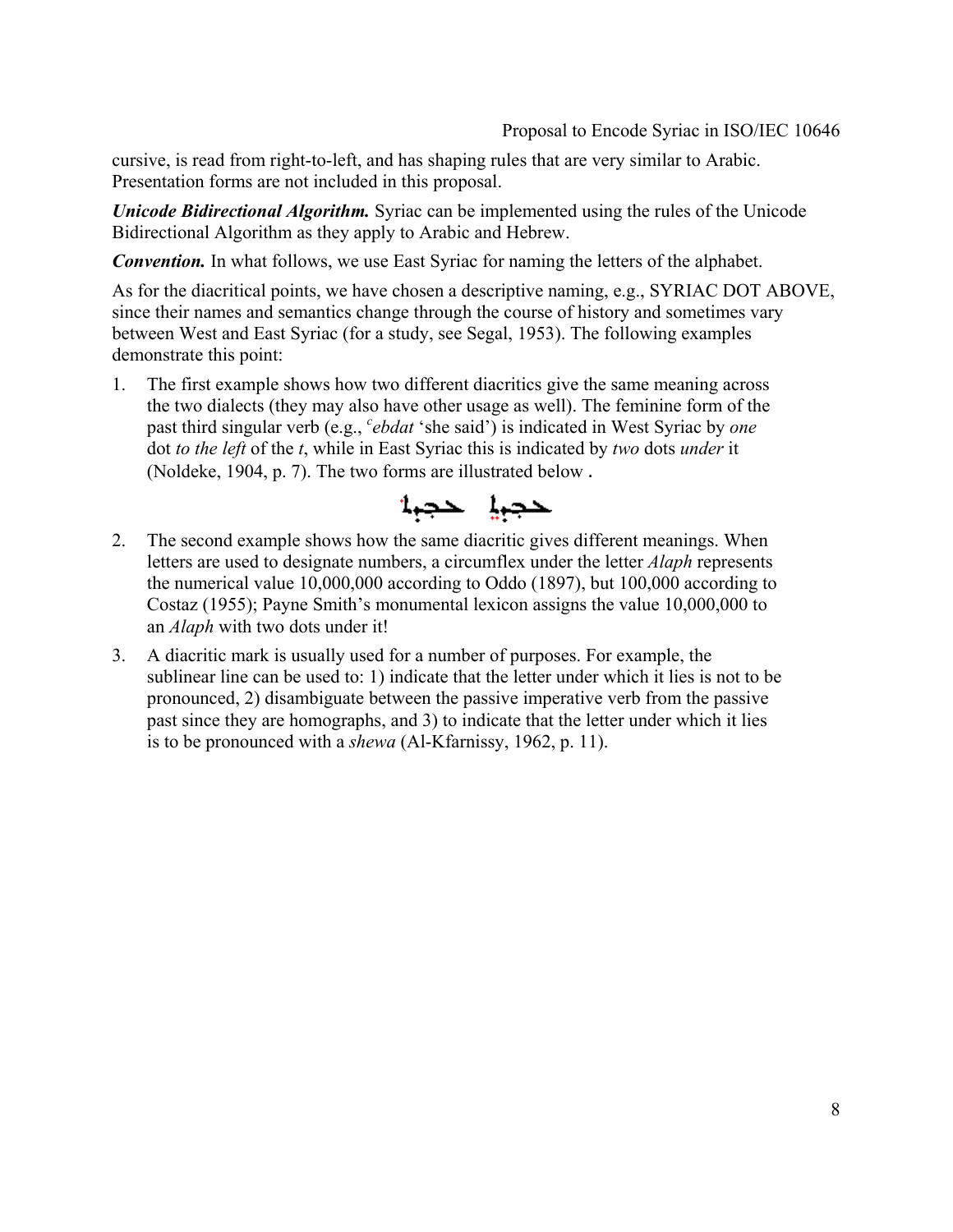In cases when the function of the mark is unambiguous through history and between the two dialects, its name is given in East Syriac, e.g., SEYAME, RUKKAKHA, etc.

*Syriac Control Character - The SYRIAC ABBREVIATION MARK.* The SYRIAC ABBREVIATION MARK (SAM) is a user-selectable zero-width formatting code which has no impact on the shaping process of Syriac characters. The use of the SAM specifies the beginning point of a SYRIAC ABBREVIATION.

The SYRIAC ABBREVIATION is a line drawn horizontally above one or more characters, which may or may not have diacritics. It is always located at the end of a word or group of characters that is followed by a character other than a Syriac letter or diacritic mark. Ideally, the SYRIAC ABBREVIATION has a dot at each end and the center, as seen in the examples shown in this proposal. However, while not preferable, it has become acceptable for computers to render the SYRIAC ABBREVIATION as a line without the dots. The line is acceptable for the presentation of Syriac in plain text, while the presence of dots is recommended in liturgical texts.

There are two uses for the SYRIAC ABBREVIATION: for letter numbers, and contractions (Robinson 1962). The SYRIAC ABBREVIATION is generally placed extending from above the final character of the word toward the front until the first tall character is reached. A common exception to this rule is found with letter numbers that are preceded by a preposition character as seen in the second line below.



This exception makes it impossible to place the SAM at the end of a word and relegate the task of drawing the correct SYRIAC ABBREVIATION to the system rendering the text.

To resolve this issue we propose that a SAM be placed before the character where the abbreviation begins. The SYRIAC ABBREVIATION begins over the character following the SAM and continues until the first character that is not a Syriac letter, diacritic mark, or SYRIAC ELONGATION. Use of the SAM is demonstrated in the following example.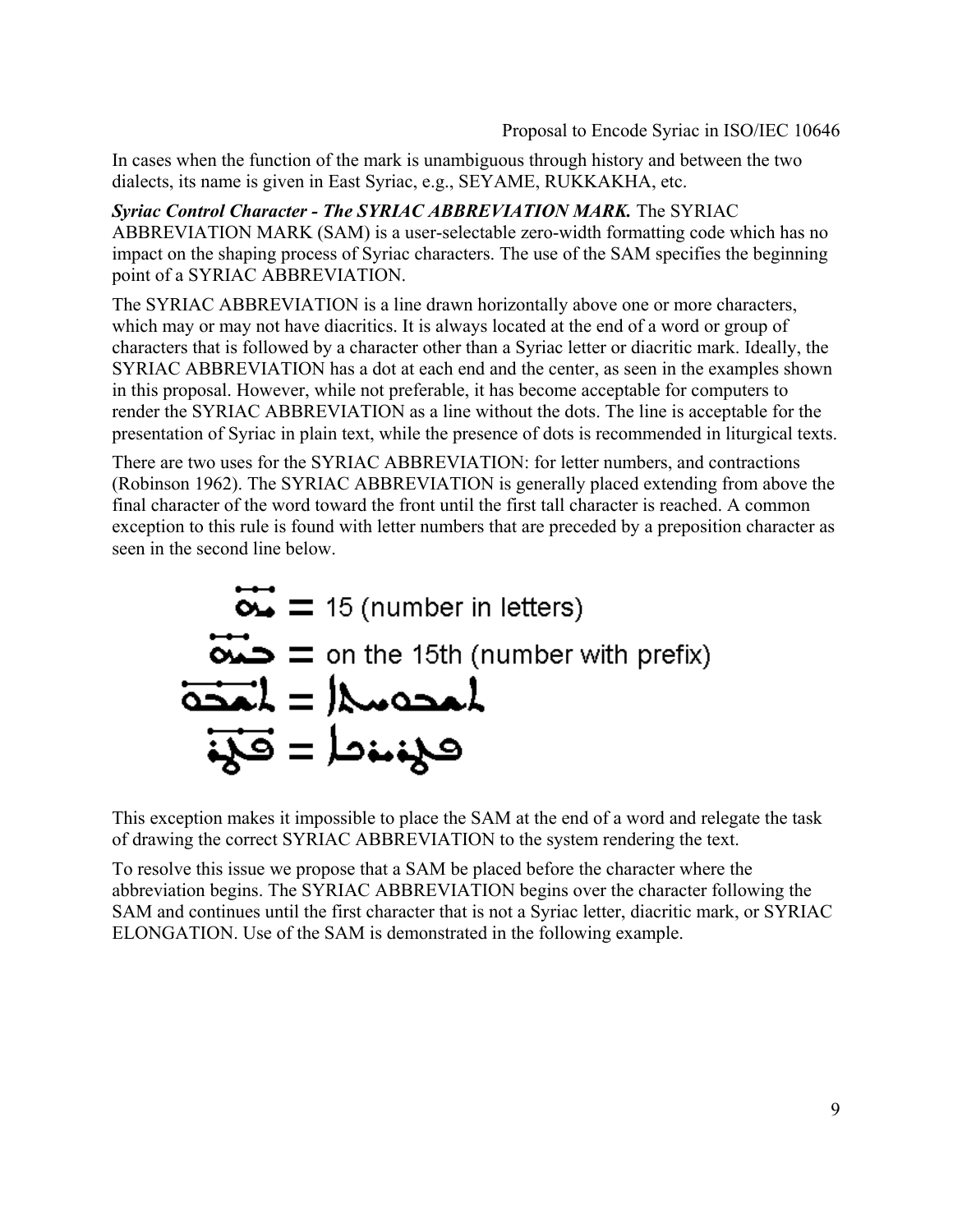

This implementation has the following benefits:

- 1. It fits with the Unicode Bidirectional Algorithm and Unicode operation.
- 2. Plain text can be rendered correctly because ambiguity is removed via the SAM.

*NOTE: Modern East Syriac texts employ a punctuation mark for contractions of this sort.*

*Combining Characters.* Only one combining character is shown in the proposal--the Syriac Letter YudhHe. This combination is used as a unique character in the same manner as an ae ligature. A number of combining diacritics unique to Syriac are included when not found at other places in the Unicode Standard.

*Diacritic Marks/Vowels.* "The reader of the average Syriac manuscript or book," Segal notes, "is confronted with a bewildering profusion of points. They are large, of medium size and small, arranged singly or in twos and threes, placed above the word, below it, or upon the line." (Segal, 1953, p. 1). Segal dedicated an entire monograph for describing the various usages of the diacritic point.

The most challenging aspect of this proposal was to decide which marks are to be included in the UCS. We believe that a pragmatic solution is the minimal set of diacritic marks which cannot be derived from other marks are included. The tables give for each diacritic mark the languages in which it is used, as well (in most cases) a scanned example for illustrative purposes.

The function of the diacritic marks varies: they indicate vowels (like Arabic and Hebrew), mark grammatical attributes (e.g., verb vs. noun, interjection), or guide the reader in the pronunciation/reading of the given text.

There are two vocalization systems. The first, attributed to Jacob of Edessa (633-708), utilizes letters derived from Greek which are placed above (or below) the characters they modify. The second is the more ancient dotted system which employs dots in various shapes and locations to indicate vowels. East Syriac texts exclusively employ the dotted system, while West Syriac texts (especially later ones and in modern times) employ a mixture of the two systems (Noldeke, 1904, p. 8).

Diacritic marks are non-spacing and are normally centered above or below the character. Exceptions to this are:

1. The SYRIAC QUSHSHAYA and SYRIAC RUKKAKHA (see tables below) are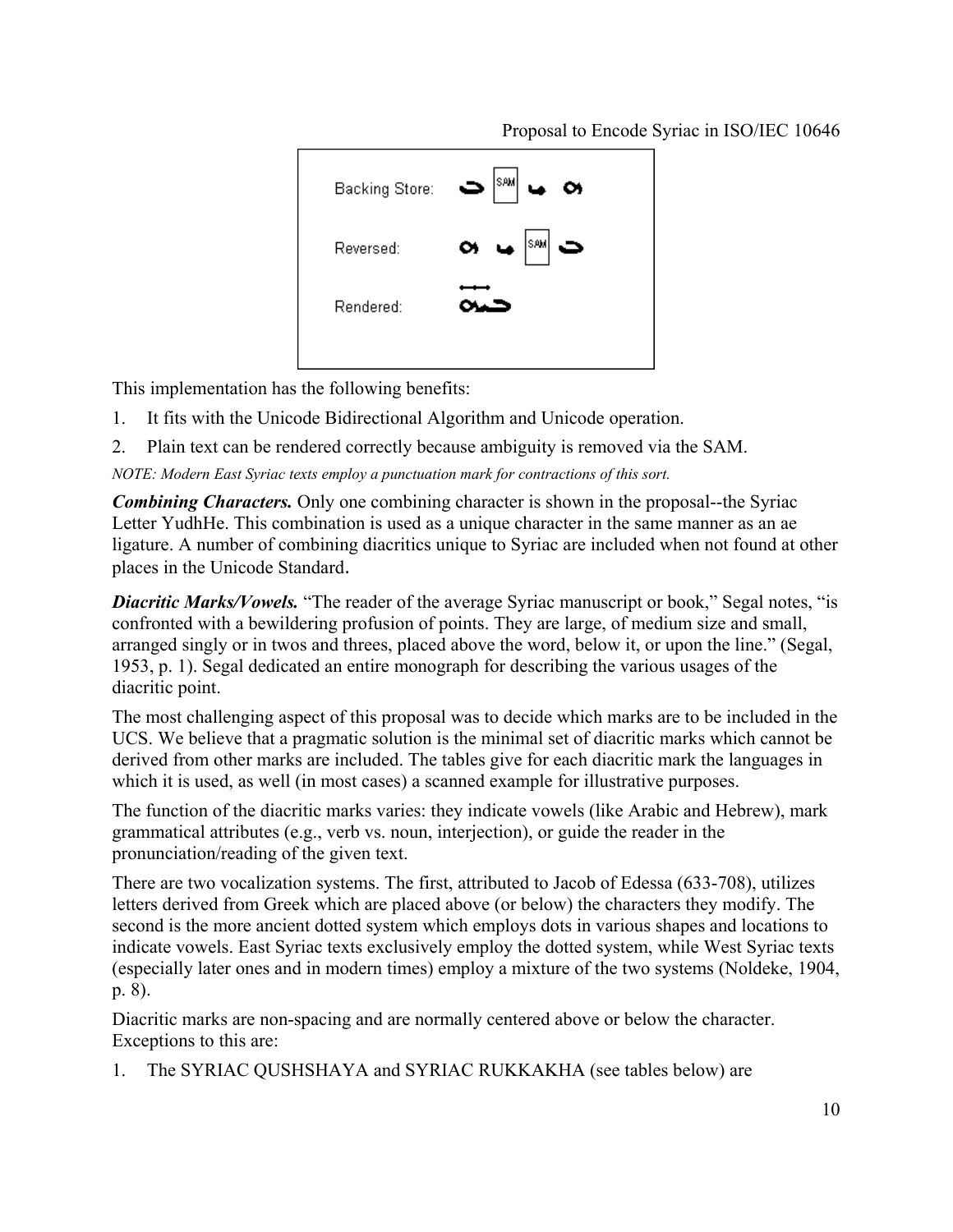only used with the letters *Beth*, *Gamal* (in its Syriac and Garshuni forms), *Dalath*, *Kaph*, *Pe* and *Taw*.

- The QUSHSHAYA indicates the letter is pronounced hard and unaspirated.
- The RUKKAKHA indicates the letter is pronounced soft and aspirated. When the RUKKAKHA is used in conjunction with the *Dalath*, it is printed slightly to the right of the *Dalath's* dot below.

## $\int_{\mathbb{R}} \delta \phi_{\mathbf{S}} d\mathbf{S}$

2. The SYRIAC SEYAME. In Modern Syriac usage, when a word contains a *Rish* and a SEYAME, the dot of the *Rish* and the SEYAME are substituted with a *Rish* with two dots above it.

$$
J\ddot{\bullet}\ddot{\bullet}\dot{\bullet}\dot{\bullet}
$$

3. The SYRIAC FEMININE DOT is usually used to the left of a final *Taw*.



Additional information about individual characters used for diacritics can be found in Appendix C.

*Punctuation.* Most punctuation marks used with Syriac are currently found in the Latin-1 and Arabic blocks. Punctuation marks not found in the UCS are added to this proposal.

**Digits.** Modern usage of the Syriac employs Latin digits (i.e. Arabic numerals), as does Hebrew. The shaping of numbers is in the same manner as Hebrew.

*Minimum Rendering Requirements.* Rendering requirements for Syriac are the same as those for Arabic. The remainder of this section specifies a minimum set of rules that provide legible Syriac joining and ligature substitution behavior.

*Joining Classes.* Each Syriac character is represented by up to four possible contextual glyph forms. The form used is determined by the its joining class and the joining class of the letter on each side. These classes are identical to those outlined for Arabic.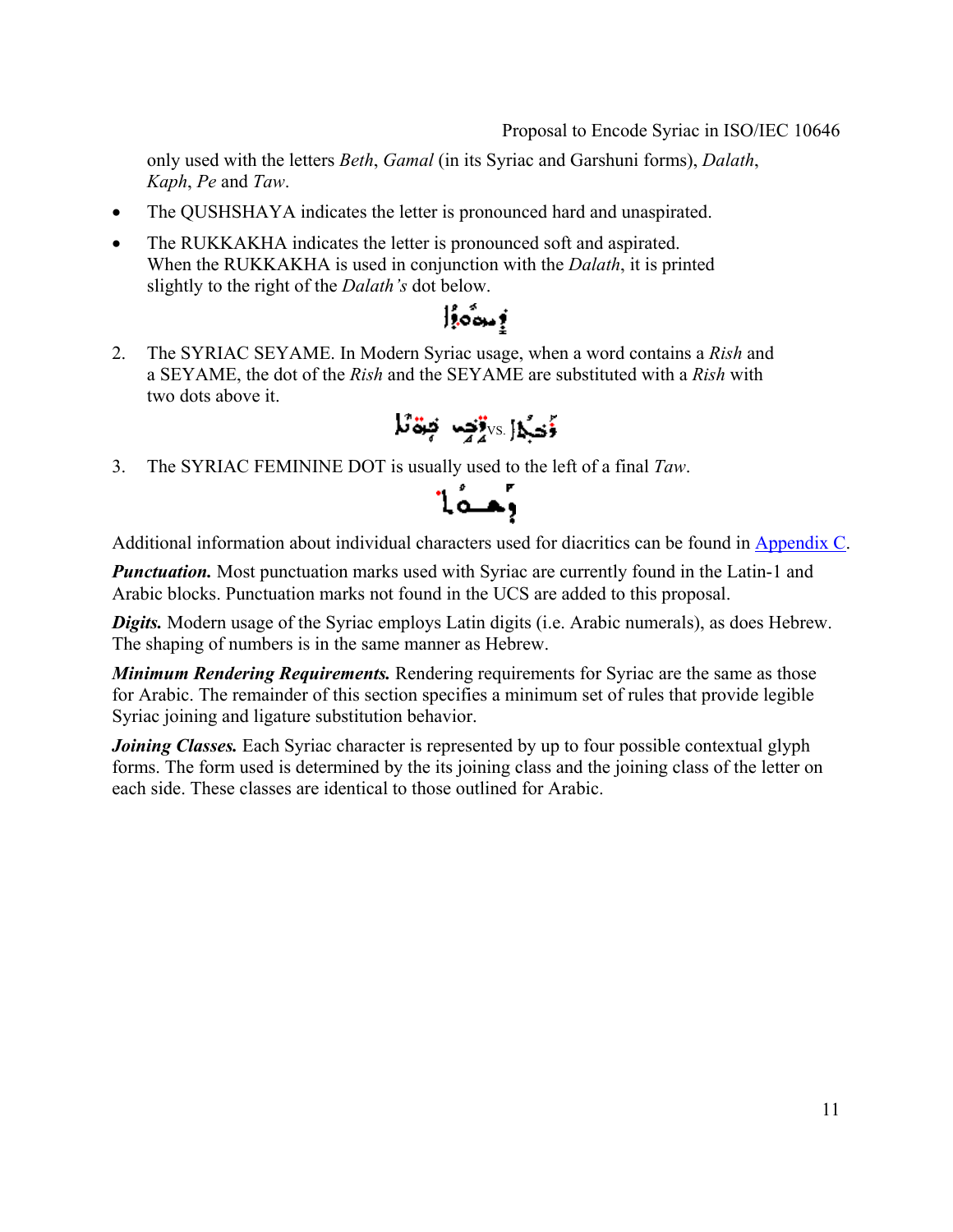*Joining Rules.* Rules for joining Syriac are slightly different than Arabic due to the manner in which the letter *Alaph* behaves. The following table defines the joining rules. Please note that *preceding* and *following* are used to describe the logical order. For visual ordering, *preceding* and *following* can be replaced with *right* and *left*.

*NOTE: Additional shaping rules have been added for the Alaph to allow for a unified algorithm for the three Syriac type styles.*

| <b>Glyph Type</b>         | <b>Description</b>                                                                                                                                                                                                   |
|---------------------------|----------------------------------------------------------------------------------------------------------------------------------------------------------------------------------------------------------------------|
| $\rm{X}_n$                | The nominal glyph form as it appears in the code chart. This character has a<br>word-breaking or non-joining character preceding, and either a word-breaking<br>character following, or does not cause a right-join. |
| $X_{r}$                   | Right-joining.                                                                                                                                                                                                       |
| $\mathbf{X}_1$            | Left-joining.                                                                                                                                                                                                        |
| $\mathbb{X}_{\mathrm{m}}$ | Dual-joining.                                                                                                                                                                                                        |
| $\rm X_{\rm Aj}$          | Final joining (Alaph only).                                                                                                                                                                                          |
| $ X_{\text{Anj}} $        | Final non-joining except following <i>Dalath</i> and <i>Rish</i> ( <i>Alaph</i> only).                                                                                                                               |
| $\mathbf{X}_{\text{Any}}$ | Final non-joining following <i>Dalath</i> and <i>Rish</i> ( <i>Alaph</i> only).                                                                                                                                      |

**R1 -** Transparent characters do not affect the joining behavior or base (spacing) characters. [example in Serto script]

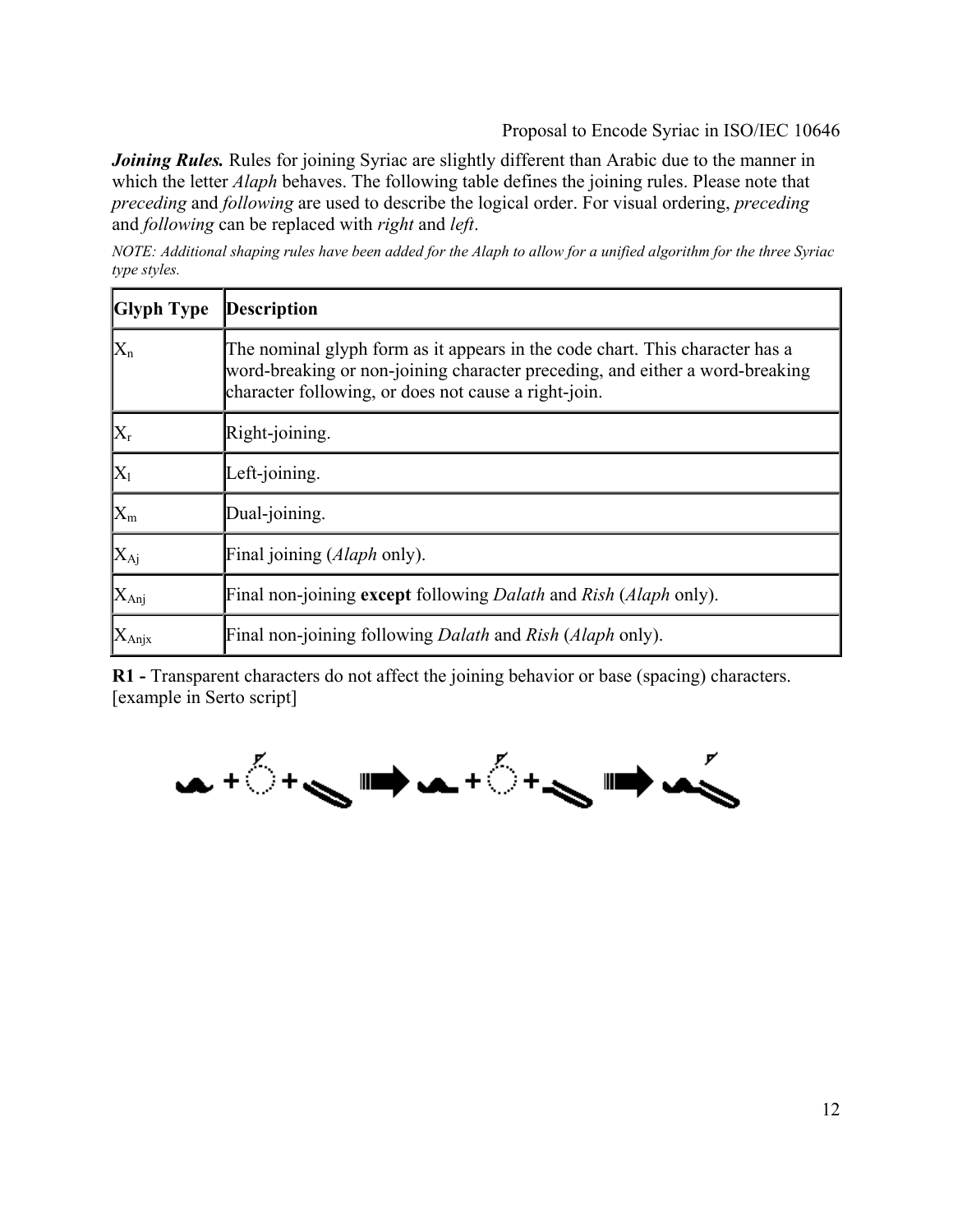**R2 -** A character that has a join-causing character preceding and is not followed by a joincausing character will take the form of  $X_r$ . [example in Serto script]



**R3 -** A character that has a join-causing character following and is not preceded by a joincausing character will take the form of  $X<sub>l</sub>$ . [example in Serto script]



**R4 -** A character that has a join-causing character preceding and following will take the form of Xm. [example in Serto script]



**R5 -** An *Alaph* that has a joining character preceding and a word-breaking character following will take the form of  $X_{Ai}$ . [example in Serto script]

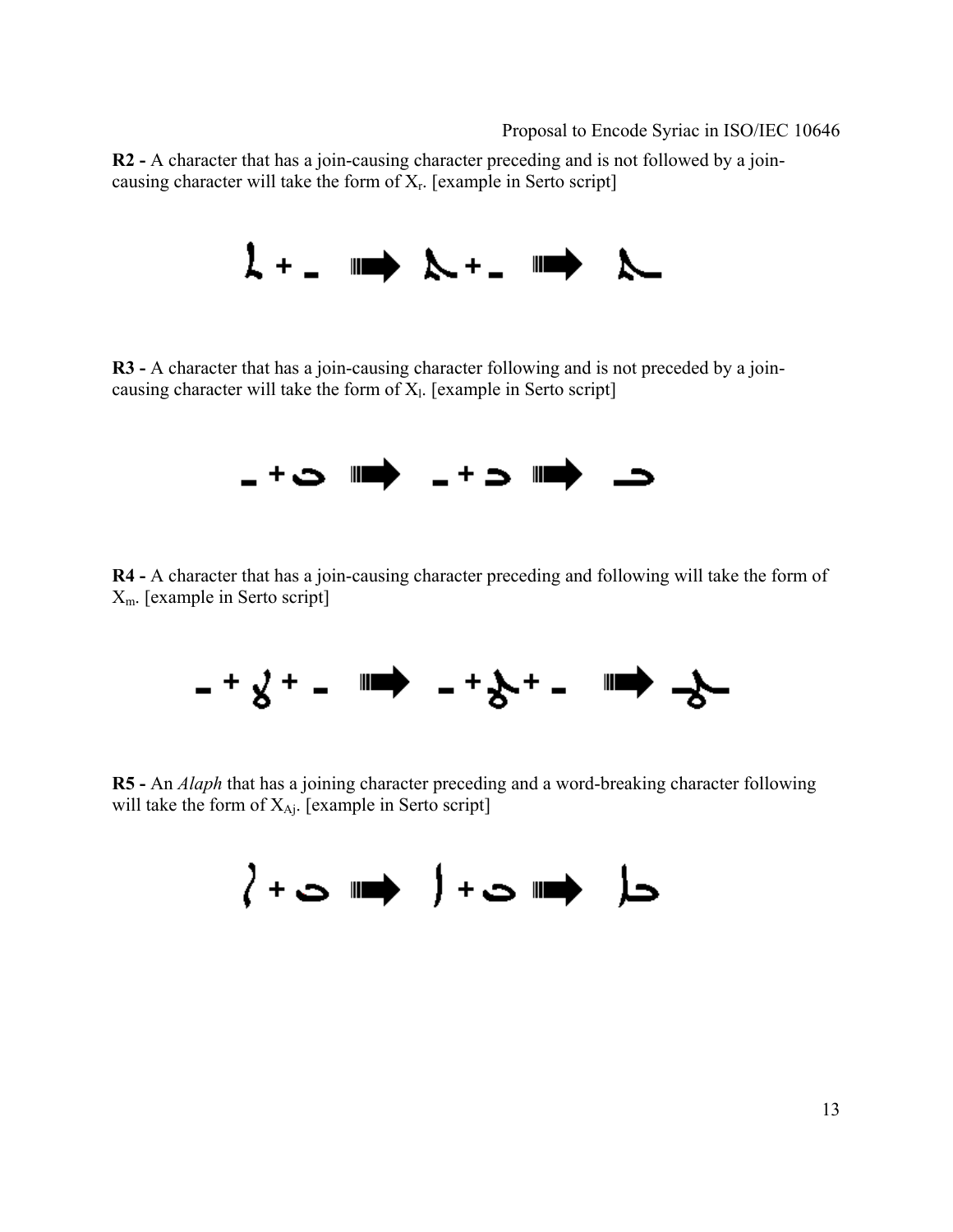**R6 -** An *Alaph* that has a non-joining character preceding, except for a *Dalath* or *Rish*, and a word-breaking character following will take the form of  $X_{\text{Ani}}$ . [example in Serto script]



**R7 -** An *Alaph* that has a *Dalath* or *Rish* preceding and a word-breaking character following will take the form of  $X_{\text{Anix}}$ . [example in East Syriac type styles]



*Syriac Character Joining Types.* The tables following provide listings of how each character is shaped in the appropriate joining type. Syriac characters not shown are non-joining, except in the case of the SYRIAC ELONGATION that functions in the exact manner of the ARABIC TATWEEL.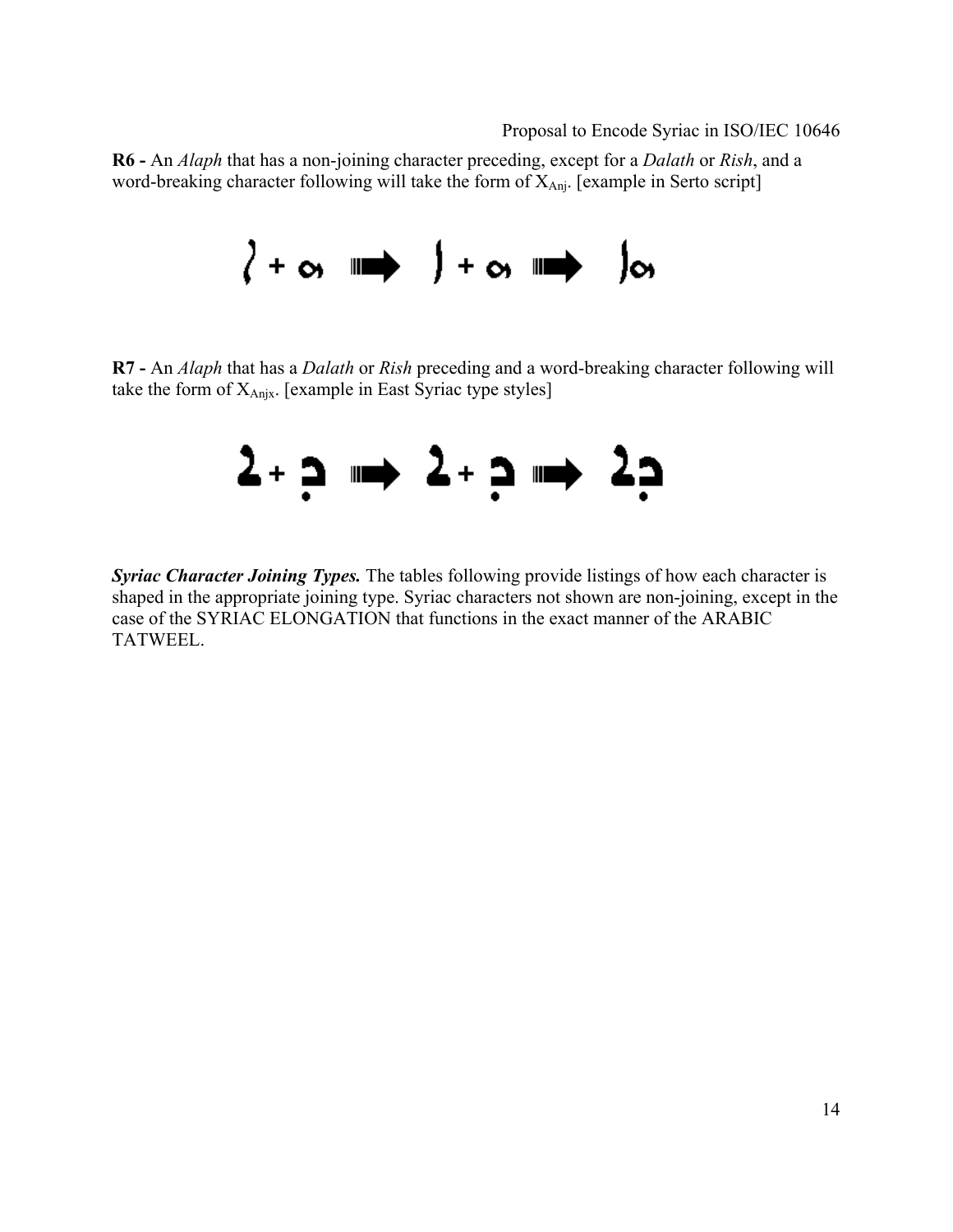| Script Style                                        | $\mathbf{X}_n$ | $X_r$ | $X_{Aj}$ | $X_{\text{Anj}}$     | $X_{\text{Anj}x}$ |
|-----------------------------------------------------|----------------|-------|----------|----------------------|-------------------|
| Estrangela                                          |                | K     | K        | $\blacktriangledown$ |                   |
| Serto (West<br>$\left  \text{Syriac} \right\rangle$ |                |       |          |                      |                   |
| East Syriac                                         | ሬ              |       | 4        |                      |                   |

### **Dual-Joining Syriac Characters** [the following characters are Serto script]

| Character             | $X_n$    | $\mathbf{X}_\text{r}$ | $X_m$ | $X_{l}$ |
|-----------------------|----------|-----------------------|-------|---------|
| <b>BETH</b>           | <b>J</b> | $\tilde{\cdot}$       |       |         |
| <b>GAMAL</b>          |          |                       |       |         |
| <b>GAMAL GARSHUNI</b> |          | ~_                    |       |         |
| <b>HETH</b>           | سر ع     |                       | س     |         |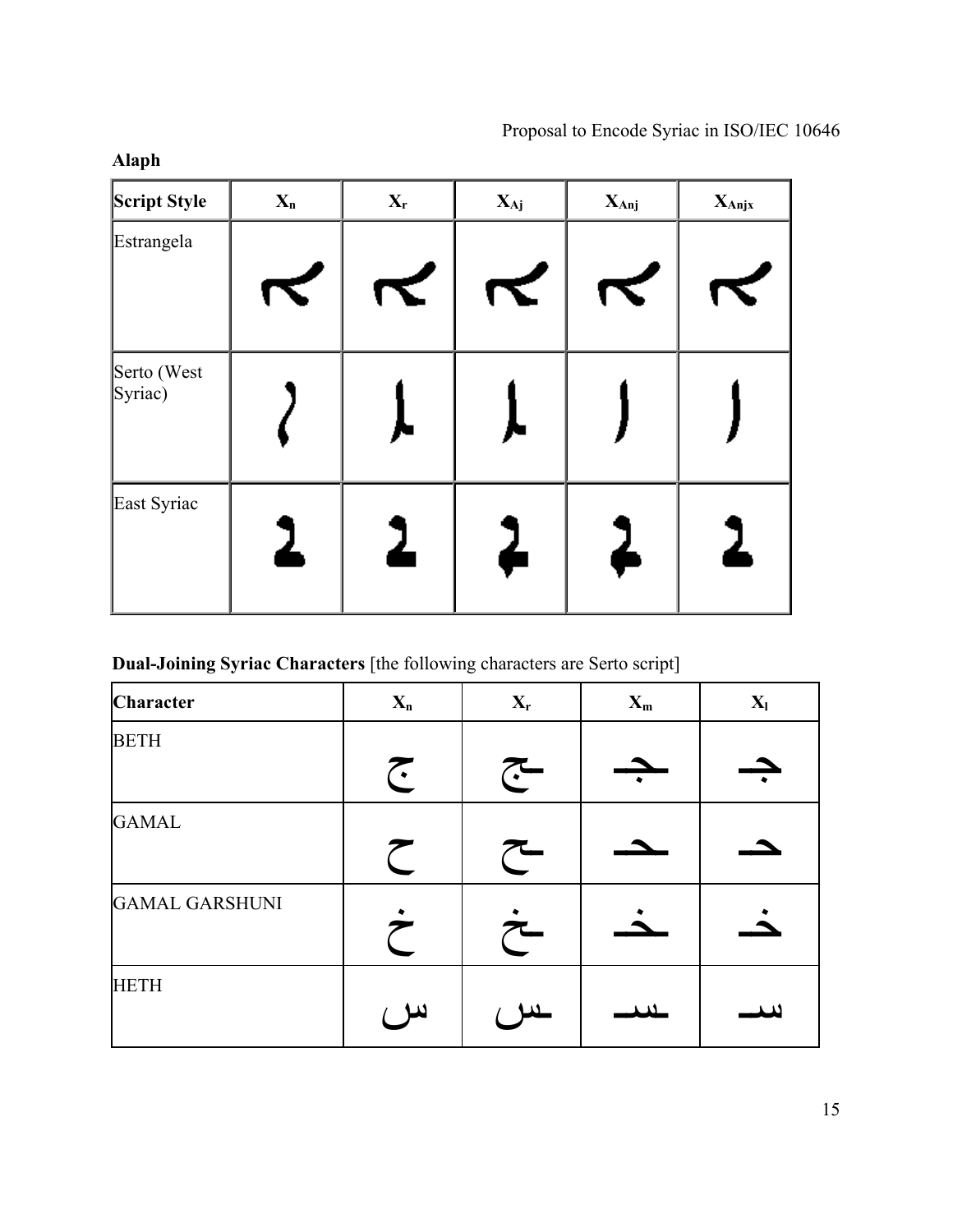| <b>TETH</b>          | نثن                            | خر           |                    | ن<br>نب      |
|----------------------|--------------------------------|--------------|--------------------|--------------|
| <b>TETH GARSHUNI</b> |                                |              |                    |              |
| <b>YUDH</b>          |                                |              |                    |              |
| <b>KAPH</b>          | 上                              | $\mathbf{h}$ |                    | Ľ            |
| <b>LAMADH</b>        | $\epsilon$                     | $\tilde{C}$  |                    | $\mathbf{C}$ |
| <b>MIM</b>           | $\dot{\mathcal{E}}$            | خ            |                    | <u>خ</u>     |
| <b>NUN</b>           | $\dot{\underline{\mathbf{o}}}$ | <u>ۂ</u>     | $\dot{\mathbf{a}}$ | <u>ۂ </u>    |
| <b>SEMKATH</b>       | قُ                             | $\ddot{9}$   | $\ddot{\bullet}$   | ڎ            |
| <b>SEMKATH FINAL</b> | ای                             | ای           | $\leq$             | $\leq$       |
| E                    |                                |              |                    |              |
| PE                   | م                              |              | Δ                  |              |

Proposal to Encode Syriac in ISO/IEC 10646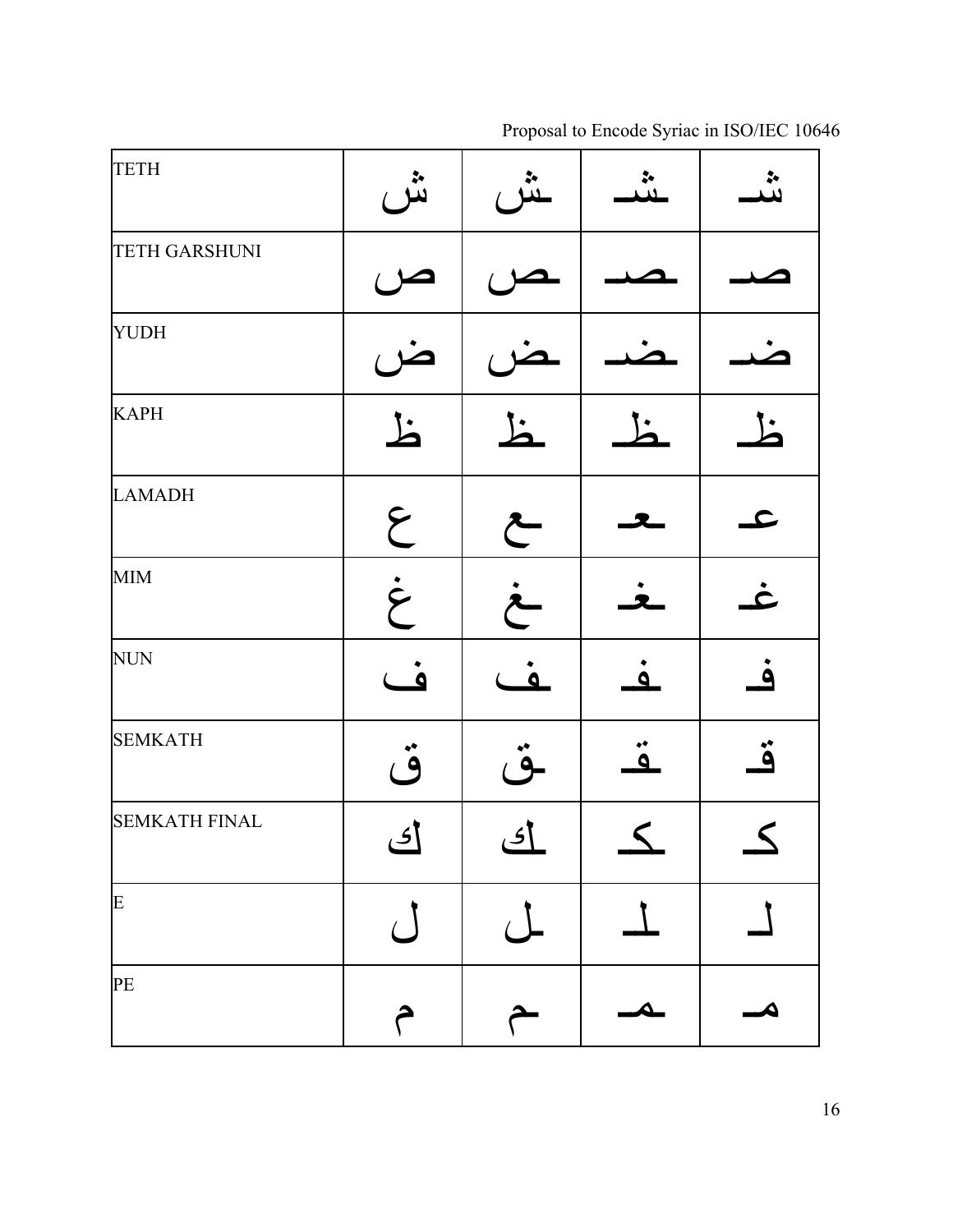| PE REVERSED |                      |                                                                                                                                                                                                                                                                                                                                                                                                                                                                                                                                                                                           |                          |                        |
|-------------|----------------------|-------------------------------------------------------------------------------------------------------------------------------------------------------------------------------------------------------------------------------------------------------------------------------------------------------------------------------------------------------------------------------------------------------------------------------------------------------------------------------------------------------------------------------------------------------------------------------------------|--------------------------|------------------------|
| QAPH        | ۵                    |                                                                                                                                                                                                                                                                                                                                                                                                                                                                                                                                                                                           |                          |                        |
| <b>SHIN</b> | $\overline{\bullet}$ | $\overline{\tiny{}}\overline{\tiny{}}\overline{\tiny{}}\overline{\tiny{}}\overline{\tiny{}}\overline{\tiny{}}\overline{\tiny{}}\overline{\tiny{}}\overline{\tiny{}}\overline{\tiny{}}\overline{\tiny{}}\overline{\tiny{}}\overline{\tiny{}}\overline{\tiny{}}\overline{\tiny{}}\overline{\tiny{}}\overline{\tiny{}}\overline{\tiny{}}\overline{\tiny{}}\overline{\tiny{}}\overline{\tiny{}}\overline{\tiny{}}\overline{\tiny{}}\overline{\tiny{}}\overline{\tiny{}}\overline{\tiny{}}\overline{\tiny{}}\overline{\tiny{}}\overline{\tiny{}}\overline{\tiny{}}\overline{\tiny{}}\overline$ | $\overline{\phantom{0}}$ | $\overline{\bullet^*}$ |

### **Right-Joining Syriac Characters** [the following characters are Serto script]

| Character                  | $X_n$      | $X_r$ |
|----------------------------|------------|-------|
| <b>DALATH</b>              |            |       |
| <b>DOTLESS DALATH RISH</b> |            |       |
| HE                         |            |       |
| <b>WAW</b>                 |            |       |
| ZAIN                       |            |       |
| YUDH HE                    | $\epsilon$ | ٤     |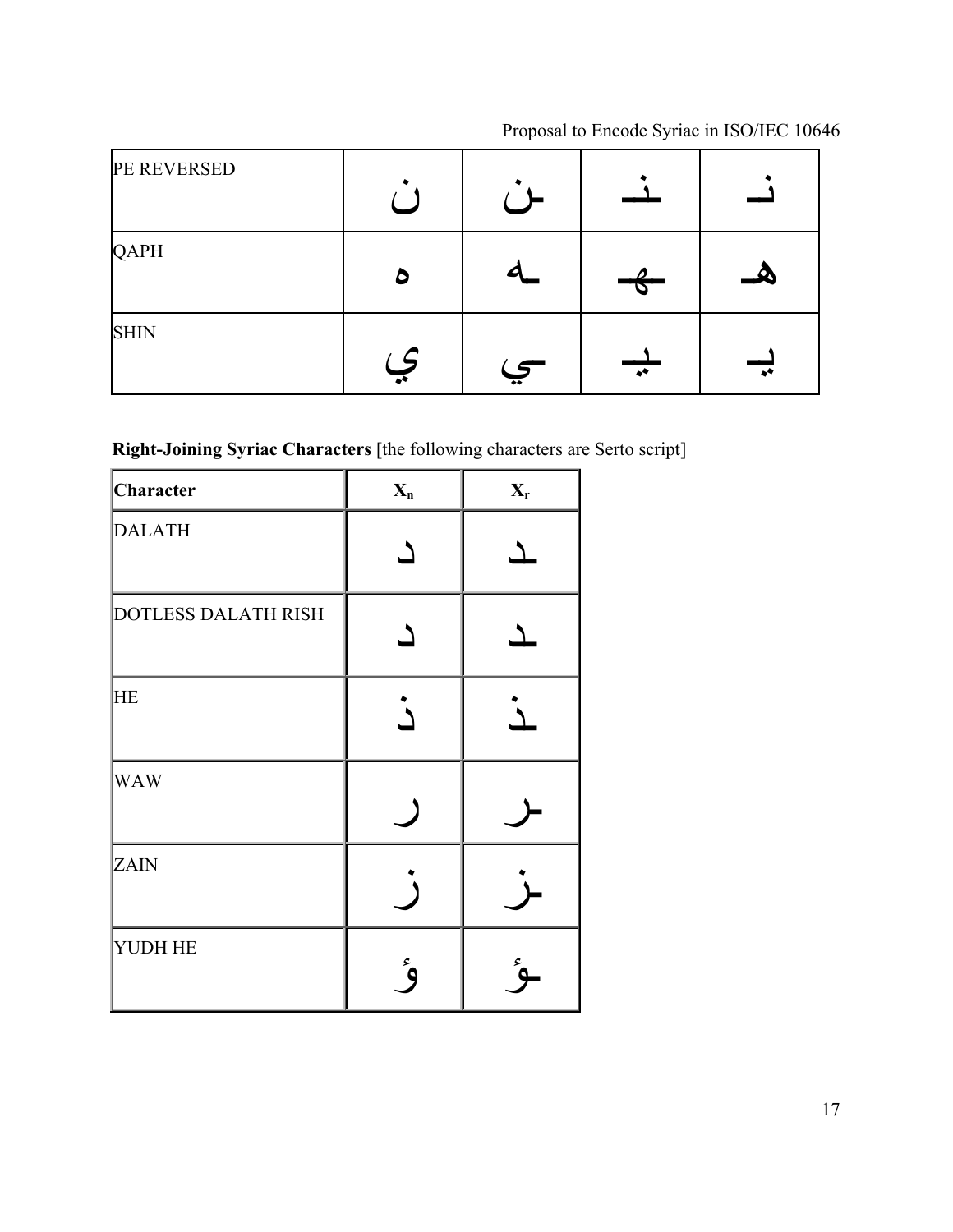| <b>SEMKATH OLD</b> | <u>ای</u> | ڪ |
|--------------------|-----------|---|
| <b>SADHE</b>       |           |   |
| <b>RISH</b>        | q         |   |
| <b>TAW</b>         | (         |   |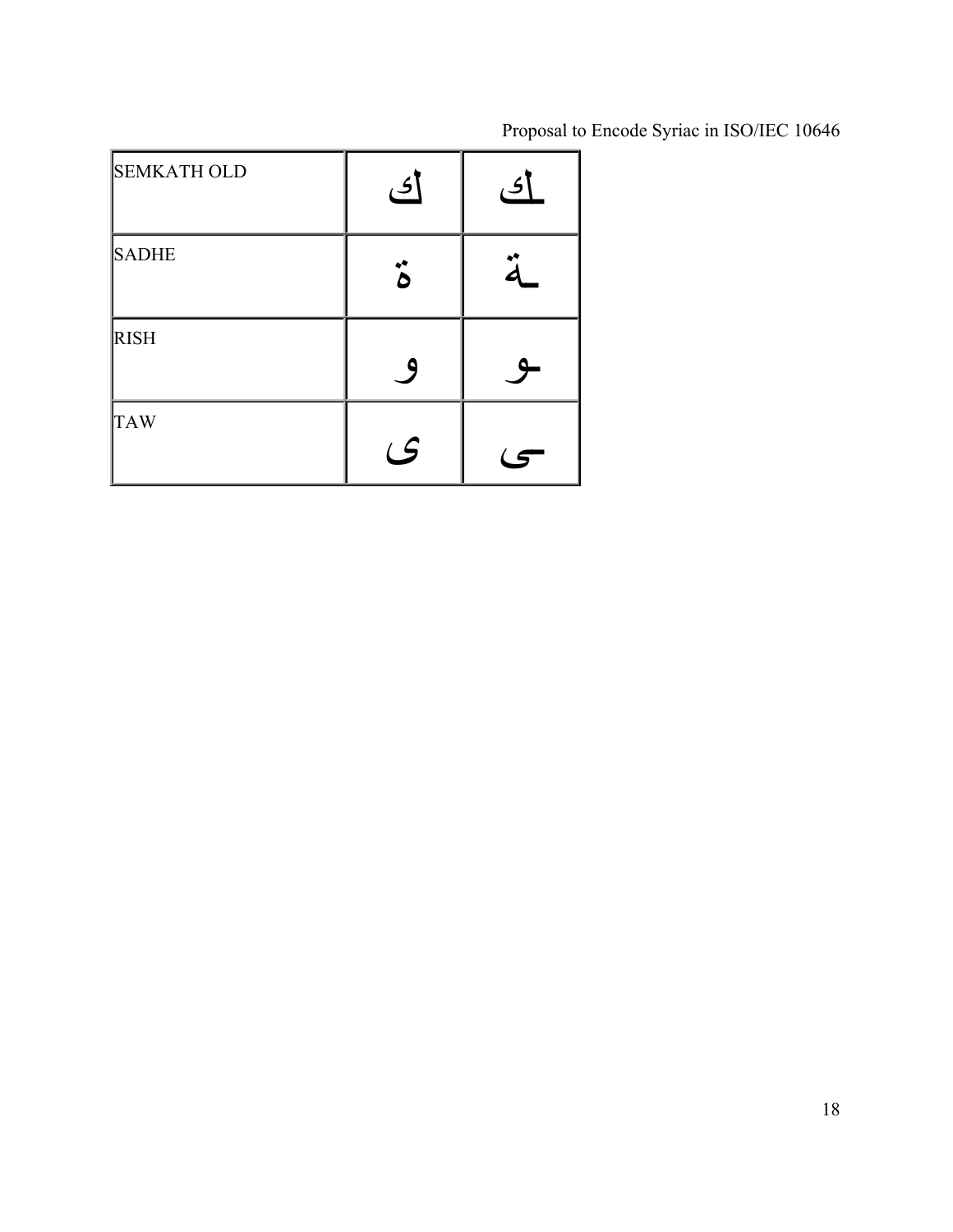*Ligature Classes.* Ligatures are valid in Syriac depending upon the script form which is used. The table below identifies the popular valid ligatures for each script type. When valid, these ligatures are obligatory unless denoted with an asterisk(\*).

| <b>Characters</b>                   | <b>Estrangela</b> | <b>Serto (West</b><br>Syriac) | <b>East Syriac</b> | <b>Example</b>            |
|-------------------------------------|-------------------|-------------------------------|--------------------|---------------------------|
| <b>ALAPH</b><br><b>LAMADH</b>       | N/A               | Dual-joining                  | N/A                | <b>Beth Gazo</b>          |
| <b>GAMAL</b><br><b>LAMADH</b>       | N/A               | Dual-joining*                 | N/A                | Armalah                   |
| <b>GAMAL E</b>                      | N/A               | Dual-joining*                 | N/A                | Armalah                   |
| <b>HE YUDH</b>                      | N/A               | N/A                           | Right-joining*     | نڌين<br>Qdom              |
| <b>YUDH TAW</b>                     | N/A               | Right-joining*                | N/A                | س<br>99<br>Armalah*       |
| <b>KAPH</b><br><b>LAMADH</b>        | N/A               | Dual-joining*                 | N/A                | Shhimo                    |
| <b>KAPH TAW</b>                     | N/A               | Right-joining*                | N/A                | Armalah                   |
| <b>LAMADH</b><br><b>SPACE ALAPH</b> | N/A               | Right-joining*                | N/A                | Nomocanon                 |
| <b>LAMADH</b><br><b>ALAPH</b>       | Right-joining*    | Right-joining                 | Right-joining*     | مَحَالِثَو<br><b>BFBS</b> |
| <b>LAMADH</b><br><b>LAMADH</b>      | N/A               | Dual-joining*                 | N/A                |                           |

L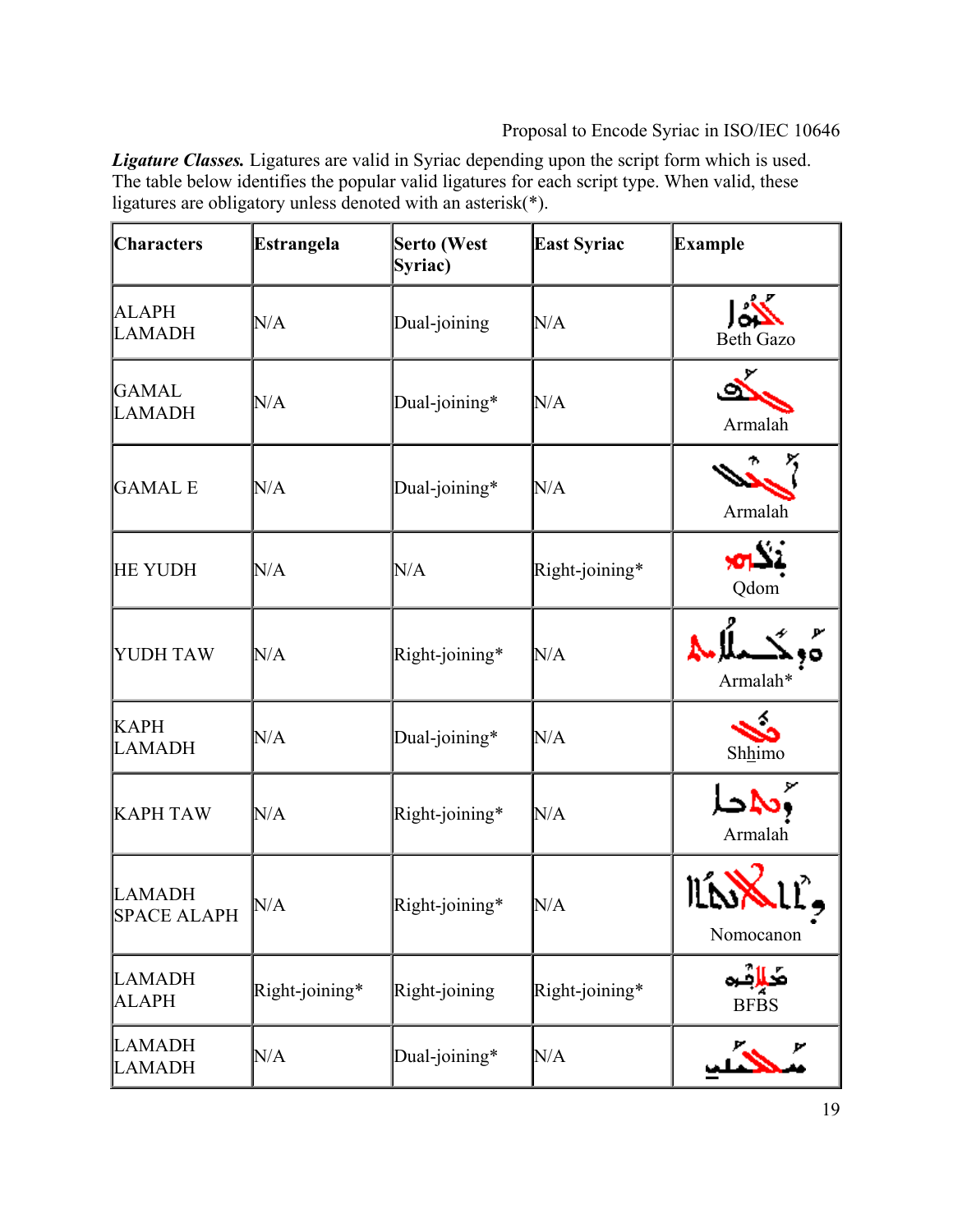|                               |                |                   |                   | Shhimo                                         |
|-------------------------------|----------------|-------------------|-------------------|------------------------------------------------|
| <b>NUN ALAPH</b>              | N/A            | Right-joining*    | N/A               | Shhimo                                         |
| <b>SEMKATH</b><br><b>TETH</b> | N/A            | Dual-joining*     | N/A               | Qurobo                                         |
| <b>SADHE NUN</b>              | Right-joining* | $Right$ -joining* | Right-joining*    | Mushhotho                                      |
| <b>RISH SEYAME</b>            | Right-joining  | Right-joining     | Right-joining     | رچين <b>تې</b> ق <sup>ت</sup> د<br><b>BFBS</b> |
| <b>TAW ALAPH</b>              | Right-joining* | N/A               | Right-joining*    | Qdom                                           |
| <b>TAW YUDH</b>               | N/A            | N/A               | $Right$ -joining* |                                                |

*Ligature Rules.* The following rules describe the formation of ligatures.

R1 - Transparent characters do not affect the ligating behavior or base (spacing) characters. For example:

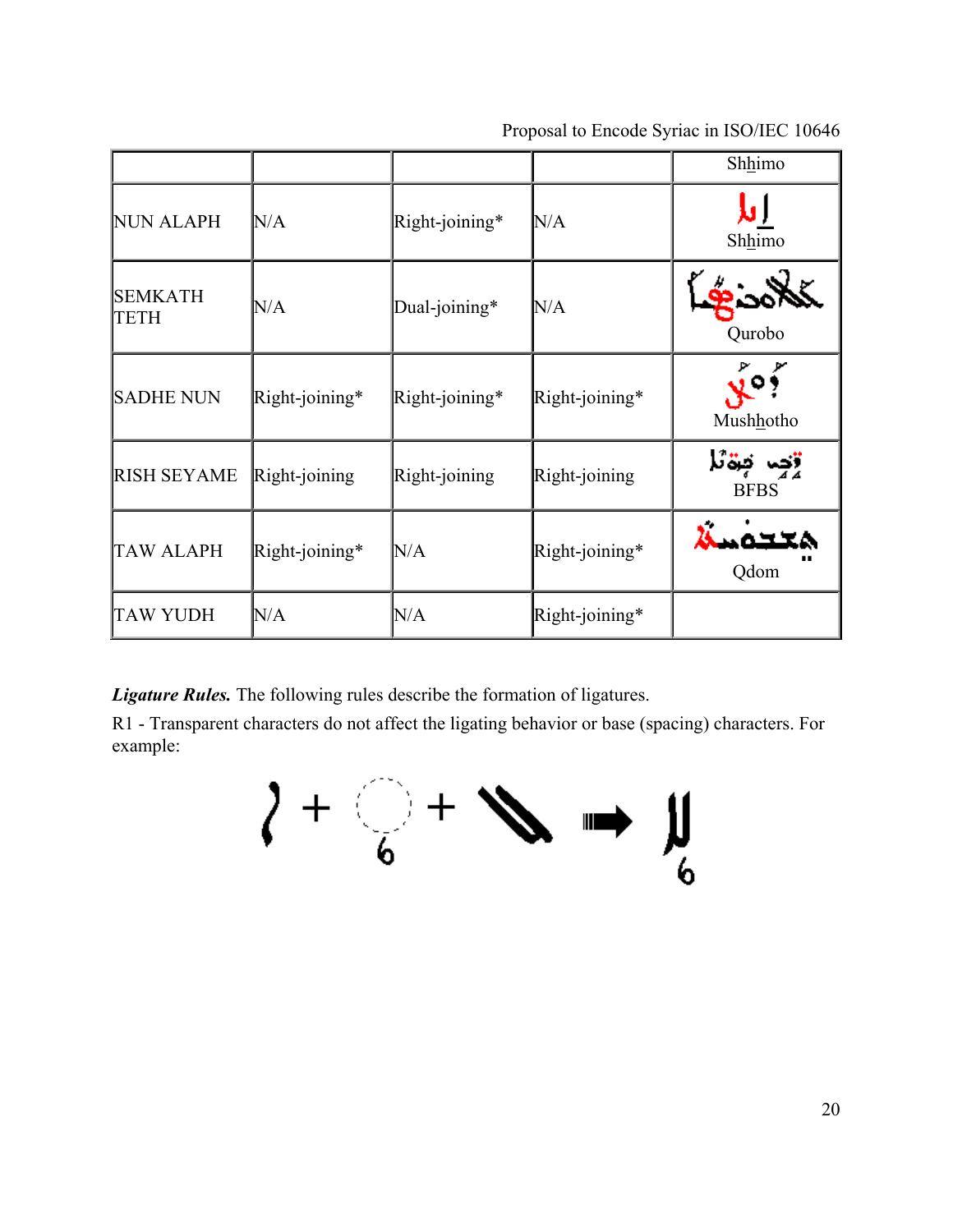## **Syriac**

Previous Block: Arabic Next Block: Devanagari

### **Range: U+0700 to U+074F**

A block of characters designated for right-to-left scripts is currently reserved in the area above Arabic. We propose using part of this area for a Syriac block. The Syriac block we propose would be 0700-074F.

These charts contain only proposed assignments and should not be considered valid until such time as the Unicode Consortium formally accepts them.

George Anton Kiraz and Paul Nelson created the fonts used in these charts.

## **Code chart**

The code chart characters are Estrangela script.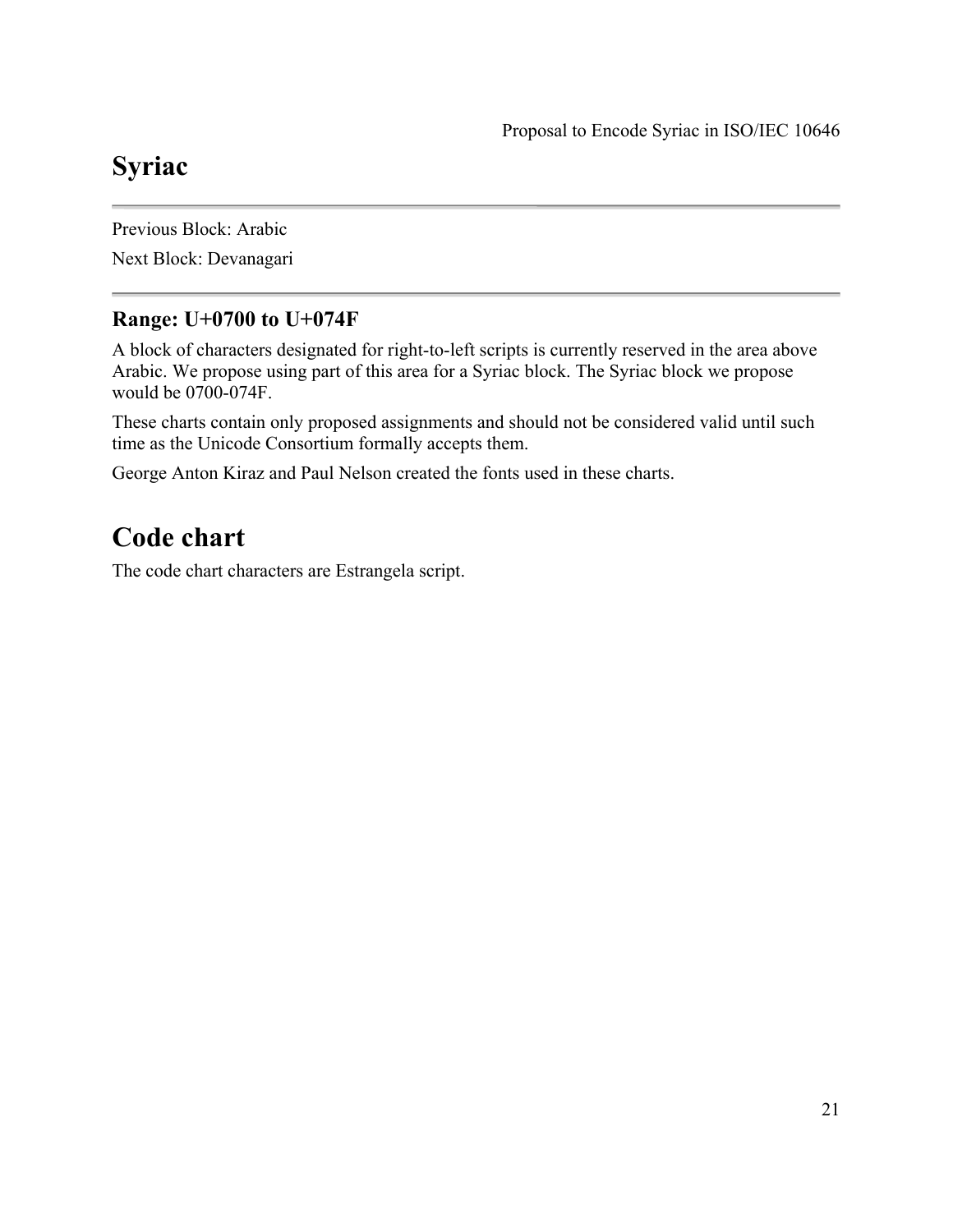|   | 070                      | 071                   | 072                 | 073                 | 074                       |
|---|--------------------------|-----------------------|---------------------|---------------------|---------------------------|
| 0 | ÷                        | ឃ                     | 7                   | Ó                   | $\circlearrowright$       |
|   | 0700                     | 0710                  | 0720                | 0730                | 0740                      |
| 1 | ٠                        | ॕ                     | ת                   | ਼                   | ं                         |
|   | 0701                     | 0711                  | 0721                | 0731                | 0741                      |
| 2 | ٠                        | ت                     |                     | $\circlearrowright$ | $\bigcirc$                |
|   | 0702                     | 0712                  | 0722                | 0732                | 0742                      |
| 3 | ÷                        |                       | ∞                   | ்                   | ்                         |
|   | 0703                     | 0713                  | 0723                | 0733                | 0743                      |
| 4 | ÷<br>0704                | –∆<br>0714            | ∞<br>0724           | ុ<br>0734           | $\heartsuit$<br>0744      |
|   |                          |                       |                     |                     |                           |
| 5 | ٠٠                       | л                     | φ<br>0725           | $\Diamond$          | $\hat{\circ}$             |
|   | 0705                     | 0715                  |                     | 0735                | 0745                      |
| 6 | ۰.<br>0706               | ٦<br>0716             | ح<br>0726           | ै<br>0736           | $\bigcirc$<br>0746        |
|   |                          |                       |                     |                     |                           |
| 7 | ÷<br>0707                | က<br>0717             | ی<br>0727           | Q<br>0737           | Ó<br>0747                 |
|   | ۰.                       |                       |                     |                     |                           |
| 8 |                          | o                     | ௨                   | $\bigcirc$          | Q                         |
|   | 0708                     | 0718                  | 0728                | 0738                | 0748                      |
|   |                          |                       |                     |                     | $\hat{\circlearrowright}$ |
| 9 | ٠.                       | ١                     | 5                   | $\bigcirc$          |                           |
|   | 0709                     | 0719                  | 0729                | 0739                | 0749                      |
|   | ÷                        |                       |                     | $\bar{\circ}$       | $\bigcirc$                |
| А | 070A                     | ىد<br>071A            | a,<br>072A          | 073A                | 074A                      |
|   |                          |                       |                     |                     |                           |
| B | $\overline{\phantom{a}}$ |                       | $\blacksquare$<br>٦ | $\mathbb Q$         | Õ                         |
|   | 070B                     | 071B                  | 072B                | 073B                | 074B                      |
|   |                          |                       |                     |                     |                           |
| C |                          | $\vec{\tau}$          | ᅩ                   | $\bigcirc$          | ்                         |
|   | 070C                     | 071C                  | 072C                | 073C                | 074C                      |
|   | ╬                        |                       | ৯                   | $\hat{\circ}$       | O                         |
| D |                          | ,                     |                     |                     |                           |
|   | 070D                     | 071D                  | 072D                | 073D                | 074D                      |
|   |                          | مية                   |                     | $\heartsuit$        |                           |
| Ε | 070E                     | 071E                  | 072E                | 073E                | 074E                      |
|   |                          |                       |                     |                     |                           |
| F | SAM!                     | $\tilde{\phantom{a}}$ |                     | $\hat{\circ}$       |                           |
|   | 070F                     | 071F                  | 072F                | 073F                | 074F                      |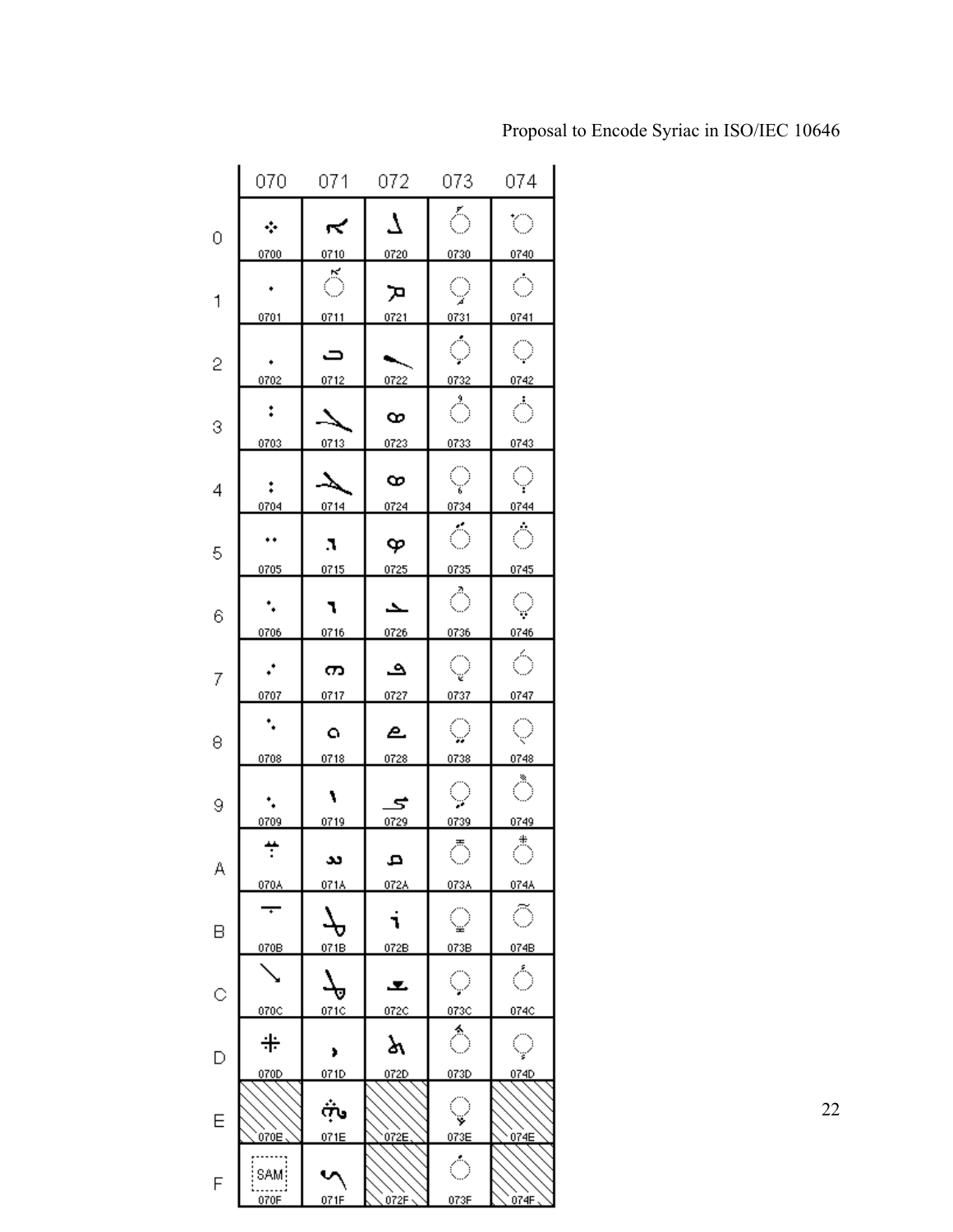## **Name chart**

Glyphs which are particular to languages other than Syriac are marked with the names of the respective languages in square brackets, [ ], in the 'Name' field. We use the following abbreviations:

- 0. CPA = Christian Palestinian Aramaic (Palestinian Syriac)
- 1. Ga = Garshuni (Arabic written in Syriac)
- 2. Sw = Swadaya (Eastern Neo-Aramaic)
- 3. Tu = Turoyo (Central Neo-Aramaic)

The last column gives examples (except for letters) scanned from recent publications. References in this column are to the publications listed in Appendix B.

Additional information about individual characters used in this block can be found in Appendix C.

The name chart characters are Estrangela script.

| Glyph | <b>Unicode Name</b> |                                  | <b>Example</b>        |
|-------|---------------------|----------------------------------|-----------------------|
| ÷     |                     | U+0700 SYRIAC END OF PARAGRAPH   | پہ کبکہ میں<br>Juckel |
| ٠     |                     | U+0701 SYRIAC SUPRALINEAR PERIOD | خقحه<br><b>BFBS</b>   |
| ٠     |                     | U+0702 SYRIAC SUBLINEAR PERIOD   | حتدر<br><b>BFBS</b>   |
| ŧ     |                     | U+0703 SYRIAC SUPRALINEAR COLON  | وأفحا<br>Segal        |
| ÷     |                     | U+0704 SYRIAC SUBLINEAR COLON    | حصم<br>Segal          |
| ٠٠    |                     | U+0705 SYRIAC HORIZONTAL COLON   | اة ده.<br><b>BFBS</b> |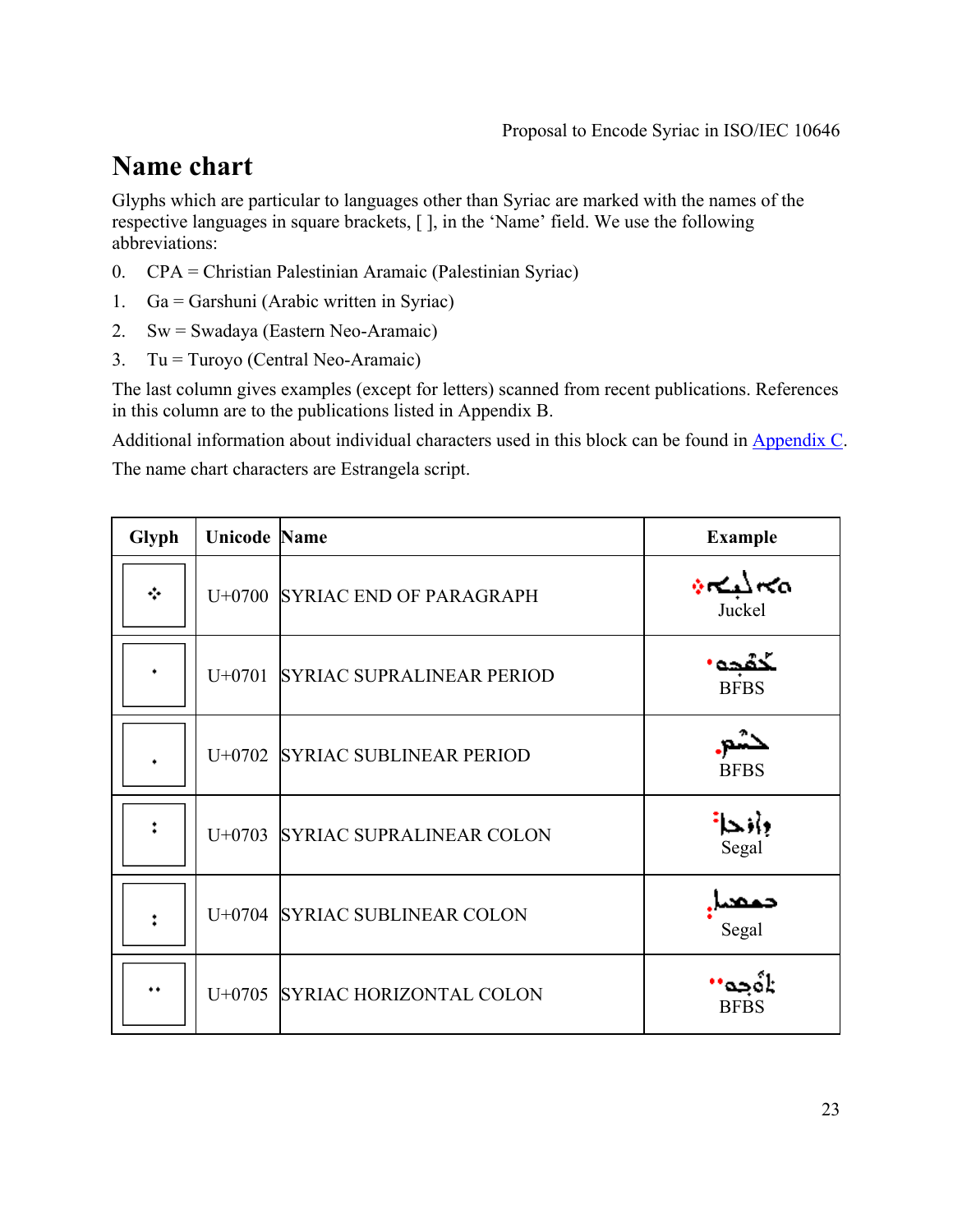| Proposal to Encode Syriac in ISO/IEC 10646 |
|--------------------------------------------|
|                                            |

|      |          | U+0706 SYRIAC COLON SKEWED LEFT                     | ې د هک<br>Juckel                   |
|------|----------|-----------------------------------------------------|------------------------------------|
| ÷    |          | U+0707 SYRIAC COLON SKEWED RIGHT                    | $\frac{1}{\text{BFBS}}$            |
|      | $U+0708$ | SYRIAC SUPRALINEAR COLON SKEWED<br><b>LEFT</b>      | ه∤ر <mark>ا∙</mark><br><b>BFBS</b> |
|      | $U+0709$ | <b>SYRIAC SUBLINEAR COLON SKEWED</b><br><b>LEFT</b> | مؤهّدة و<br><b>BFBS</b>            |
| ÷    |          | U+070A SYRIAC CONTRACTION                           | Film<br>Gannana                    |
|      |          | U+070B SYRIAC HARKLEAN OBELUS                       | "۱تنب<br><b>CESG</b>               |
|      |          | U+070C SYRIAC HARKLEAN METOBELOS                    | اتلب<br><b>CESG</b>                |
| 羋    |          | U+070D SYRIAC HARKLEAN ASTERISCUS                   | `∗⊂∆ນ™<br><b>CESG</b>              |
| レノノノ |          | $U+071E$ (This position shall not be used)          |                                    |
| SAM: |          | U+070F SYRIAC ABBREVIATION MARK                     |                                    |
| ≺    |          | U+0710 SYRIAC LETTER ALAPH                          |                                    |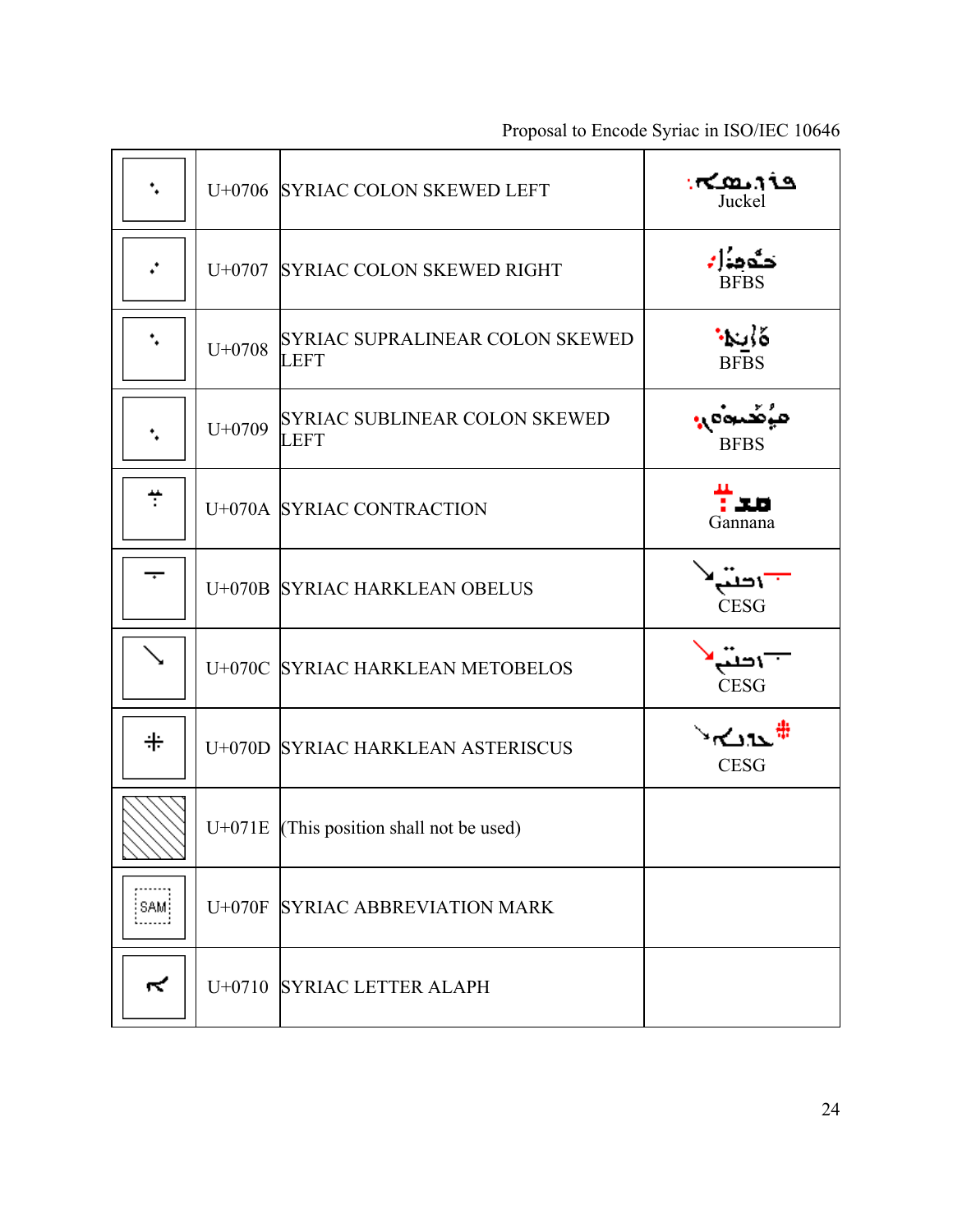| ॕ  |          | U+0711 SYRIAC LETTER SUPERSCRIPT ALAPH     |  |
|----|----------|--------------------------------------------|--|
| ∍  |          | U+0712 SYRIAC LETTER BETH                  |  |
|    |          | U+0713 SYRIAC LETTER GAMAL                 |  |
|    | $U+0714$ | SYRIAC LETTER GAMAL GARSHUNI [Ga<br>$Tu$ ] |  |
| л  |          | U+0715 SYRIAC LETTER DALATH                |  |
| ٦  |          | U+0716 SYRIAC LETTER DOTLESS DALATH RISH   |  |
| က  |          | U+0717 SYRIAC LETTER HE                    |  |
| o. |          | U+0718 SYRIAC LETTER WAW                   |  |
| ١  |          | U+0719 SYRIAC LETTER ZAIN                  |  |
| دد |          | U+071A SYRIAC LETTER HETH                  |  |
|    |          | U+071B SYRIAC LETTER TETH                  |  |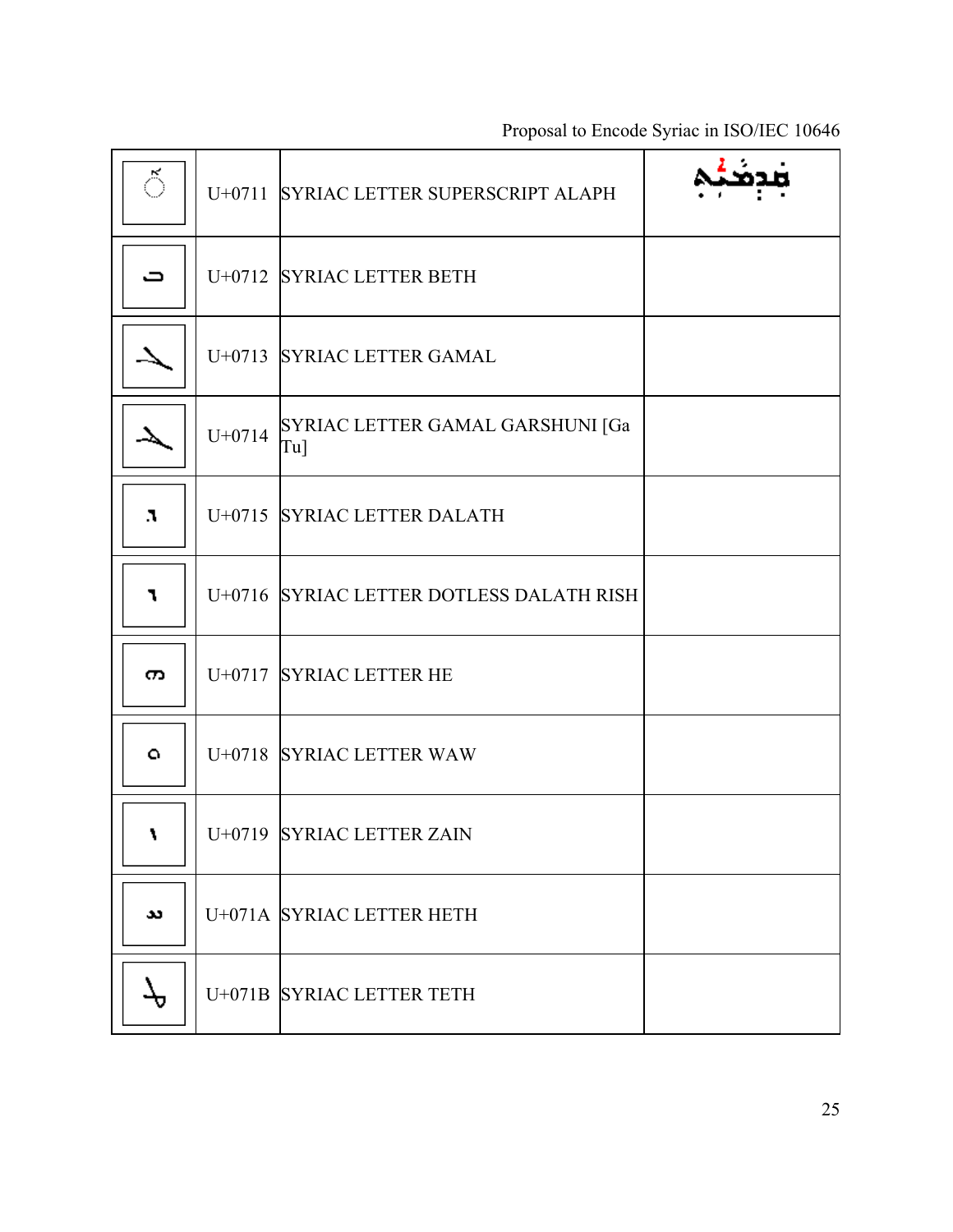|      | U+071C SYRIAC LETTER TETH GARSHUNI [Ga] |  |
|------|-----------------------------------------|--|
| ٠    | U+071D SYRIAC LETTER YUDH               |  |
| مينه | U+071E SYRIAC LETTER YUDH HE            |  |
|      | U+071F SYRIAC LETTER KAPH               |  |
| 7    | U+0720 SYRIAC LETTER LAMADH             |  |
| ת    | U+0721 SYRIAC LETTER MIM                |  |
|      | U+0722 SYRIAC LETTER NUN                |  |
| ∞    | U+0723 SYRIAC LETTER SEMKATH            |  |
| ∞    | U+0724 SYRIAC LETTER SEMKATH OLD        |  |
| φ    | U+0725 SYRIAC LETTER SEMKATH FINAL      |  |
| ح    | U+0726 SYRIAC LETTER E                  |  |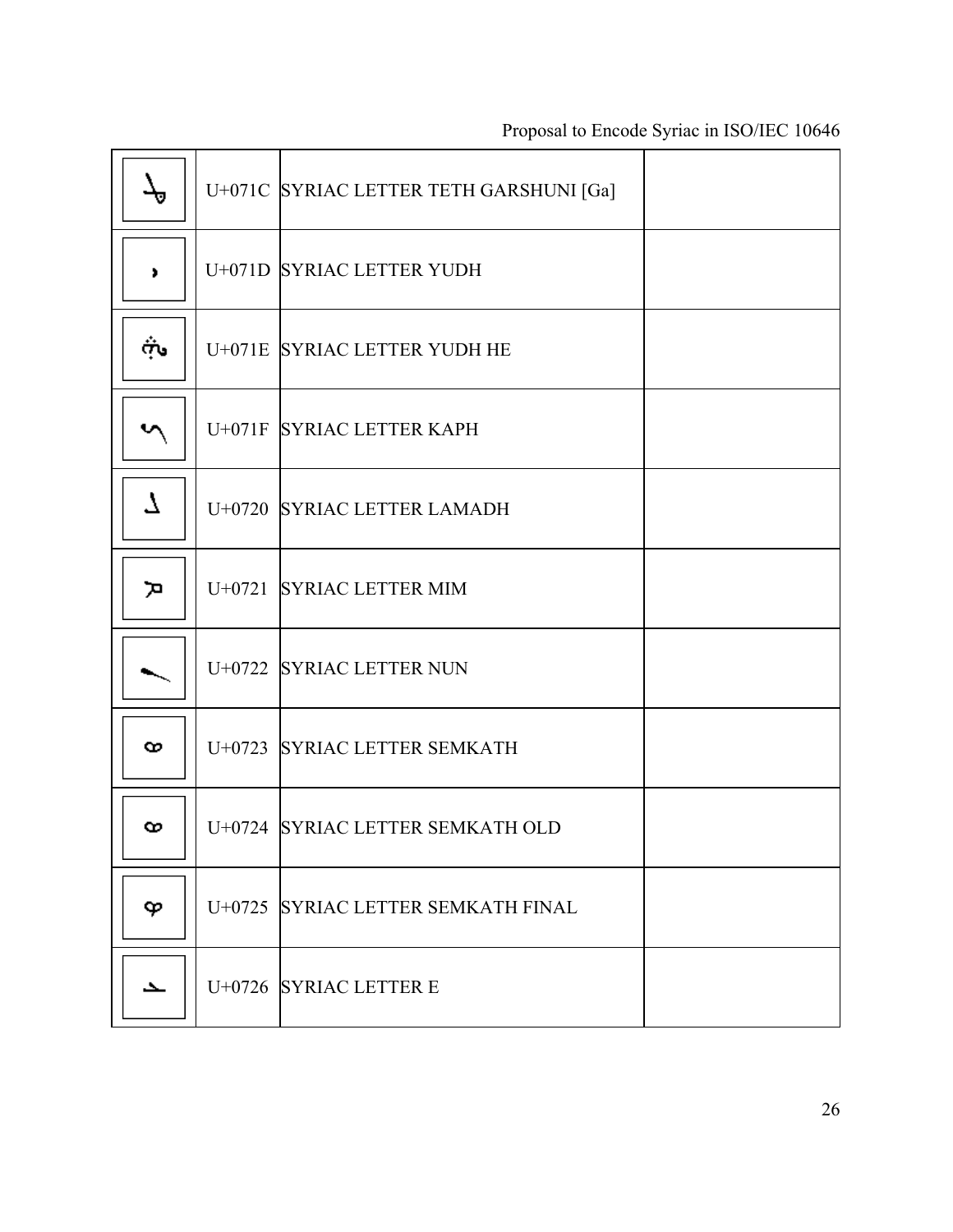| ڡ     | U+0727 SYRIAC LETTER PE                          |                       |
|-------|--------------------------------------------------|-----------------------|
| ௨     | U+0728 SYRIAC LETTER REVERSED PE [CPA]           |                       |
| 5     | U+0729 SYRIAC LETTER SADHE                       |                       |
| م     | U+072A SYRIAC LETTER QAPH                        |                       |
| ٦     | U+072B SYRIAC LETTER RISH                        |                       |
| J.    | U+072C SYRIAC LETTER SHIN                        |                       |
| ৯     | U+072D SYRIAC LETTER TAW                         |                       |
|       | U+072E $(This position shall not be used)$       |                       |
| 77777 | U+072F $\vert$ (This position shall not be used) |                       |
| Ó     | U+0730 SYRIAC PTHAHA ABOVE                       | ''خفئا<br><b>BFBS</b> |
| ਼     | U+0731 SYRIAC PTHAHA BELOW                       | "،خنا<br><b>BFBS</b>  |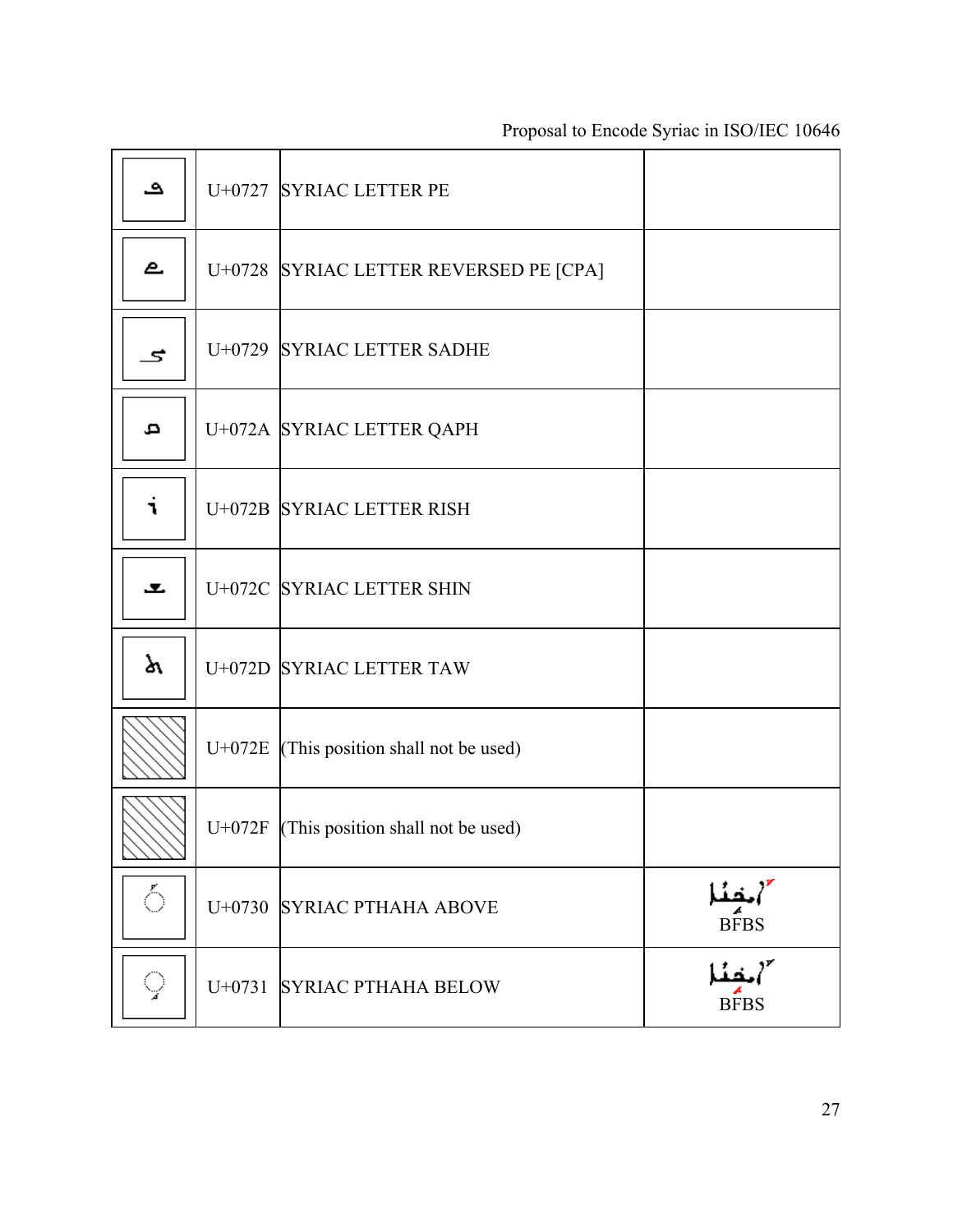| ं             | U+0732 SYRIAC PTHAHA DOTTED           | Hexaemeron                                                            |
|---------------|---------------------------------------|-----------------------------------------------------------------------|
| ்             | U+0733 SYRIAC ZQAPHA ABOVE            | وامطا<br>Hexaemeron                                                   |
| Q             | U+0734 SYRIAC ZQAPHA BELOW            | تبة نُا<br><b>BFBS</b>                                                |
| $\hat{\circ}$ | U+0735 SYRIAC ZQAPHA DOTTED           | وامغشا<br>Hexaemeron                                                  |
| ்             | U+0736 SYRIAC RBASA ABOVE             | تبوتا<br><b>BFBS</b>                                                  |
| Q             | U+0737 SYRIAC RBASA BELOW             | ەمئاپ<br><b>BFBS</b>                                                  |
| $\bigcirc$    | U+0738 SYRIAC DOTTED ZLAMA HORIZONTAL | Bedjan                                                                |
| $\bigcirc$    | U+0739 SYRIAC DOTTED ZLAMA ANGULAR    | Bedjan                                                                |
| ঁ             | U+073A SYRIAC HBASA ABOVE             | <b>BFBS</b>                                                           |
| Q             | U+073B SYRIAC HBASA BELOW             | $ lo^{\dagger}_{\alpha} \circ \underline{\mathbf{1}} $<br><b>BFBS</b> |
| Q             | U+073C SYRIAC HBASA/ESASA DOTTED      | نصمه<br>Bedjan                                                        |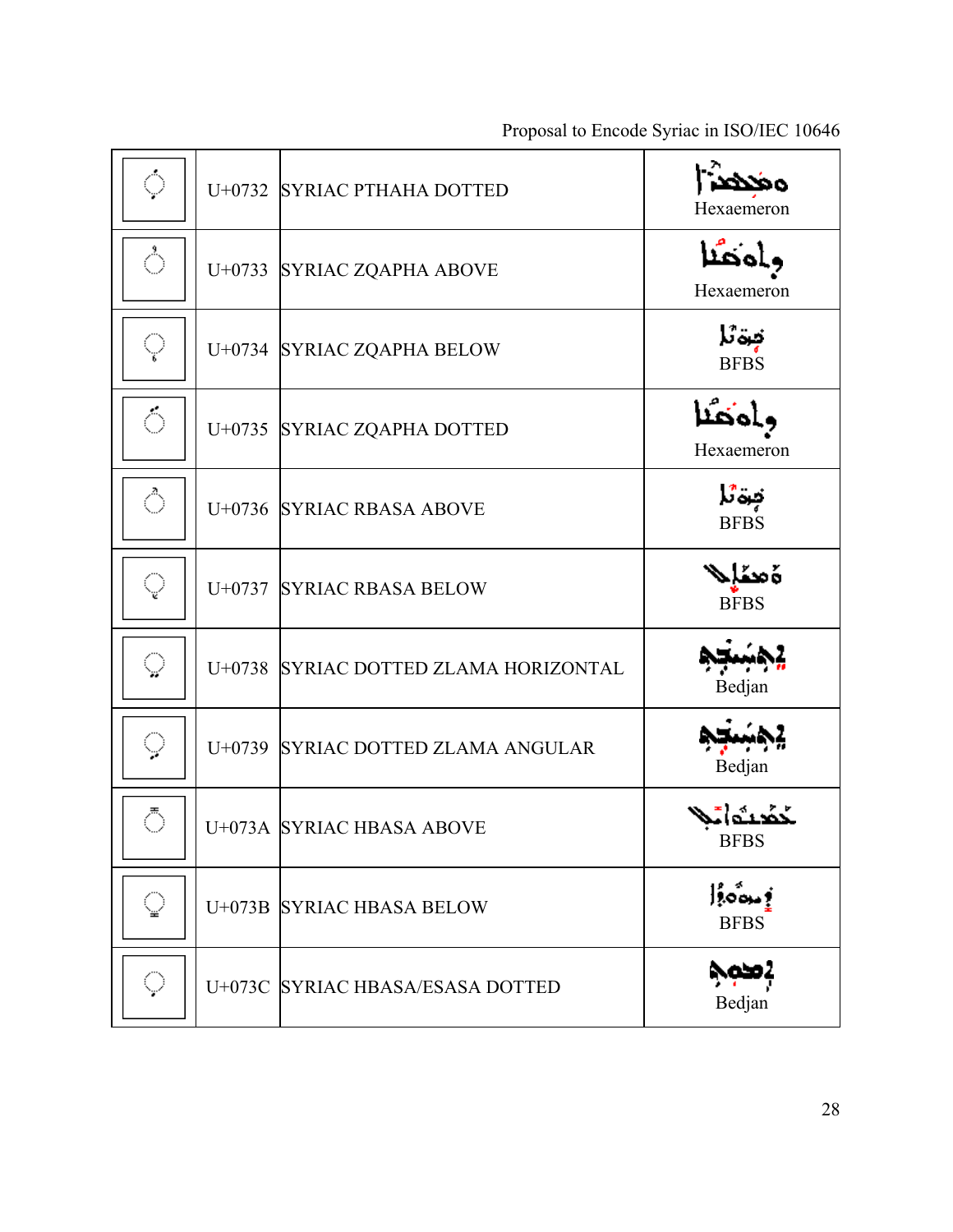| ்                   | U+073D SYRIAC ESASA ABOVE             | <b>BFBS</b>                            |
|---------------------|---------------------------------------|----------------------------------------|
| $\heartsuit$        | U+073E SYRIAC ESASA BELOW             | ميُضِّنوم<br><b>BFBS</b>               |
| $\bigcirc$          | U+073F SYRIAC RWAHA                   | مذهف<br>Bedjan                         |
| $\circlearrowright$ | U+0740 SYRIAC FEMININE DOT            | وهمأ<br><b>Beth Gazo</b>               |
| $\bigcirc$          | U+0741 SYRIAC QUSHSHAYA               | 0.001 <br><b>BFBS</b>                  |
| $\bigcirc$          | U+0742 SYRIAC RUKKAKHA                | $ lo^{\circ}_{\infty} $<br><b>BFBS</b> |
| ்                   | U+0743 SYRIAC TWO VERTICAL DOTS ABOVE | منالم<br>Segal                         |
| $\bigcirc$          | U+0744 SYRIAC TWO VERTICAL DOTS BELOW | مې<br>Segal                            |
| $\hat{\circ}$       | U+0745 SYRIAC THREE DOTS ABOVE [Tu]   | Mhadyono                               |
| $\bigcirc$          | U+0746 SYRIAC THREE DOTS BELOW [Tu]   | Mhadyono                               |
| Ó                   | U+0747 SYRIAC OBLIQUE LINE ABOVE      | 2óó,<br>Bedjan                         |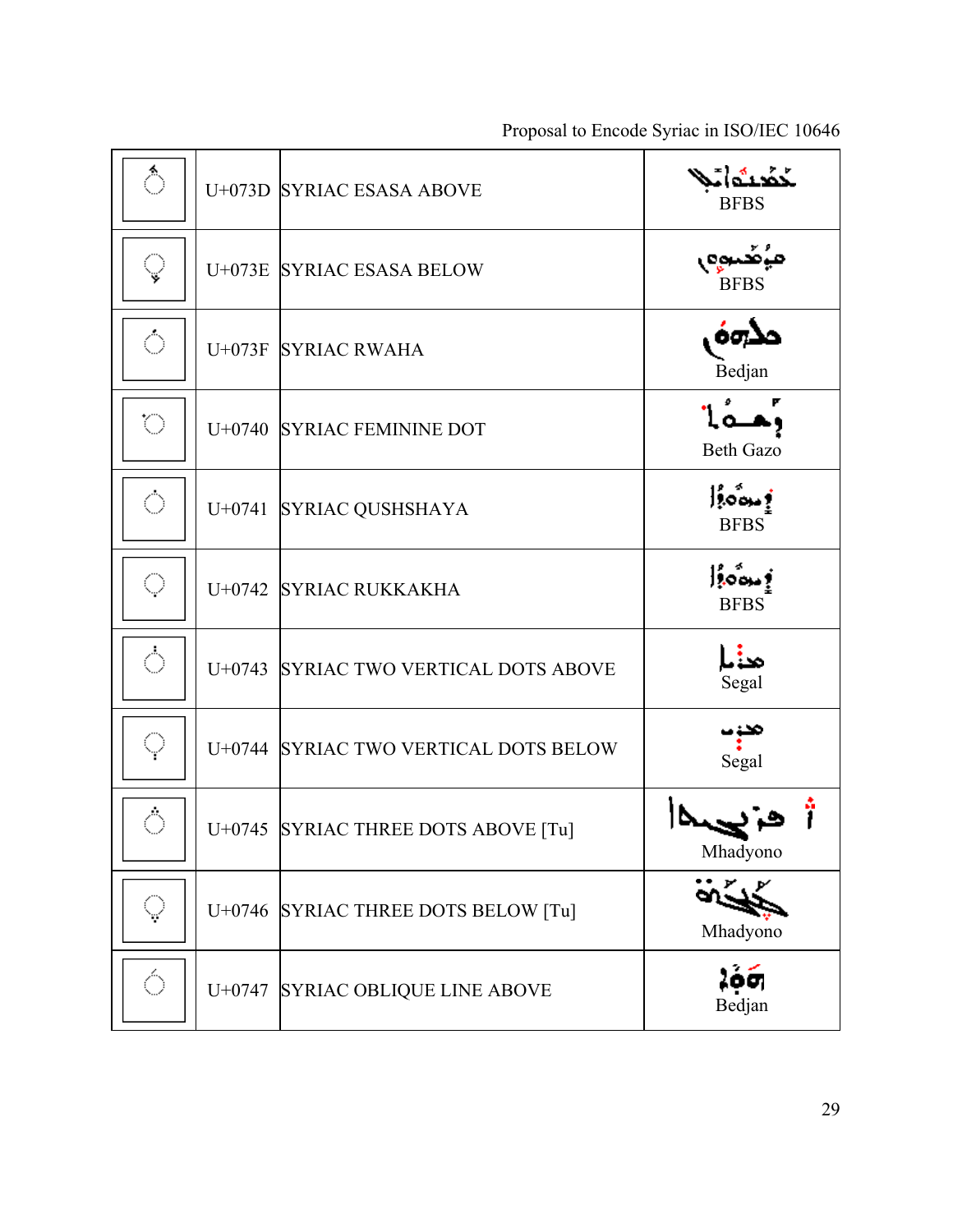| Q |          | U+0748 SYRIAC OBLIQUE LINE BELOW  | Costaz               |
|---|----------|-----------------------------------|----------------------|
| Ö |          | U+0749 SYRIAC MUSIC               | Anaphora             |
| ் |          | U+074A SYRIAC BARREKH             | Anaphora             |
| Õ |          | U+074B SYRIAC MADDAH ABOVE [Ga]   | Tekso Dkumre         |
| Ô |          | U+074C SYRIAC HAMZA ABOVE [Ga]    | Tekso Dkumre         |
| Q |          | U+074D SYRIAC HAMZA BELOW [Ga]    | ومبق<br>Tekso Dkumre |
|   | U+074E   | (This position shall not be used) |                      |
|   | $U+074F$ | (This position shall not be used) |                      |

*NOTE: SYRIAC LETTER YUDH HE is particular to the Estrangela and East Syriac type styles. SYRIAC LETTER SUPERSCRIPT ALAPH is particular to the East Syriac type styles only.*

The following Syriac symbol should be added to the Miscellaneous Symbols block for conformity to the Unicode Standard.

Additional information about individual characters used in this block can be found in Appendix  $C$ .

| ∽<br>⇔⊯ | $T_{+222}$ | <b>SYRIAC CROSS</b> | الممتعدا |
|---------|------------|---------------------|----------|
|         |            |                     | Anaphora |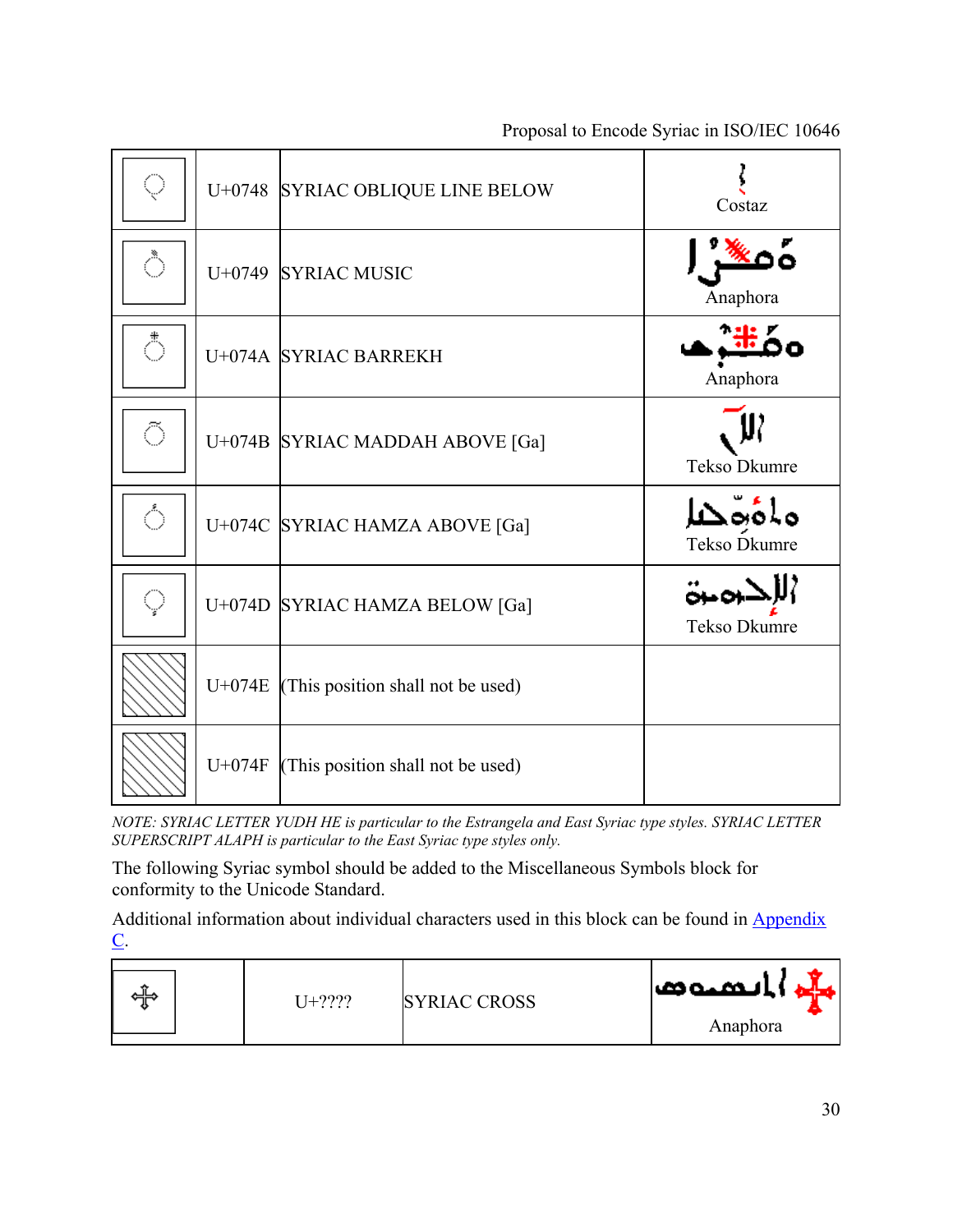### **Other Syriac diacritic characters that have an existing form equivalent.**

#### **Combining Diacritics**

With recent changes to the Unicode Specification, it is possible to use characters from the Combining Diacritic block to reduce the number of characters required for the Syriac range proposed above.

Syriac uses the following characters from the Combining Diacritics block. Additional information about individual characters used in this block can be found in Appendix C.

| Õ              | $U+0303$   | <b>COMBINING TILDE</b>                                       | <b>SYRIAC TILDE</b><br><b>ABOVE</b> [Sw] |                       |
|----------------|------------|--------------------------------------------------------------|------------------------------------------|-----------------------|
| Ō              | $U+0304$   | <b>COMBINING MACRONSYRIAC LINE ABOVE</b>                     |                                          | ەھجە<br>Shhimo        |
| ்              | $U + 0307$ | <b>COMBINING DOT</b><br><b>ABOVE</b>                         | <b>SYRIAC DOT ABOVE</b>                  | قلم فرخ<br>Bedjan     |
| $\ddot{\circ}$ | $U+0308$   | <b>COMBINING</b><br><b>DIAERESIS</b>                         | <b>SYRIAC SEYAME</b>                     | جرة نا<br><b>BFBS</b> |
| ்              | $U+030A$   | <b>COMBINING RING</b><br><b>ABOVE</b>                        | SYRIAC QUSHSHAYA<br><b>CIRCLE</b>        | Dolabani              |
| Q              | $U+0320$   | <b>COMBINING MINUS</b><br><b>SIGN BELOW</b>                  | <b>SYRIAC LINE BELOW</b>                 | óa<br><b>BFBS</b>     |
| Ó              | $U+0323$   | <b>COMBINING DOT</b><br><b>BELOW</b>                         | <b>SYRIAC DOT BELOW</b>                  | 266<br>Bedjan         |
| ਼              | $U+0324$   | <b>COMBINING</b><br><b>DIAERESIS BELOW</b>                   | <b>SYRIAC TWO DOTS</b><br><b>BELOW</b>   | ≮രത<br>Juckel         |
| ृ              | $U+0325$   | <b>COMBINING RING</b><br><b>BELOW</b>                        | <b>SYRIAC RUKKAKHA</b><br><b>CIRCLE</b>  | Dolabani              |
| ्र             | $U+032D$   | <b>COMBINING</b><br><b>CIRCUMFLEX</b><br><b>ACCENT BELOW</b> | <b>SYRIAC CIRCUMFLEX</b><br><b>BELOW</b> | Oudo                  |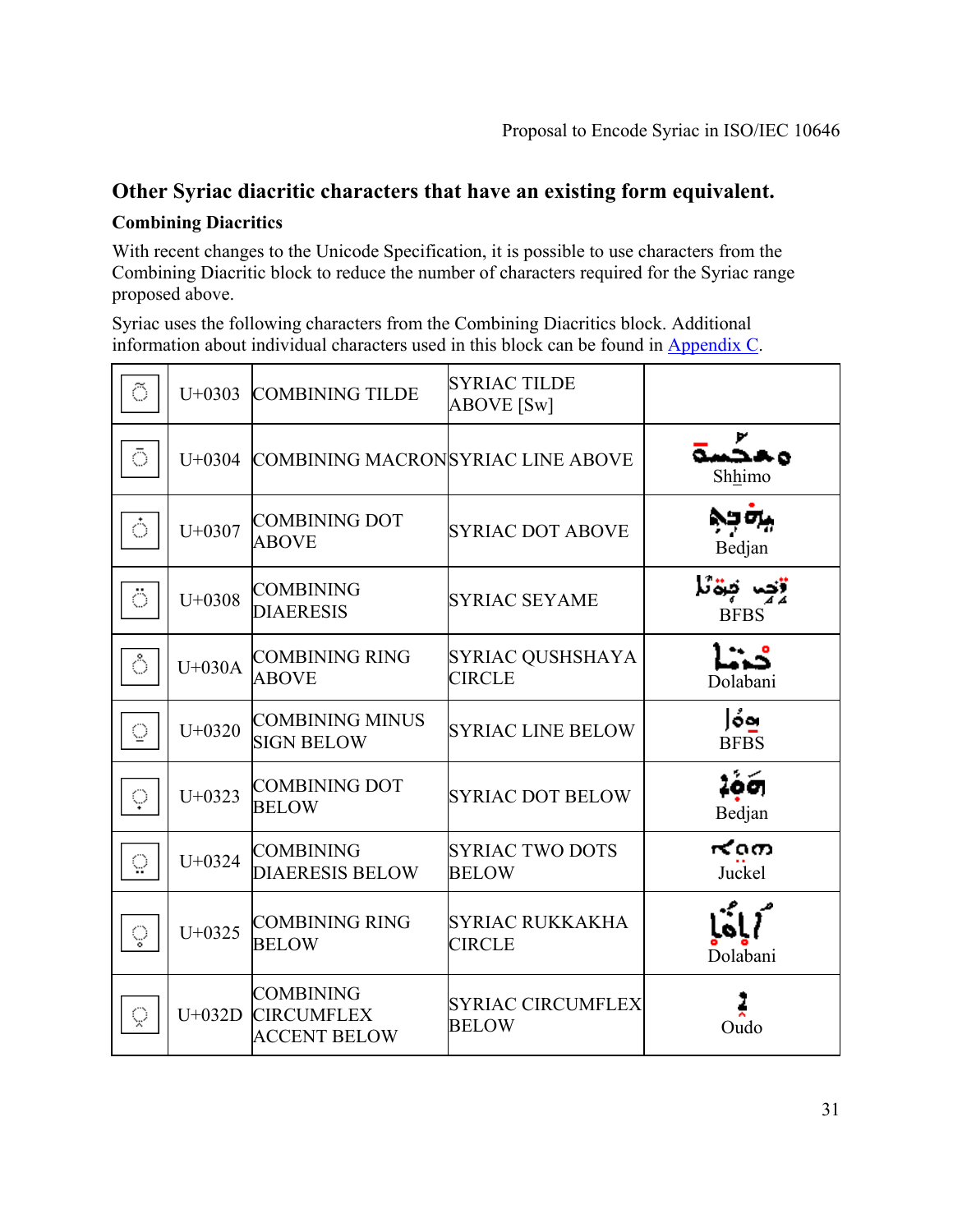| ∕‴\<br>`ህ' | $U+032E$ | <b>COMBINING BREVE</b><br><b>BELOW</b> | <b>SYRIAC ARC BELOW</b><br>$\lceil\text{Sw}\rceil$ | Bedjan |
|------------|----------|----------------------------------------|----------------------------------------------------|--------|
| ∕"\        | $U+0330$ | <b>COMBINING TILDE</b>                 | <b>SYRIAC TILDE</b>                                | تەھ    |
| ₩          |          | <b>BELOW</b>                           | <b>BELOW</b> [Sw]                                  | Voice  |

### **Arabic**

Syriac uses the following characters found in the Arabic block. The punctuation marks, *tatweel* and the *shaddah* are used as core parts of writing the language. The rest are used in Garshuni.

Additional information about individual characters used in this block can be found in Appendix  $C$ .

|    |          | U+060C ARABIC COMMA                   | <b>SYRIAC COMMA</b>                         | مەزمەل<br><b>Barsoum</b>   |
|----|----------|---------------------------------------|---------------------------------------------|----------------------------|
|    | $U+061B$ | <b>ARABIC SEMICOLON</b>               | <b>SYRIAC SEMICOLON</b>                     | <b>Barsoum</b>             |
| ς  | $U+061F$ | <b>ARABIC QUESTION</b><br><b>MARK</b> | <b>SYRIAC QUESTION</b><br><b>MARK</b>       | Gannana                    |
| ç. | $U+0621$ | <b>ARABIC HAMZA</b>                   | <b>ARABIC HAMZA [Ga]</b>                    | لامدمدلـهء<br>Tekso Dkumre |
|    | $U+0640$ | <b>ARABIC TATWEEL</b>                 | <b>SYRIAC</b><br><b>ELONGATION</b>          | Tekso Dkumre               |
| ்  |          | U+064B ARABIC FATHATAN                | <b>ARABIC FATHATAN</b><br>$\lceil Ga\rceil$ | متبلية<br>Tekso Dkumre     |
| ்  |          | U+064C ARABIC DAMMATAN                | <b>ARABIC DAMMATAN</b><br>$\lceil Ga\rceil$ | Tekso Dkumre               |
| Q  | $U+064D$ | <b>ARABIC KASRATAN</b>                | <b>ARABIC KASRATAN</b><br>$\lceil Ga\rceil$ | Tekso Dkumre               |
| Ó  |          | U+064E ARABIC FATHA                   | <b>ARABIC FATHA [Ga]</b>                    |                            |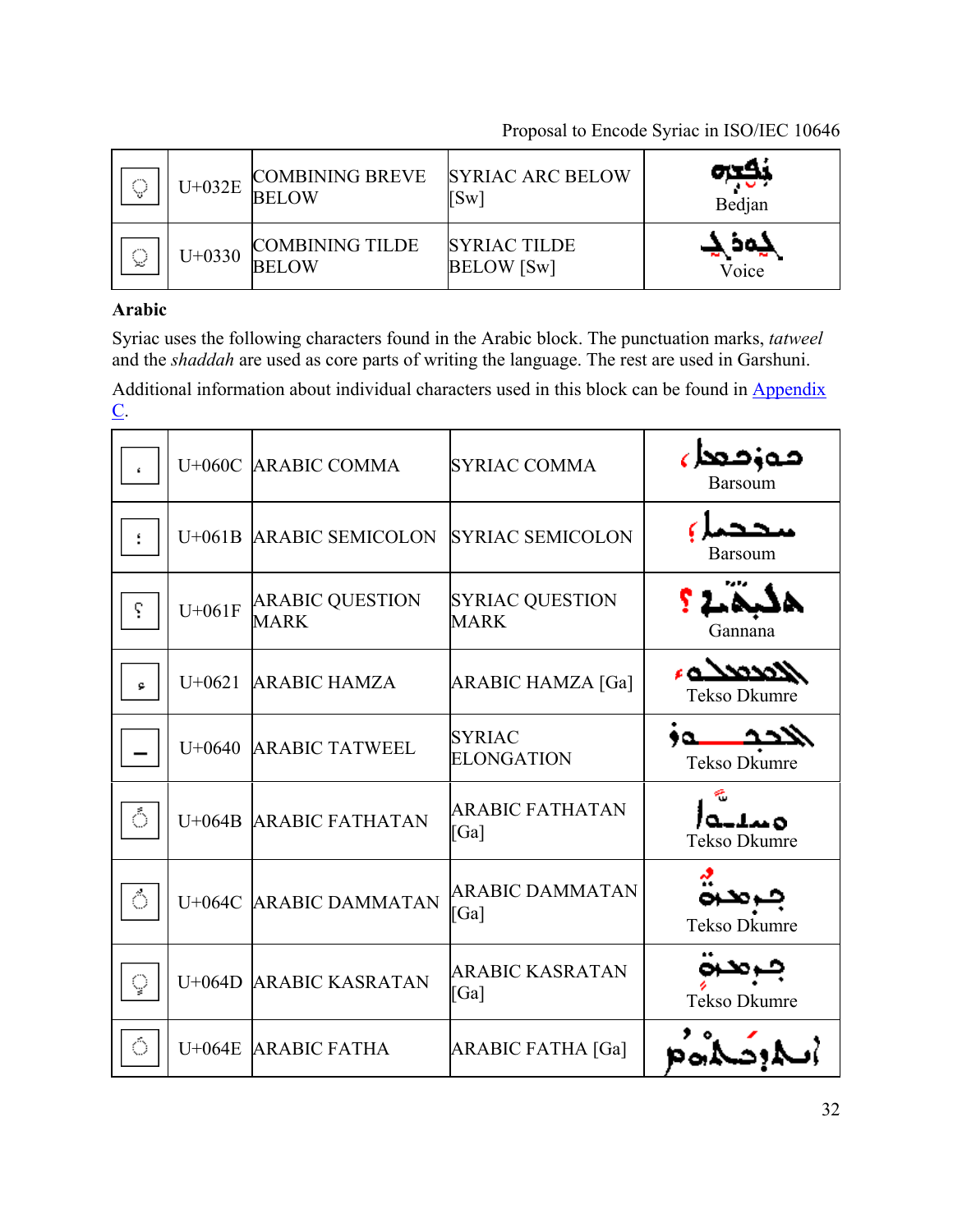|   |          |                                                 |                                                         | Tekso Dkumre             |
|---|----------|-------------------------------------------------|---------------------------------------------------------|--------------------------|
|   | $U+064F$ | <b>ARABIC DAMMA</b>                             | <b>ARABIC DAMMA [Ga]</b>                                | الموضلاة<br>Tekso Dkumre |
| ् | $U+0650$ | <b>ARABIC KASRA</b>                             | <b>ARABIC KASRA [Ga]</b>                                | ملؤومكا<br>Tekso Dkumre  |
| ఄ | $U+0651$ | <b>ARABIC SHADDA</b>                            | <b>ARABIC SHADDA [Ga</b><br>Tu]                         | ماؤوهلا<br>Tekso Dkumre  |
| Õ | $U+0652$ | <b>ARABIC SUKUN</b>                             | <b>ARABIC SUKUN [Ga]</b>                                | الموضلاة<br>Tekso Dkumre |
|   | $U+0670$ | <b>ARABIC LETTER</b><br><b>SUPERSCRIPT ALEF</b> | <b>ARABIC LETTER</b><br><b>SUPERSCRIPT ALEF</b><br>[Ga] | Tekso Dkumre             |

Other characters, digits and punctuation, from the Basic Latin and Latin-1 Supplement blocks are also used.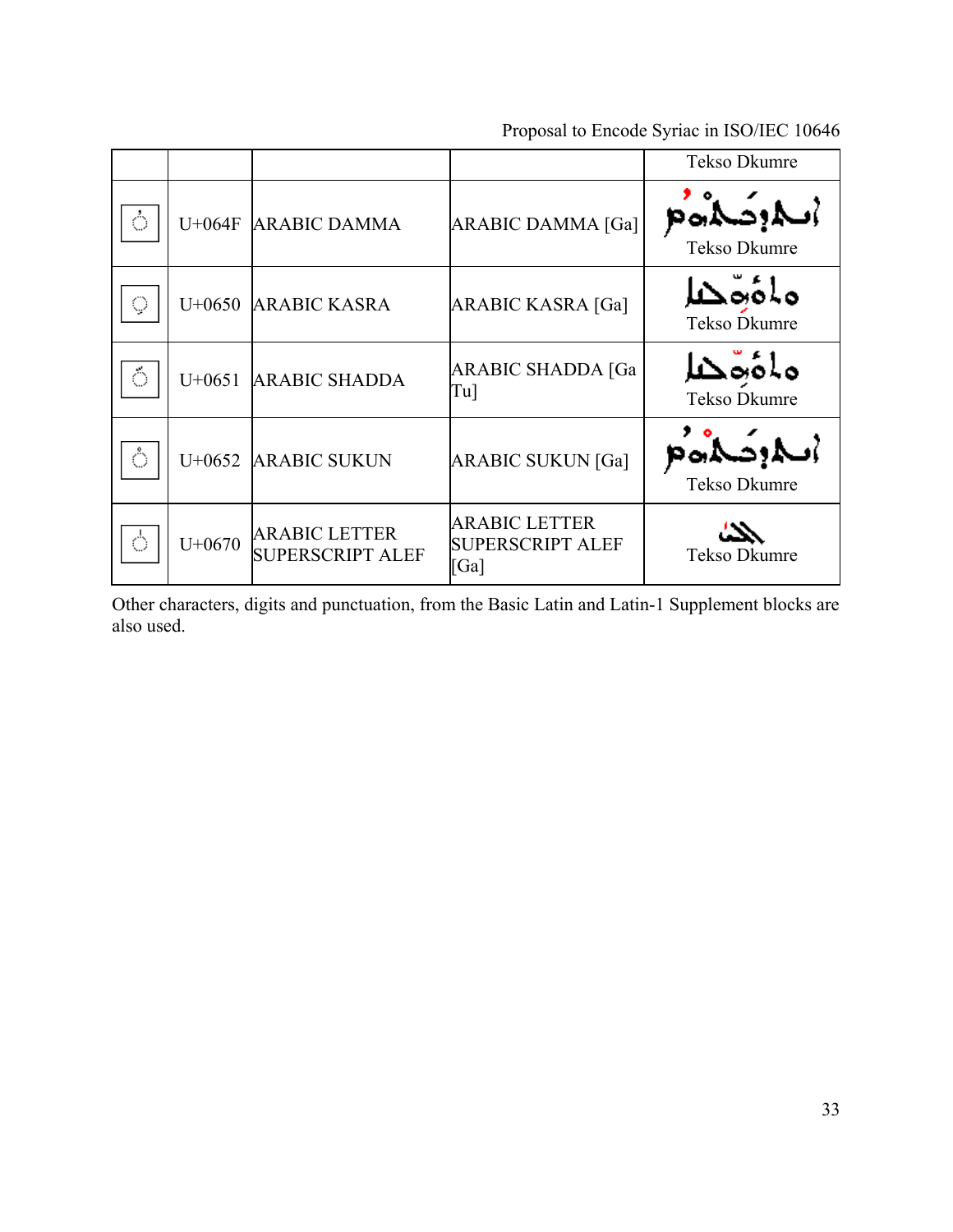## **Acknowledgments**

The authors would like to extend their thanks to a number of people who reviewed and commented on this document: Dr. Sebastian Brock (University of Oxford, U.K.), Dr. J. Coakley (Harvard University), Dr. Jan Wilson (Brigham Young University), and Dr. Edward Odisho (North Eastern Illinois University). Shortcomings and mistakes, of course, remain ours.

## **References**

Al-Kfarnissy, P. *Grammaire de la Langue Araméenne Syriaque* (Beyrouth, 2nd edition, 1962).

Brock, S. "The Syriac Background", p. 30, n. 2. In Lapidge, M. (ed.), *Archbishop Theodore* (Cambridge University Press, 1995).

Brock, S. "Some New Syriac Documents from the Third Century AD", *Aram* 3 (1991), pp. 259- 67.

Costaz, Lewis, *Grammaire Syriaque* (Beyrouth: Librairie Orientale, 1955).

CSCO. *Corpus Scriptorum Christianorum Orientalium. Scriptores Syri* (Lovanii: 1904-1998).

Daniels, P. "Mandaean", p. 511-13. In Daniels, P. and Bright, W. (eds.) *The World's Writing Systems* (Oxford University Press, 1996).

Diringer, D. *The Alphabet*, p. 218 (New York: Funk & Wagnalls, 1968).

Drijvers, H. *Old-Syriac (Edessean) Inscriptions* (Leiden: Brill, 1972).

Hatch, W. *An Album of Dated Syriac Manuscripts* (Boston: The American Academy of Arts and Sciences, 1946).

Healey, J. *The Early Alphabet* (London: The British Museum, 1990).

Hoberman, R. "Modern Aramaic", p. 504-510. In Daniels, P. and Bright, W. (eds) *The World's Writing Systems* (Oxford University Press, 1996).

Katzner, K. *The Languages of the World* (New York: Funk & Wagnalls, 1975).

Kiraz, G. *Alaph Beth Font Kit: Aramaic, Coptic, Hieroglyphic, North Semitic, Phoenician, Sabaean, Syriac and Ugaritic Fonts.* (Los Angeles: Alaph Beth Computer Systems).

Maclean, A. *Grammar of the Dialects of Vernacular Syriac as Spoken by the Eastern Syrians of Kurdistan* …, 2nd edition (Amsterdam: Philo Press, 1971).

Maricq A. "La plus ancienne inscription syriaque: cell de Birecik" *Syria* 39 (1962), pages 88- 100.

Mingana, A. *Catalogue of the Mingana Collection of Manuscripts,* vol. 1, Syriac and Garshuni Manuscripts (Cambridge, U.K., 1933).

Müller-Kessler, C. and Sokoloff, M. *A Corpus of Christian Palestinian Aramaic* (Groningen: Styx, 1996-1997).

Murre-van den Berg, H. *From a Spoken to a Written Language, The Introduction and Development of Literary Urmia Aramaic in the Nineteenth Century*, Ph.D. thesis, Leiden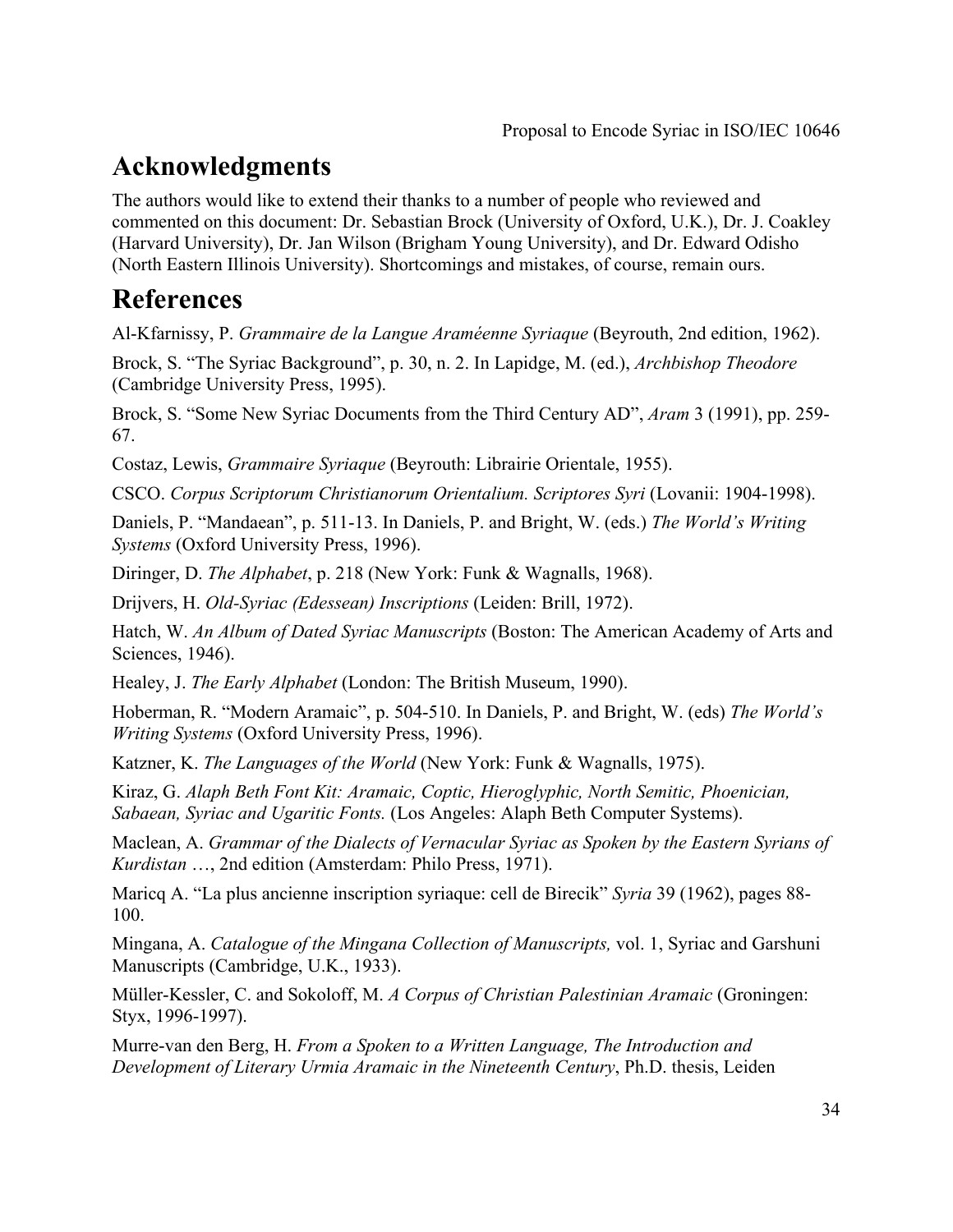University, 1994.

Noldeke, T. *Compendious Syriac Grammar*, translated by James Crichton (London: 1904).

Oudo [*sic.*], T. *Treasure of the Syriac Language* (Holland: Bar Hebraeus Verlag, 1985).

Pirenne, J. "Aux origines de la graphie syriaque" in *Syria* 40 (1963).

Robinson, T. *Paradigms and Exercises in Syriac Grammar* (Oxford University Press, 4th edition, 1978).

Schulthess, Friedrich, *Lexicon Syropalaestinum* (Amsterdam: APA Oriental Press, 2nd edition, 1979). [Material on *Pe*, pp. 154 ff.]

Segal, J., *The Diacritical Point and the Accent in Syriac* (Oxford University Press, 1953).

Smith, Payne, *Thesaurus Syriacus* (Oxford: The Clarendon Press, 1879).

## **Comments or Discussion**

Please send any responses to this proposal to Paul Nelson (E-mail: a-pauln@microsoft.com). Please CC to George A. Kiraz (E-mail: *gkiraz@research.bell-labs.com*) and Sargon Hasso (Email: shasso@lucent.com).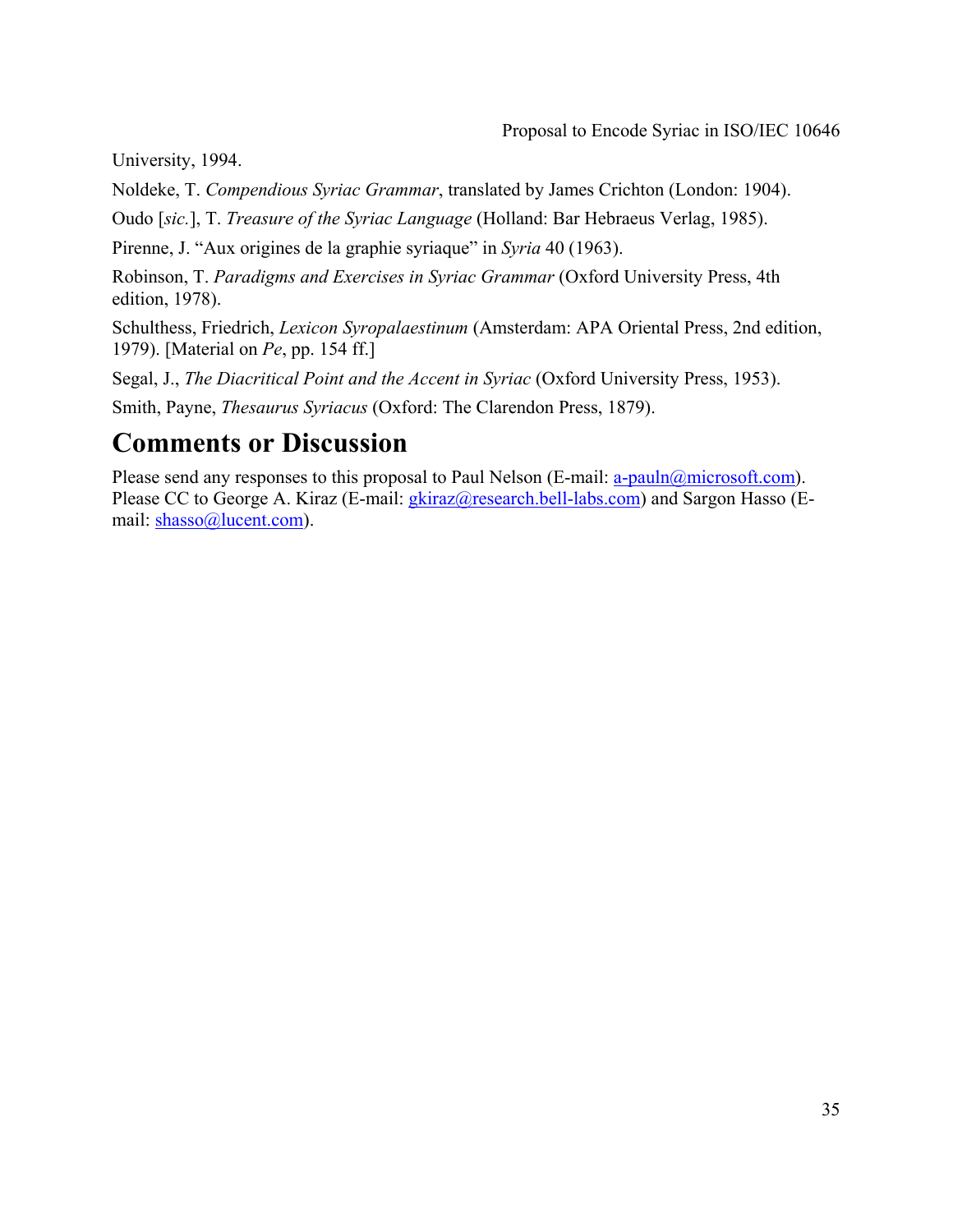## **Appendix A: Text Samples**

A listing of the publications used for illustrations is given in Appendix B.

#### *Estrangela.*

Figure A-1: Estrangela script as used by Western scholars (Juckel).

ىيدە man cut reston mando mando de mando i Kelko yawa Kosal Kiki fal zu zoitiko

 $\frac{960 \text{ rad}}{1000 \text{ rad}}$  M<sup>eing</sup> N  $-$  <sup>561</sup>  $\text{ rad}$  $\text{cm}$  PF  $-$  <sup>562</sup>  $\text{ rad}$  PF  $-$  <sup>563</sup>  $\text{ rad}$  N  $$ a e الأمامي. <sup>364</sup>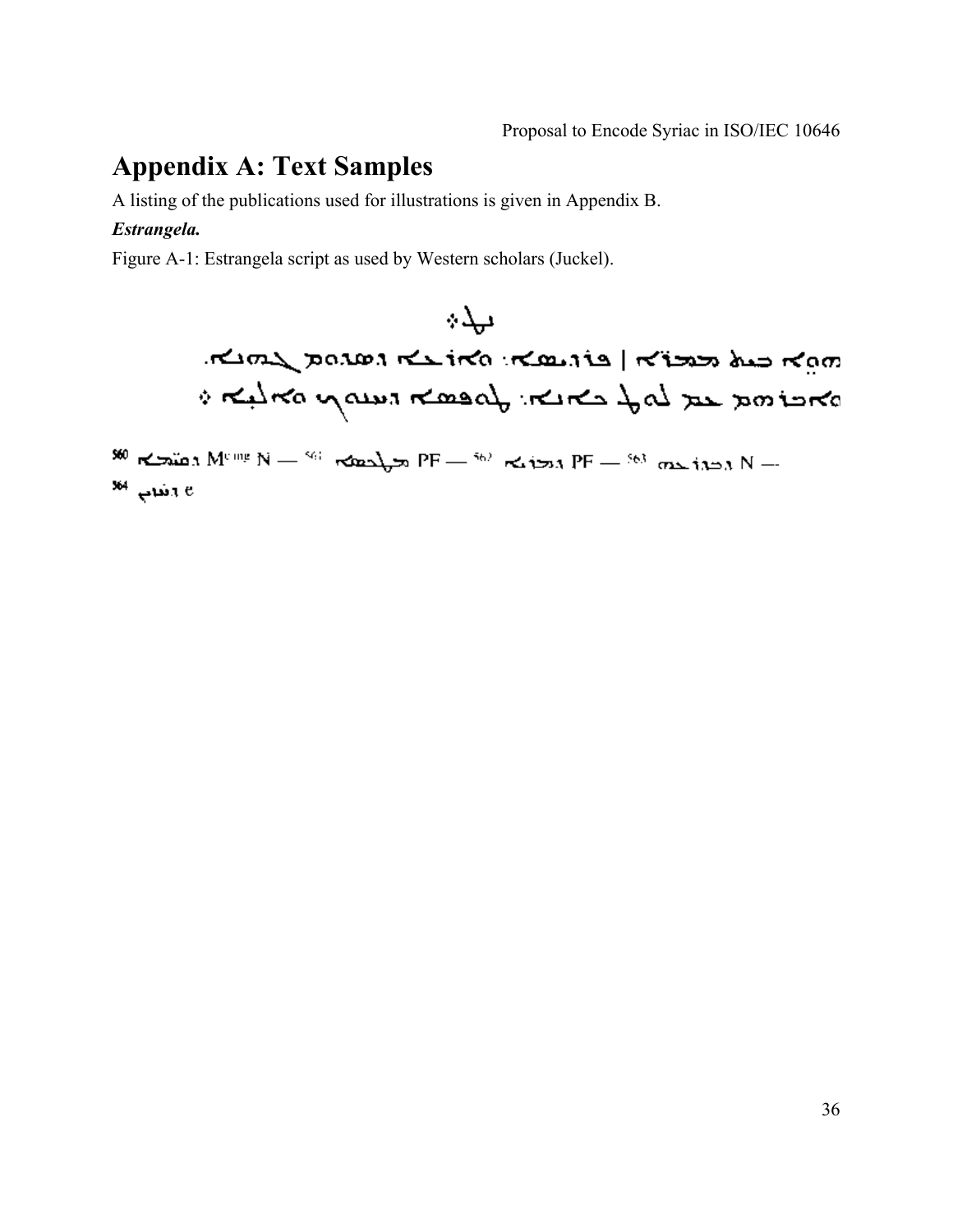#### *West Syriac.*

Figure A-2: West Syriac text using the Estrangela and East Syriac type styles for headings and subheadings (Beth Gazo).

кислоположница на село (5)<br>Какатализации на село (6) The Tudie of the Think part بستعظ بالأشاخة للأحطاط السد حافظت التساه لحفاته ł وخوهد هوضحة هضره عوصد وديهمو H تشاتر تشابك E محمد تعلكت وارده ونحادا وككراء الحناه فتوهده أرف رثووه! وومؤنا كمكنكع أهوى ركز حان رَهْدُ ) ، وَلَيْ كَتَبْ لَا يَوْمًا لِهُ عَامَلَ ⊻ مُحمَّا حَجُمَزًا رَضَعَتَ، إِنَّمَ ٦i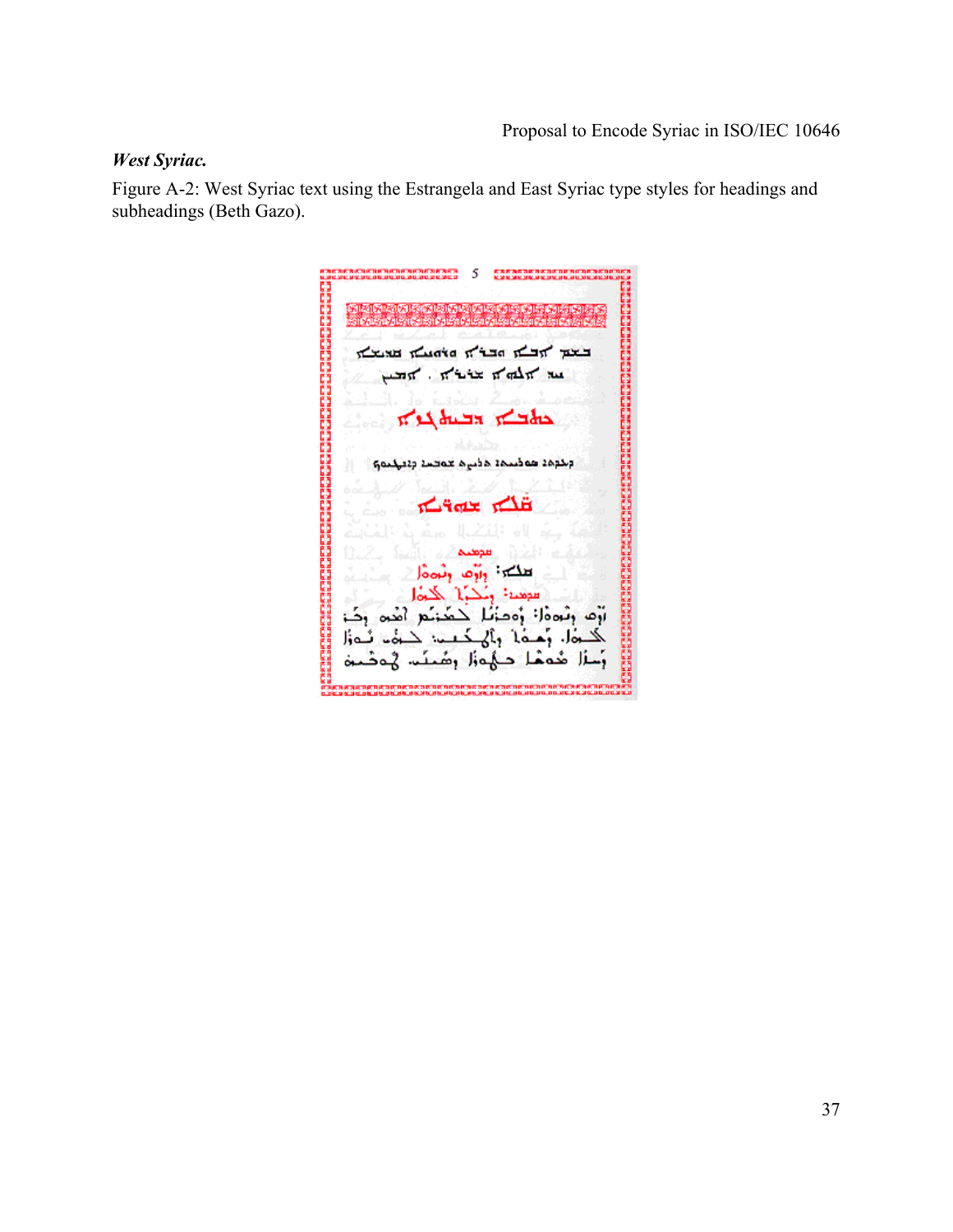Figure A-3: West Syriac type styles used for writing Christian Palestinian Aramaic (note the reversed *Pe*) (Schulthess).

> $\mathbf{a}$ محمده $p$  (محمده  $p$ ass,  $\mathrm{BC}, \mathbf{a}$ محمده etc. وحدد  $pass$ . C; منابعة و و العدد و  $Joh.$  $145$  Ev.  $137\,\mathrm{C}$ , وحدقه v.  $44\,$  ib. B); vocat. ومنطق (بعنها , etc. C). N. pr. Philippus, pass. N. T. N. pr. Philippi urbs Phil. 11  $(P<sub>e<sub>2</sub></sub>, id<sub>n</sub>)$ . \* سمعه . Pl. emph. سمعهه . Phil. 11 (in praescripto). 415; une (sic leg.) Lect. 1122. [Lect. 423 in subscripto. Incertum). - Philippensis, ll. cc.

Figure A-4: West Syriac type styles used for writing Syriac and its Arabic translation in Garshuni side-by-side (Tekso Dkumre).

لَهُوهُ مِنْسَمُعُهُ لِمَ وَهُجُبِهِ الْمَحْمَدِ الْمَسْبِعِ الْجِهَامِنِينَ<br>نَوْلًا : وَحَيْ نَصْلَ أَنْقُنَا لِلْمُنْتَدِهِ الْآيَا وَالْحَدِيَةِ الْآيَا وَالْحَدِيَّةِ يُهِ، وَلَا أَمَّكُمُوهَةَ جَرَّهُ! : هَذَهُ مَعْ هَذَا الله عَلَيْمَةِ مِنْ مَنْ اللهُ مَنْ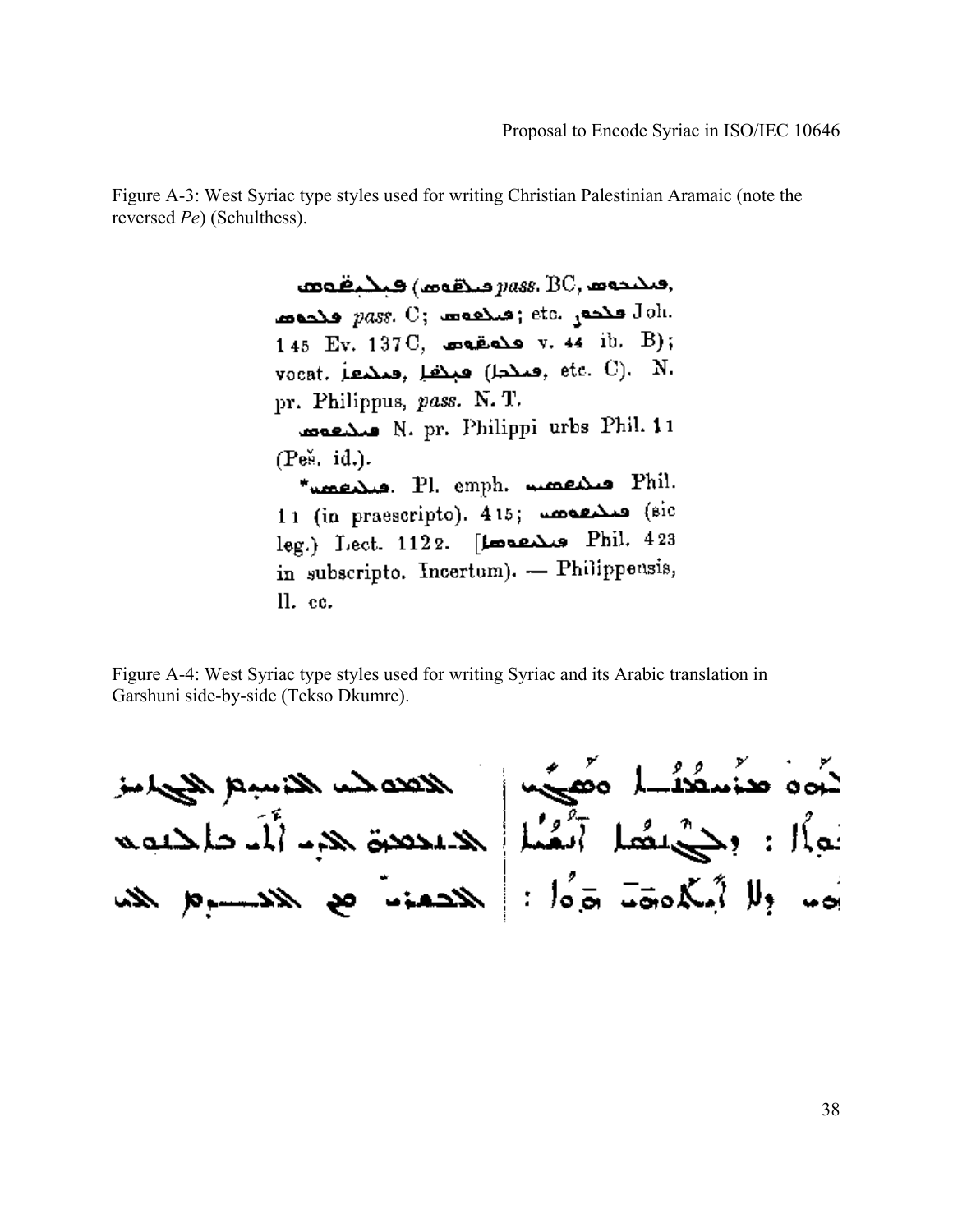Figure A-5: West Syriac type styles employing a mixture of the two vocalization systems (Hexaemeron).

وحكال هما نرهم وادهنا وولوكهما<br>درجگا وزدهم وجهاد تلاوم كنم

Figure A-6: West Syriac type styles used for writing Turoyo (Central Neo-Aramaic) (Turoyo New Testament).

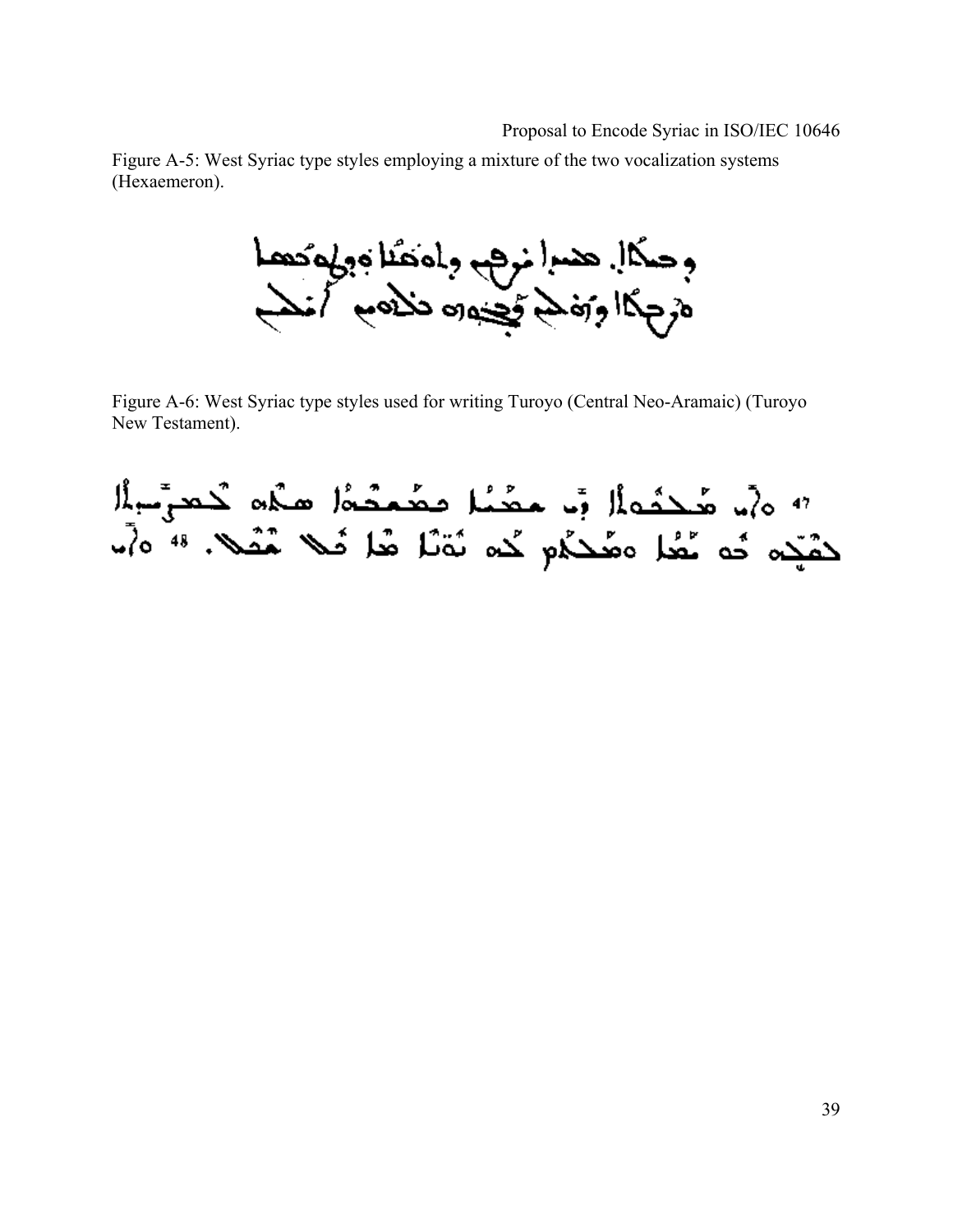#### *East Syriac.*

Figure A-7: East Syriac type styles employing Estrangela for headings (Qdom).

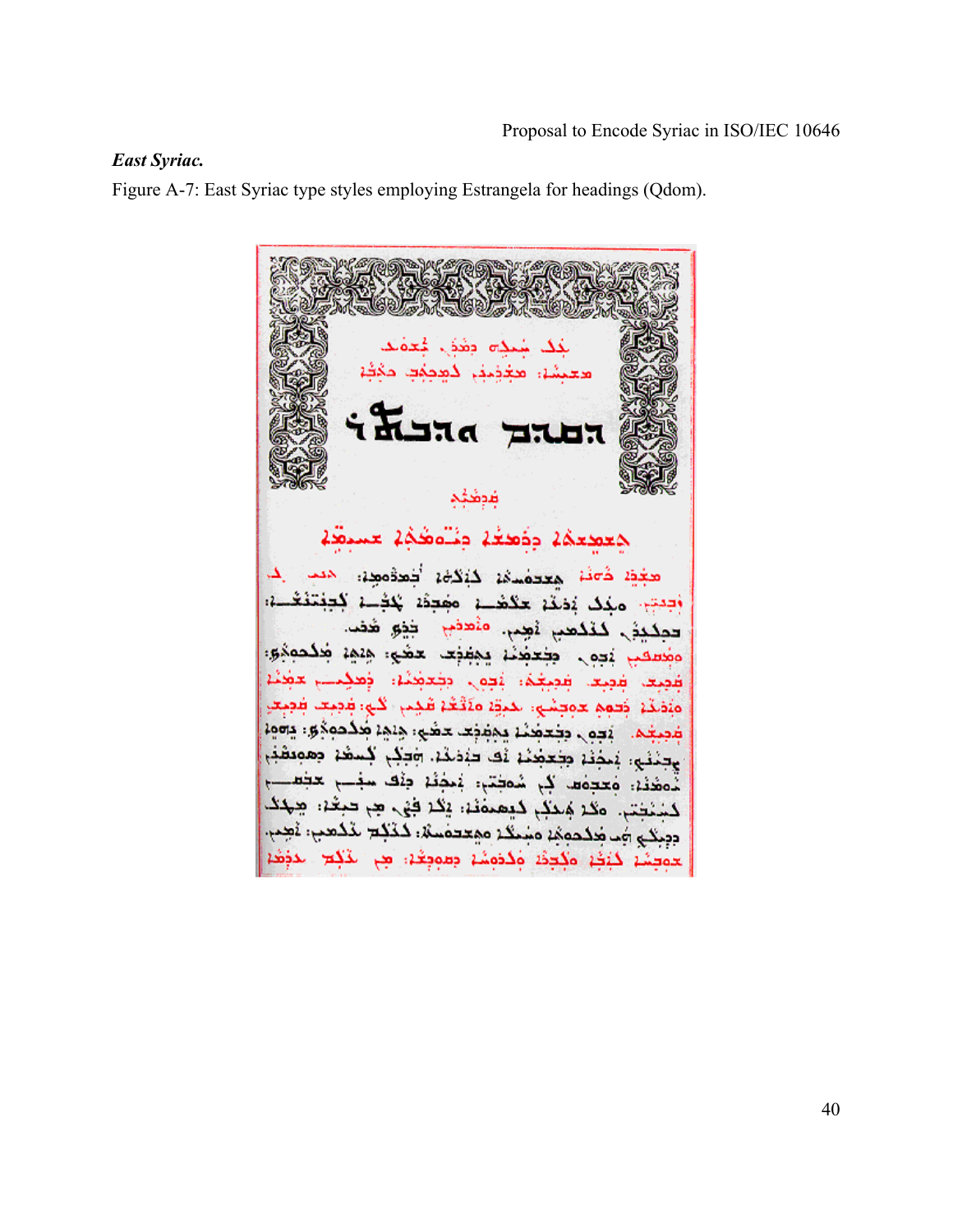Figure A-8: East Syriac type styles used for publishing a West Syriac text (Bedjan).

 $\pmb{\times}$ 

Figure A-9: East Syriac type styles used for writing Swadaya (Eastern Neo-Aramaic) (Voice).

\* خەمدىك جەدئا ھە خاھە: مەجە. حمصد جسججعحة جمعه 19  $\Delta$ ba $\Delta$   $\Delta$ bods 1988 :  $\Delta$ od  $\Delta$ معملك فعذلا همحة عصعة حسمتهم مذب لمحذيح جميم لمه للمعددة وهذل هذلكتها همجة: مقعلة خعمعة جنحجم سلحه جعصعمة مة لدمحدة وطفت لمنافر كتها همولا فعجلها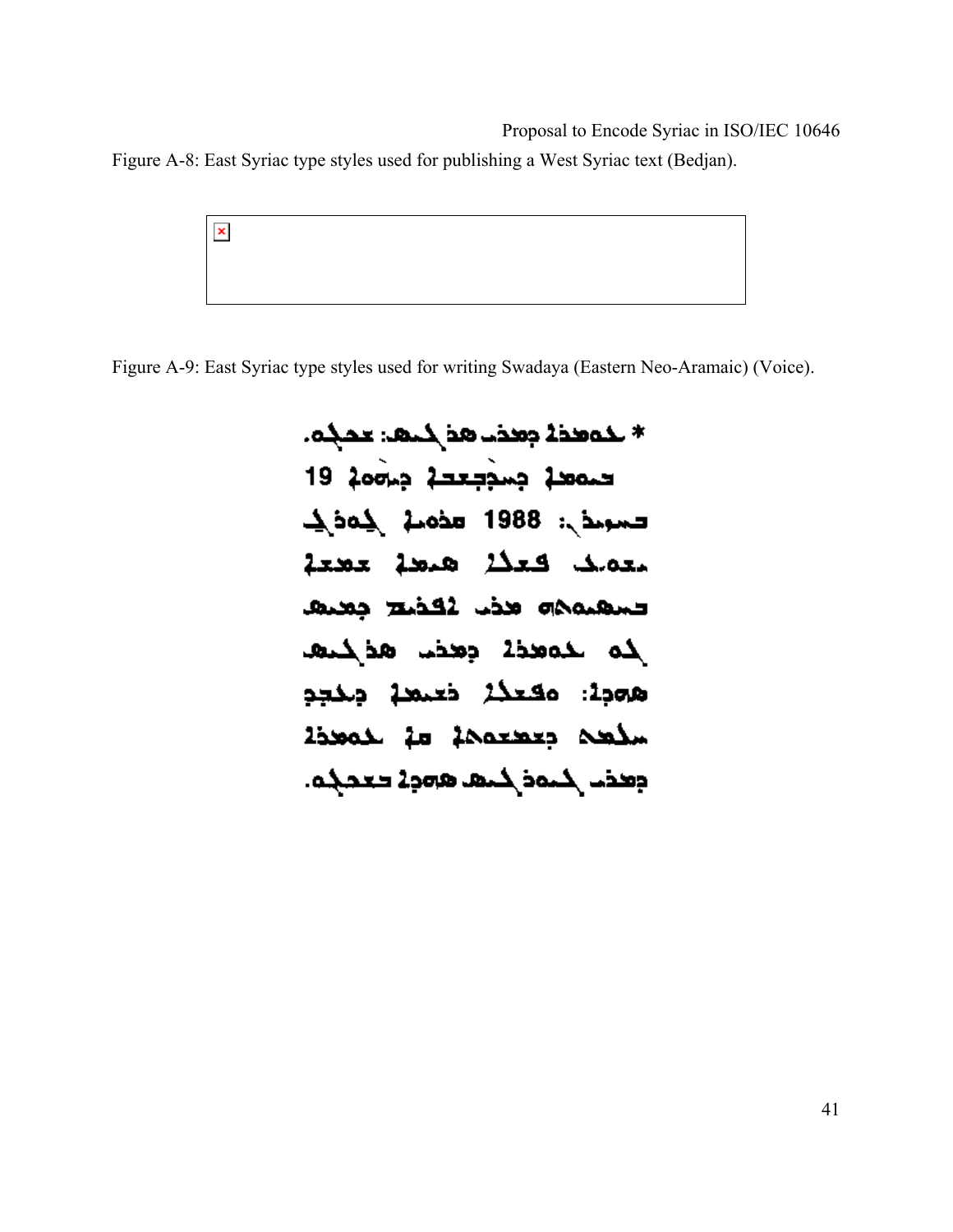### **Appendix B: Publications Used in Examples**

Anaphora - *Anaphoras. The Book of the Divine Liturgies According to the Rite of the Syrian Orthodox Church of Antioch*, translated by Murad Barsom (Lodi, NJ, 1991).

Armalah - Aramalah, I. *kitaab al-Usul al-Ibtida'iyya fi al-Lughah al-Suryaaniyyah* [Syriac grammar] (Beirut, 1922).

Barsoum - Barsoum A. *makthbonutho d<sup>c</sup>al athro d-tur <sup>c</sup>abdin* [History of Tur Abdin] (Lebanon, 1964).

Bedjan - Bedjan, P. *homiliae Selectae Mar-Jacobi Sarugensis* (Lipziae, 1915).

Beth Gazo - *kthobo d-beth gazo d-ne<sup>c</sup> motho* [music book for the Syrian Orthodox Church] (Holland: Bar Hebraeus Verlag, 1995).

BFBS - British and Foreign Bible Society, *The New Testament in Syriac* (London, 1950).

CESG - Kiraz, G. *Comparative Edition of the Syriac Gospels. Aligning the Sinaiticus, Curetonianus, Peshitta and Harklean Versions*, vols. 1-4 (Brill, 1996).

Dolabani - Dolabani, Y. *kthobo d-shethesto* [Syriac grammar] (Holland: Bar Hebraeus Verlag, 1982).

Gannana - *Gannana, a Newsletter of St. Mary's Parish, Assyrian Church of the East*, vol. 4, nos 3 & 4 (Los Angeles, 1989).

Hexaemeron - Iacobi Edessei, *Hexaemeron, seu in opus creationis libri septem* (Holland: Bar Hebraeus Verlag, 1985).

Juckel - Juckel, Andreas, *Der Ktaba d-Durrasha des Elija von Anbar*, CESO 559 (Lovanii: Peeters, 1996).

Mhadyono - Kyrillus Jacob and Asmar El-Khoury, *mhadyono, leksiqon suryoyo waswodoyo* [Syriac-Turoyo Dictionary] (Sweden: Syriac Association, 1985).

Mush<u>h</u>otho *- mushhotho dmor Gregorious yuhanon bar* <sup>*c</sup>ebroyo* [poetry book by Bar Hebraeus]</sup> (Jerusalem: St. Mark's Press, 1928).

Nomocanon - *Nomocanon of Bar-Hebraeus* (Holland: Bar Hebraeus Verlag, 1986).

Oddo - See References under Oudo.

Qdom - *kthabo da-qdam wad-bathar* [liturgy book for the Assyrian Church of the East] (Baghdad: Church of the East Press, 1983)

Qurobo - *tekso d-qurobo alohoyo* [liturgy book of the Syrian Orthodox Church] (Holland, 1988).

Schulthess - See References.

Shhimo - *kthobo da-slawotho d-shabtho shhimto* (Jerusalem: St. Mark's Press, 1946).

Segal - See References.

Tekso Dkumre - *kthobo d-tekse kumroye* [Syrian Catholic liturgy book] (Lebanon, 1952).

Turoyo New Testament - *The Four Gospels in Modern Syriac: Turoyo* (American Bible Society,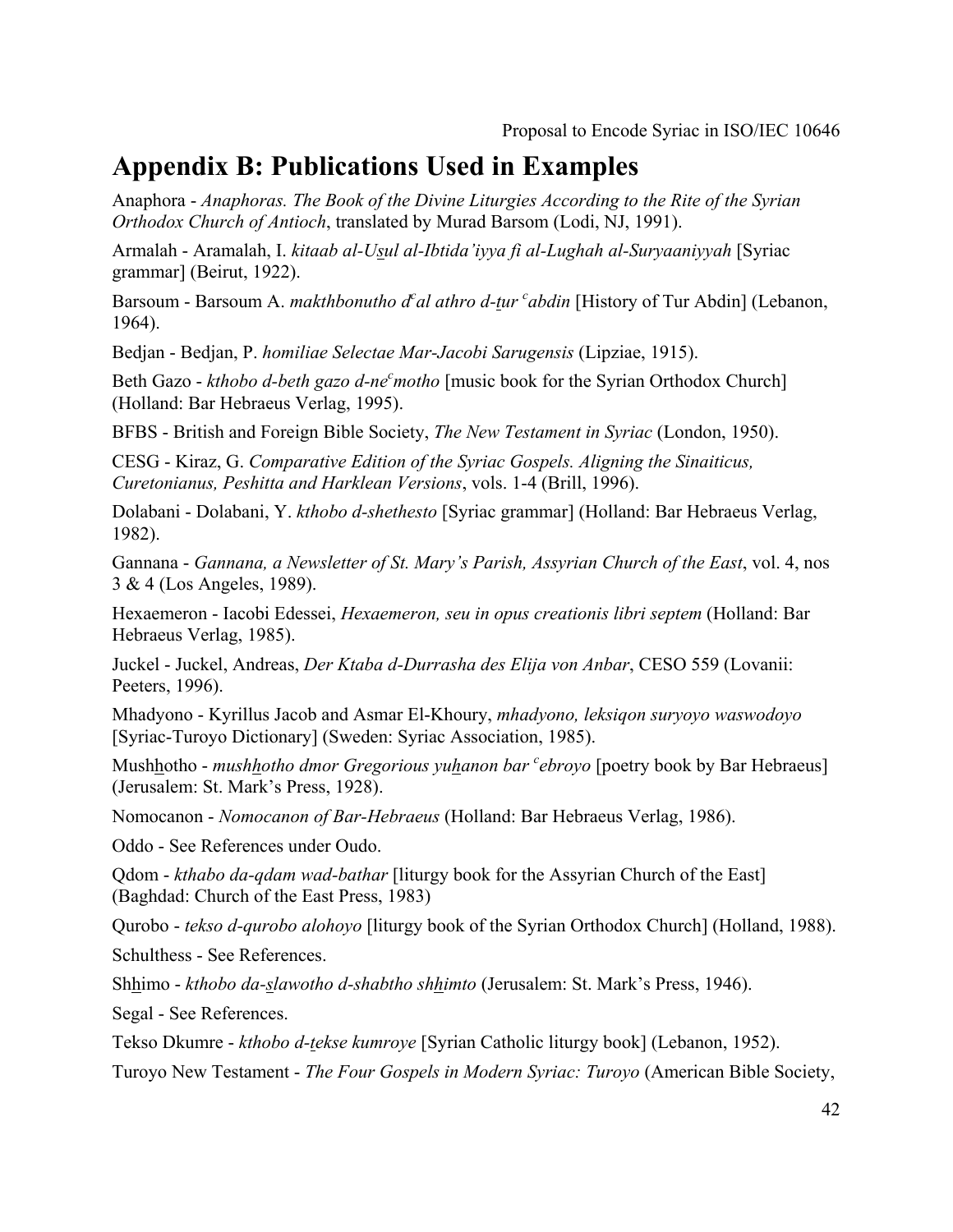1995).

Voice - *Voice from the East*, newsletter of the Assyrian Church of the East.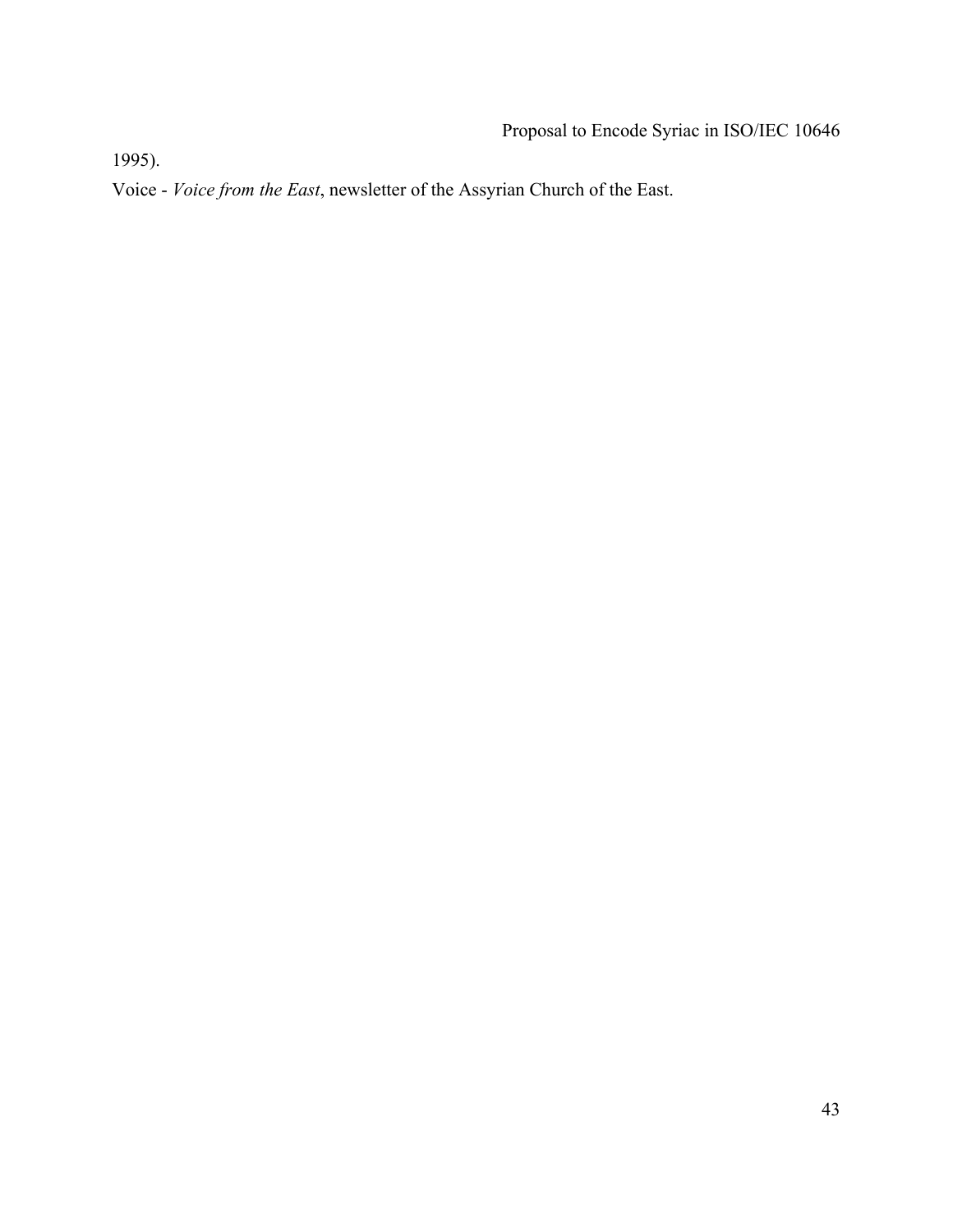## **Appendix C: Usage of Characters**

#### **Characters from the Syriac Block**

- U+0700 U+0709. These are unique **punctuation marks**. Their usage ranges from punctuating texts to guiding the reading of biblical texts in terms of accents, tone, etc. (Segal, 1953).
- U+070A. Placed at the end of an incomplete word, this symbol is a **contraction mark**, mostly used in East Syriac.
- U+070B U+070D. These are **Harklean marks** used in the Harklean translation of the New Testament, both in ancient manuscripts and in printed editions of these texts (Kiraz, 1996). *Obelus* and *asteriscus* mark the beginning of a phrase, word or morpheme that has a marginal note, while *metobelos* marks the end of such section.
- U+070F. An **abbreviation mark** control character. See above under Syriac Control Character.
- U+0710 U+U072D. These are the **alphabet letters**. Letters with "GARSHUNI" in their names are used in Garshuni documents; The reveresed *Pe* is used in Christian Palestinian Aramaic. Some letters may require further explanation:
- U+0711. This superscript *Alaph* is used in East Syriac texts to indicate an etymological *Alaph*. In West Syriac, this letter maps into a nil.
- U+0716. Prior to the development of pointing, early Syriac texts did not distinguish between a *Dalath* and a *Rish* (distinguished in later periods with a dot below the former and a dot above the latter). Printed editions of such texts also employ this character. From the  $4<sup>th</sup>$  century onward, the two letters are distinguished with dots.
- U+071E. This combination of *Yudh* and *He* with the given dots is used in the same manner as Latin . It is mostly used in East Syriac texts .
- U+0724. Unlike other letters, the joining mechanism of *Semkath* varies through the course of history. Until the first quarter of the  $7<sup>th</sup>$  century, *Semkath* is rightjoining. Between the last quarter of the  $7<sup>th</sup>$  century till the last quarter of the 11<sup>th</sup> century, the right-joining form appears alongside a dual-joining form. From the second quarter of the 12<sup>th</sup> century, one only finds a dual-joining *Semkath* (Hatch, 1946, p. 34). In this proposal, *"Old" Semkath* refers to the right-joining form.
- U+0725. This form of *Semkath* has a tail and occurs interchangeably with the regular *Semkath*.
	- U+0730 U+073F. This is the set of **vowel marks**. As shown in the above examples, the "Greek" vowels may be used above or below letters. As West Syriac texts employ a mixture of the "Greek" and dotted systems,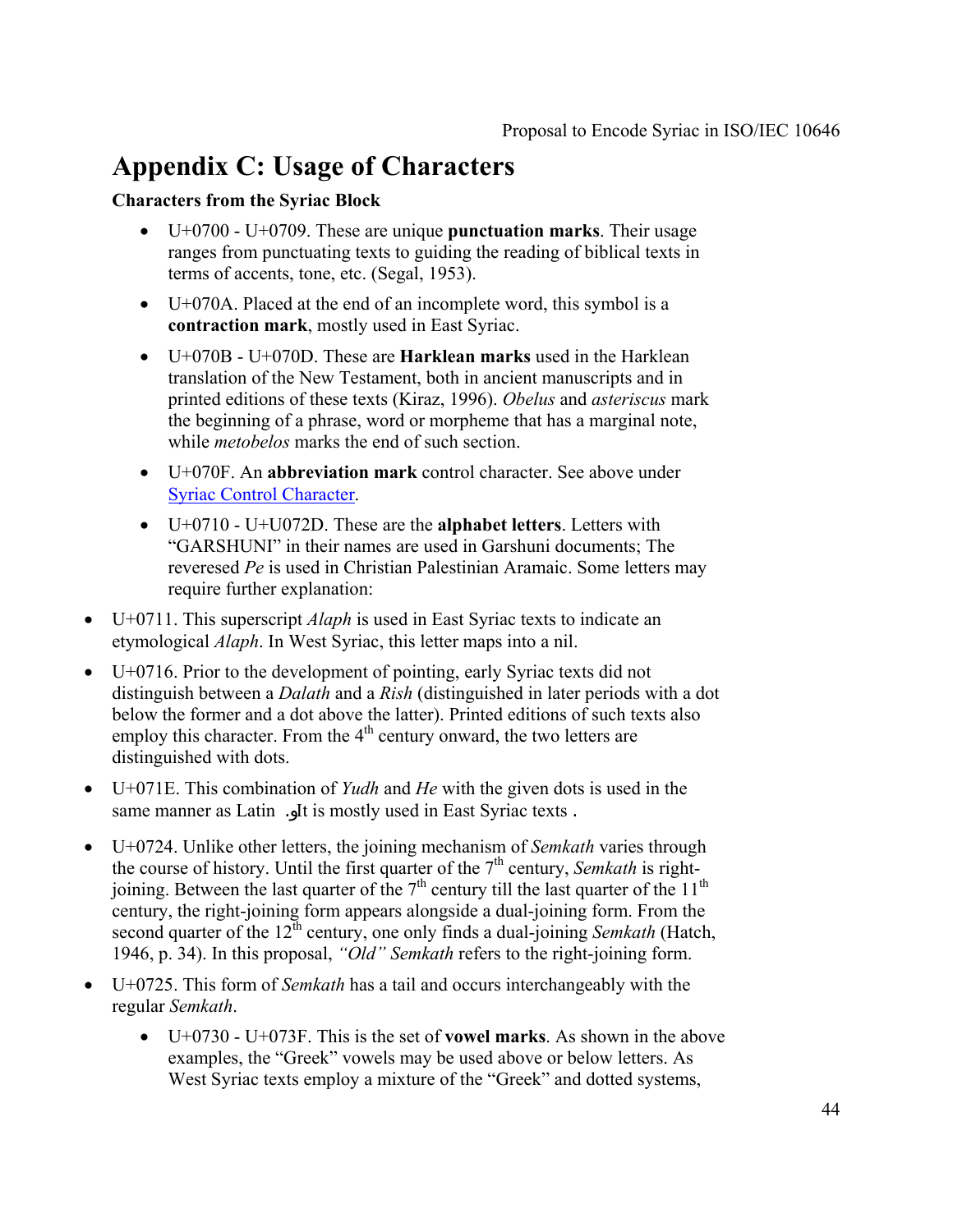both versions ("Greek" and dotted) are accounted for here. Note that a dotted *Hbasa* is a dot under *Yudh*, while a dotted *Esasa* is a dot under *Waw*; therefore, we have collapsed them into one point, i.e., SYRIAC HBASA/ESASA DOTTED. The dots in the dotted vowels differ typographically from the SYRIAC DOT ABOVE, QUSHSHAYA and RUKKAKHA points; therefore, they are all accounted for in the proposal.

- U+0740. This **feminine marker** is used with the *Taw* feminine suffix (see example under Convention above). East Syriac fonts should render this as two dots below the letter. (Note. U+0324 from the Combining Diacritics block should be retained as well since it has other usage in both dialects.)
- U+0741 U+0742. Used with the letters *Beth*, *Gamal*, *Dalath*, *Kaph*, *Pe* and *Taw*, QUSHSHAYA indicates that the letter is to be pronounced as a plosive (IPA [b], [g], [d], [k], [p], [t], respectively), while RUKKAKHA indicates the aspirated (spirantized) version (IPA, [v],  $[\&$  gamma; -Gamma], [δ - Delta], [x], [f], [θ - Theta], respectively). Note that these dots differ typographically and semantically from the dots of SYRIAC HBASA/ESASA DOTTED, SYRIAC DOT ABOVE, and SYRIAC DOT BELOW as the above examples indicate.
- U+0743 U+0744. These are **accent marks** used in ancient manuscripts (Segal, 1953).
- U+0745 U+0746. These marks are used in Turoyo to indicate letters not found in Syriac.
- $U+0747$  U+0748. These oblique lines have various usage, the most popular being the indication of a silent letter. One other usage of OBLIQUE LINE BELOW is to indicate numbers multiplied by a certain constant (Costaz, 1955).
- U+0749. This is a **music mark** which also has other applications. For example, it is used in the Syrian Orthodox Anaphora book to mark the breaking of the Eucharist bread (Anaphora, 1991).
- U+074A. This diacritic cross is used in liturgical texts of all the Syriacspeaking churches, East and West.
- U+074B U+074D. These allow for the Arabic *Madda* and *Hamza* to be used in Garshuni.

**Character of the Miscellaneous Symbols Block** The SYRIAC CROSS symbol is used in liturgical texts of all Syriac-speaking churches. It is also used by bishops, catholicai and patriarchs of these churches in their signatures.

#### **Characters from the Combining Diacritics Block**

• U+0303 and U+0330. These are used in Swadaya to indicate letters not found in Syriac.